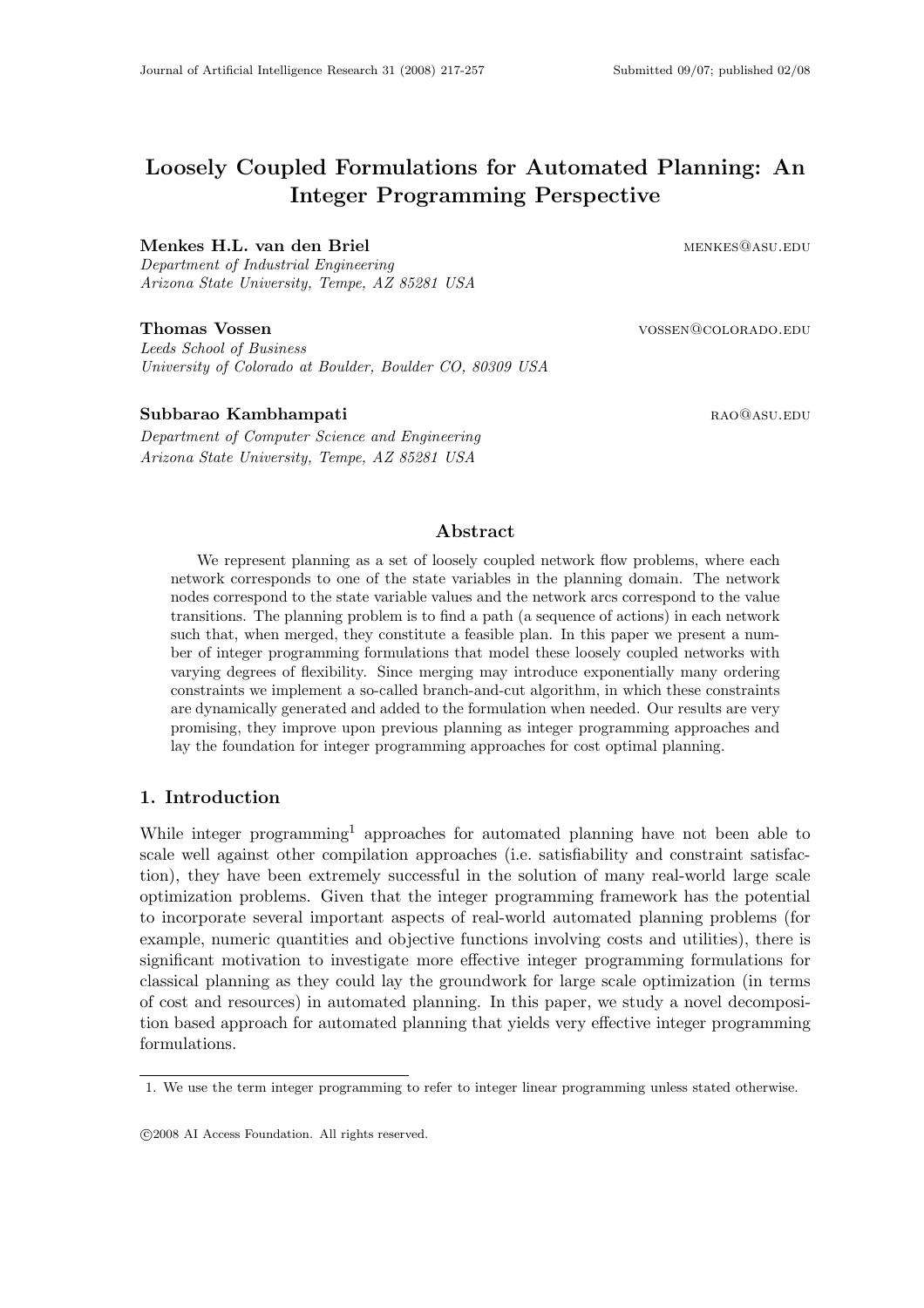Decomposition is a general approach to solving problems more efficiently. It involves breaking a problem up into several smaller subproblems and solving each of the subproblems separately. In this paper we use decomposition to break up a planning problem into several interacting (i.e. loosely coupled) components. In such a decomposition, the planning problem involves both finding solutions to the individual components and trying to merge them into a feasible plan. This general approach, however, prompts the following questions: (1) what are the components, (2) what are the component solutions, and (3) how hard is it to merge the individual component solutions into a feasible plan?

#### 1.1 The Components

We let the components represent the state variables of the planning problem. Figure 1 illustrates this idea using a small logistics example, with one truck and a package that needs to be moved from location 1 to location 2. There are a total of five components in this example, one for each state variable. We represent the components by an appropriately defined network, where the network nodes correspond to the values of the state variable (for atoms this is  $T = \text{true}$  and  $F = \text{false}$ ), and the network arcs correspond to the value transitions. The source node in each network, represented by a small in-arc, corresponds to the initial value of the state variable. The sink  $node(s)$ , represented by double circles, correspond to the goal value(s) of the state variable. Note that the effects of an action can trigger value transitions in the state variables. For example, loading the package at location 1 makes the atom pack-in-truck true and pack-at-loc1 false. In addition, loading the package at location 1 requires that the atom truck-at-loc1 is true.

While the idea of components representing the state variables of the planning problem can be used with any state variable representation, it is particularly synergistic with multivalued state variables. Multi-valued state variables provide a more compact representation of the planning problem than their binary-valued counterparts. Therefore, by making the conversion to multi-valued state variables we can reduce the number of components and create a better partitioning of the constraints. Figure 2 illustrates the use of multi-valued state variables on our small logistics example. There are two multi-valued state variables in this problem, one to characterize the location of the truck and one to characterize the location of the package. In our network representation, the nodes correspond to the state variable values  $(1 = at\text{-}loc1, 2 = at\text{-}loc2, \text{ and } t = in\text{-}truek)$ , and the arcs correspond to the value transitions.

#### 1.2 The Component Solutions

We let the component solutions represent a path of value transitions in the state variables. In the networks, nodes and arcs appear in layers. Each layer represents a plan period in which, depending on the structure of the network, one or more value transitions can occur. The networks in Figures 1 and 2 each have three layers (i.e. plan periods) and their structure allows values to persist or change exactly once per period. The layers are used to solve the planning problem incrementally. That is, we start with one layer in each network and try to solve the planning problem. If no plan is found, all networks are extended by one extra layer and a new attempt is made to solve the planning problem. This process is repeated until a plan is found or a time limit is reached. In Figures 1 and 2, a path (i.e.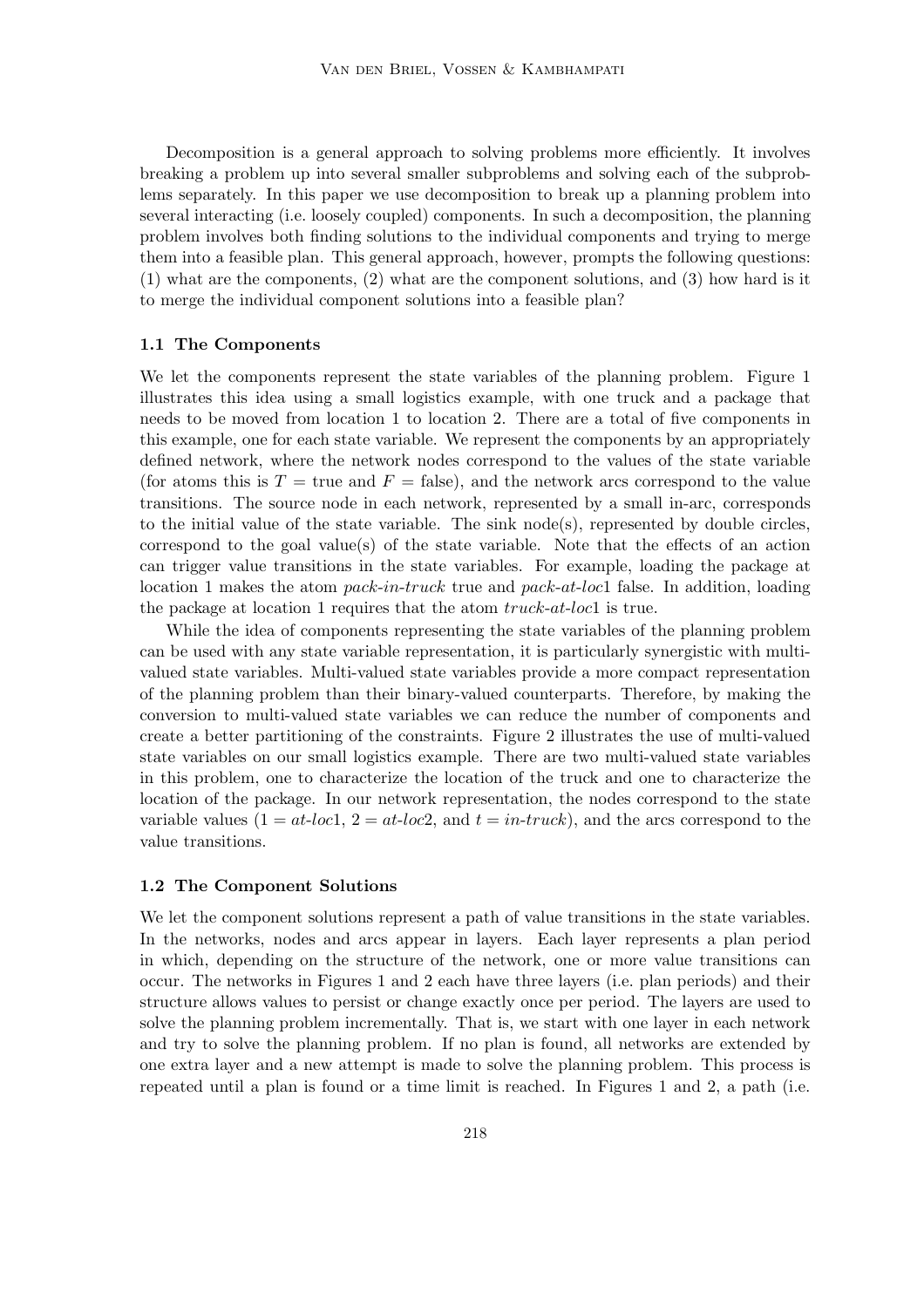

Figure 1: Logistics example broken up into five components (binary-valued state variables) that are represented by network flow problems.



Figure 2: Logistics example broken up into two components (multi-valued state variables) that are represented by network flow problems.

a solution) from the source node to one of the sink nodes is highlighted in each network. Since the execution of an action triggers value transitions in the state variables, each path in a network corresponds to a sequence of actions. Consequently, the planning problem can be thought of as a collection of network flow problems where the problem is to find a path (i.e. a sequence of actions) in each of the networks. However, interactions between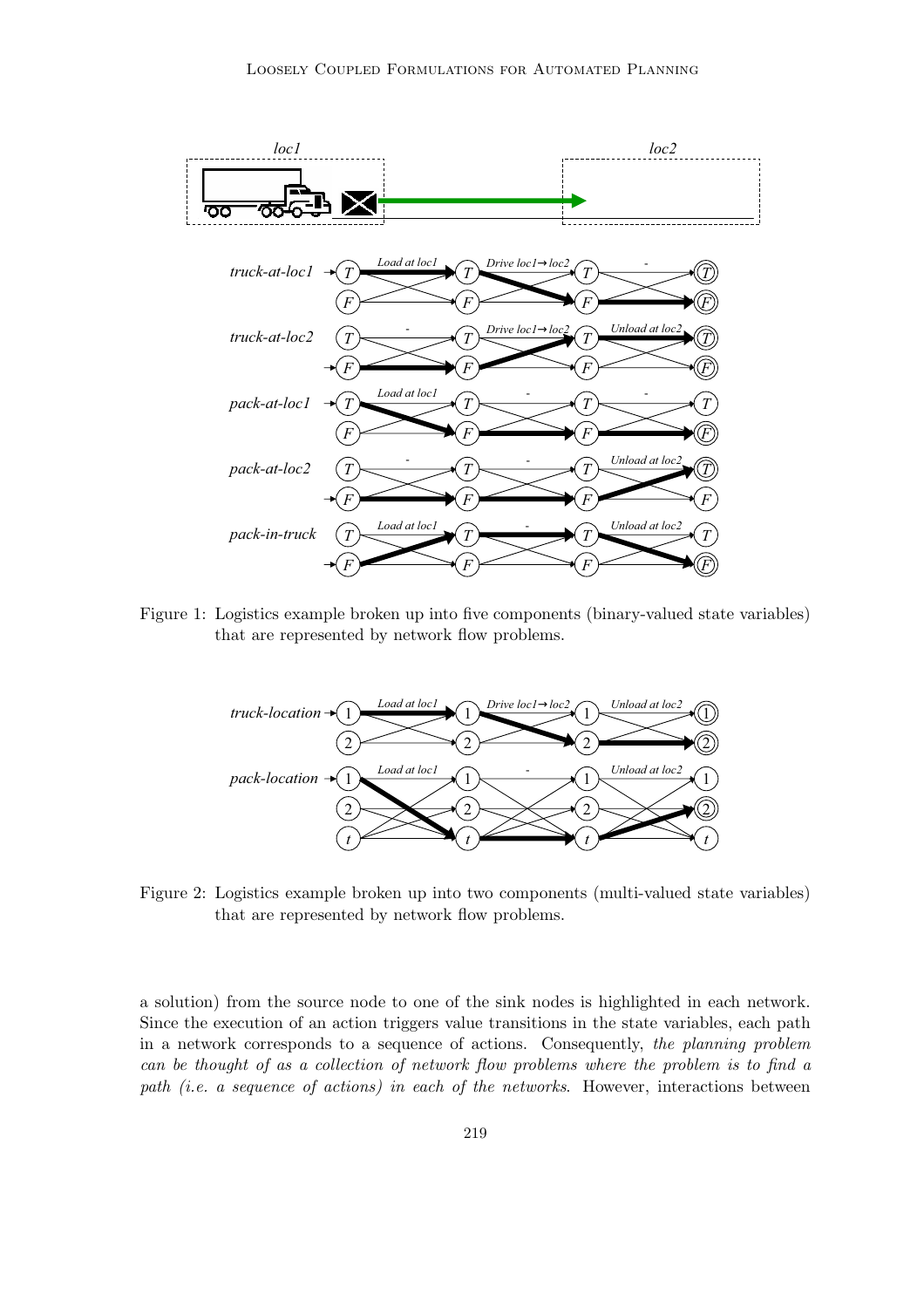the networks impose side constraints on the network flow problems, which complicate the solution process.

# 1.3 The Merging Process

We solve these loosely coupled networks using integer programming formulations. One design choice we make is that we expand all networks (i.e. components) together, so the cost of finding solutions for the individual networks as well as merging them depends on the difficulty of solving the integer programming formulation. This, in turn, typically depends on the size of the integer programming formulation, which is partly determined by the number of layers in each of the networks. The simplest idea is to have the number of layers of the networks equal the length of the plan, just as in sequential planning where the plan length equals the number of actions in the plan. In this case, there will be as many transitions in the networks as there are actions in the plan, with the only difference that a sequence of actions corresponding to a path in a network could contain no-op actions.

An idea to reduce the required number of layers is by allowing multiple actions to be executed in the same plan period. This is exactly what is done in Graphplan (Blum & Furst, 1995) and in other planners that have adopted the Graphplan-style definition of parallelism. That is, two actions can be executed in parallel (i.e. in the same plan period) as long as they are non-interfering. In our formulations we adopt more general notions of parallelism. In particular, we relax the strict relation between the number of layers in the networks and the length of the plan by changing the network representation of the state variables. For example, by allowing multiple transitions in each network per plan period we permit interfering actions to be executed in the same plan period. This, however, raises issues about how solutions to the individual networks are searched and how they are combined. When the network representations for the state variables allow multiple transitions in each network per plan period, and thus become more flexible, it becomes harder to merge the solutions into a feasible plan. Therefore, to evaluate the tradeoffs in allowing such flexible representations, we look at a variety of integer programming formulations.

We refer to the integer programming formulation that uses the network representation shown in Figures 1 and 2 as the one state change model, because it allows at most one transition (i.e. state change) per plan period in each state variable. Note that in this network representation a plan period mimics the Graphplan-style parallelism. That is, two actions can be executed in the same plan period if one action does not delete the precondition or add-effect of the other action. A more flexible representation in which values can change at most once and persist before and after each change we refer to as the *generalized one state* change model. Clearly, we can increase the number of changes that we allow in each plan period. The representations in which values can change at most twice or k times, we refer to as the *generalized two state change* and the *generalized k state change* model respectively. One disadvantage with the generalized  $k$  state change model is that it creates one variable for each way to do k value changes, and thus introduces exponentially many variables per plan period. Therefore, another network representation that we consider allows a path of value transitions in which each value can be visited at most once per plan period. This way, we can limit the number of variables, but may introduce cycles in our networks. The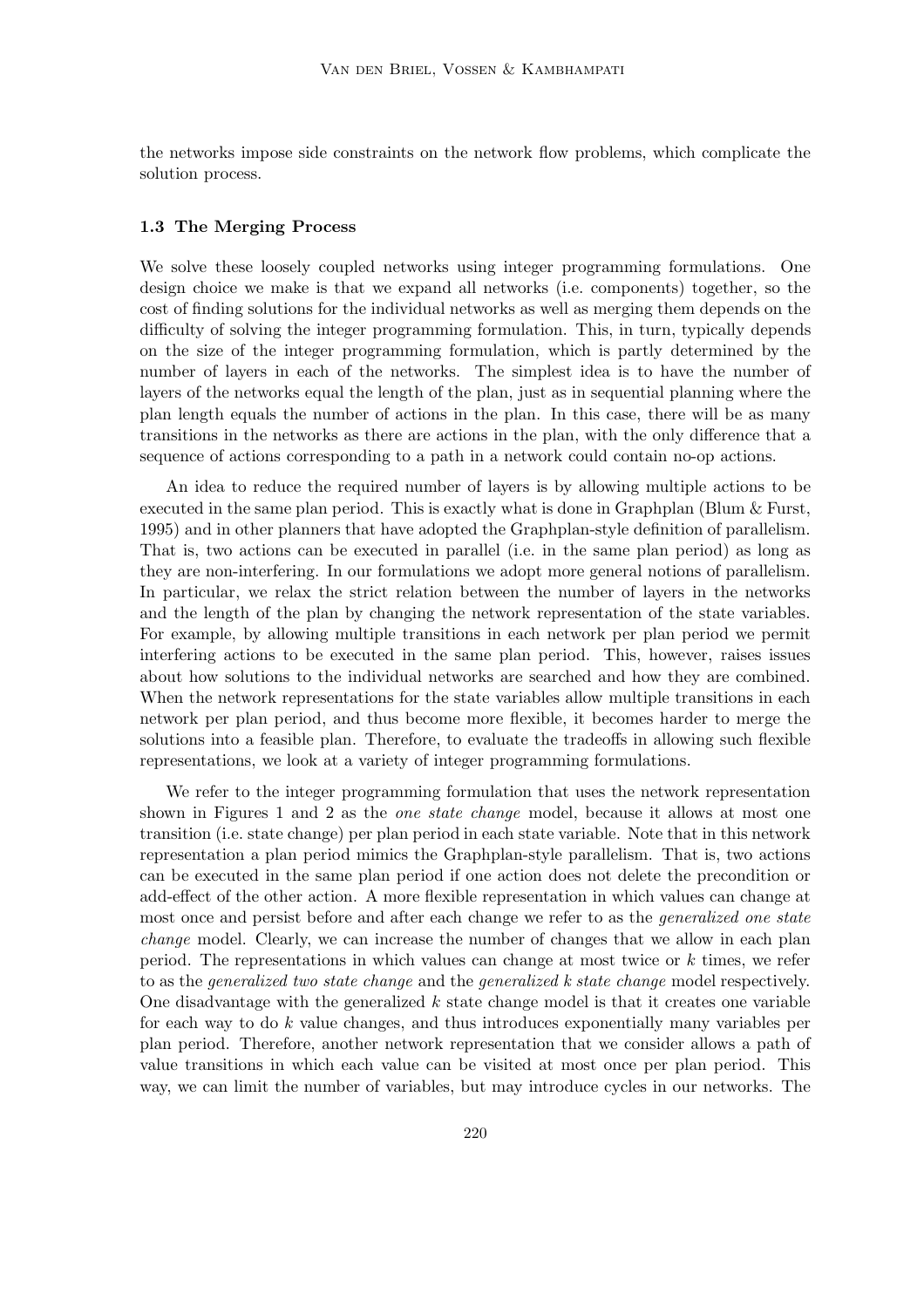integer programming formulation that uses this representation is referred to as the *state* change path model.

In general, by allowing multiple transitions in each network per plan period (i.e. layer), the more complex the merging process becomes. In particular, the merging process checks whether the actions in the solutions of the individual networks can be linearized into a feasible plan. In our integer programming formulations, ordering constraints ensure feasible linearizations. There may, however, be exponentially many ordering constraints when we generalize the Graphplan-style parallelism. Rather than inserting all these constraints in the integer programming formulation up front, we add them as needed using a branch-and-cut algorithm. A branch-and-cut algorithm is a branch-and-bound algorithm in which certain constraints are generated dynamically throughout the branch-and-bound tree.

We show that the performance of our integer programming (IP) formulations show new potential and are competitive with SATPLAN04 (Kautz, 2004). This is a significant result because it forms a basis for other more sophisticated IP-based planning systems capable of handling numeric constraints and non-uniform action costs. In particular, the new potential of our IP formulations has led to their successful use in solving partial satisfaction planning problems (Do, Benton, van den Briel, & Kambhampati, 2007). Moreover, it has initiated a new line of work in which integer and linear programming are used in heuristic state-space search for automated planning (Benton, van den Briel, & Kambhampati, 2007; van den Briel, Benton, Kambhampati, & Vossen, 2007).

The remainder of this paper is organized as follows. In Section 2 we provide a brief background on integer programming and discuss some approaches that have used integer programming to solve planning problems. In Section 3 we present a series of integer programming formulations that each adopt a different network representation. We describe how we set up these loosely coupled networks, provide the corresponding integer programming formulation, and discuss the different variables and constraints. In Section 4 we describe the branch-and-cut algorithm that is used for solving these formulations. We provide a general background on the branch-and-cut concept and show how we apply it to our formulations by means of an example. Section 5 provides experimental results to determine which characteristics in our approach have the greatest impact on performance. Related work is discussed in Section 6 and some conclusions are given in Section 7.

# 2. Background

Since our formulations are based on integer programming, we briefly review this technique and discuss its use in planning. A *mixed integer program* is represented by a linear objective function and a set of linear inequalities:

$$
\min\{cx : Ax \ge b, x_1, ..., x_p \ge 0 \text{ and integer}, x_{p+1}, ..., x_n \ge 0\},\
$$

where A is an  $(m \times n)$  matrix, c is an n-dimensional row vector, b is an m-dimensional column vector, and x an n-dimensional column vector of variables. If all variables are continuous  $(p = 0)$  we have a *linear program*, if all variables are integer  $(p = n)$  we have an integer program, and if  $x_1, ..., x_p \in \{0,1\}$  we have a mixed 0-1 program. The set  $S =$  ${x_1,...,x_p \geq 0}$  and integer,  $x_{p+1},...,x_n \geq 0$ :  $Ax \geq b$  is called the *feasible region*, and an n-dimensional column vector x is called a *feasible solution* if  $x \in S$ . Moreover, the function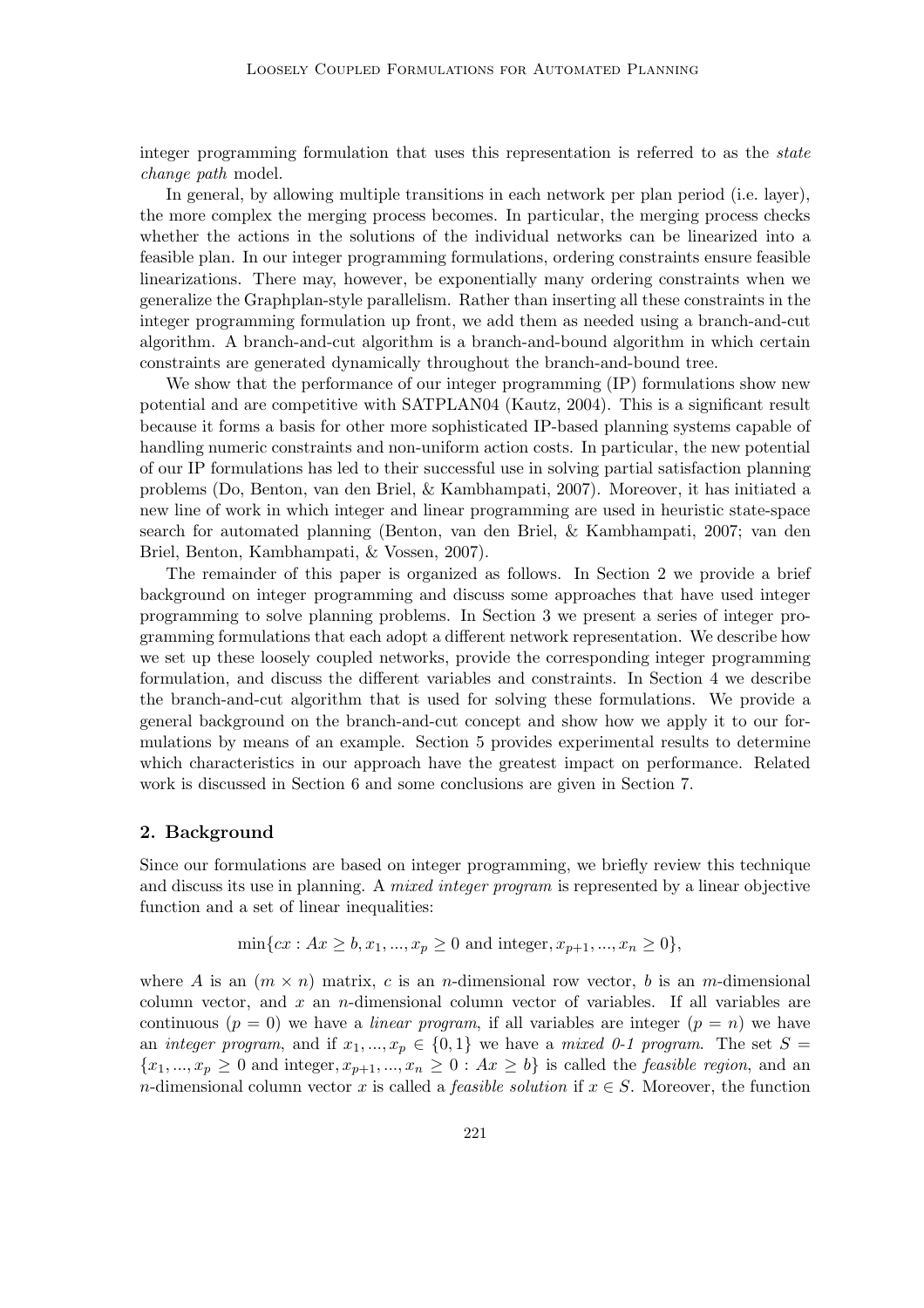cx is called the *objective function*, and the feasible solution  $x^*$  is called an *optimal solution* if the objective function is as small as possible, that is,  $cx^* = \min\{cx : x \in S\}$ 

Mixed integer programming provides a rich modeling formalism that is more general than propositional logic. Any propositional clause can be represented by one linear inequality in 0-1 variables, but a single linear inequality in 0-1 variables may require exponentially many clauses (Hooker, 1988).

The most widely used method for solving (mixed) integer programs is by applying a branch-and-bound algorithm to the linear programming relaxation, which is much easier to solve<sup>2</sup>. The linear programming (LP) relaxation is a linear program obtained from the original (mixed) integer program by relaxing the integrality constraints:

$$
\min\{cx : Ax \ge b, x_1, ..., x_n \ge 0\}
$$

Generally, the LP relaxation is solved at every node in the branch-and-bound tree, until (1) the LP relaxation gives an integer solution, (2) the LP relaxation value is inferior to the current best feasible solution, or (3) the LP relaxation is infeasible, which implies that the corresponding (mixed) integer program is infeasible.

An ideal formulation of an integer program is one for which the solution of the linear programming relaxation is integral. Even though every integer program has an ideal formulation (Wolsey, 1998), in practice it is very hard to characterize the ideal formulation as it may require an exponential number of inequalities. In problems where the ideal formulation cannot be determined, it is often desirable to find a strong formulation of the integer program. Suppose that the feasible regions  $P_1 = \{x \in \mathbb{R}^n : A_1 x \ge b_1\}$  and  $P_2 = \{x \in \mathbb{R}^n : A_2x \ge b_2\}$  describe the linear programming relaxations of two IP formulations of a problem. Then we say that formulation for  $P_1$  is stronger than formulation for  $P_2$ if  $P_1 \subset P_2$ . That is, the feasible region  $P_1$  is subsumed by the feasible region  $P_2$ . In other words  $P_1$  improves the quality of the linear relaxation of  $P_2$  by removing fractional extreme points.

There exist numerous powerful software packages that solve mixed integer programs. In our experiments we make use of the commercial solver CPLEX 10.0 (Inc., 2002), which is currently one of the best LP/IP solvers.

The use of integer programming techniques to solve artificial intelligence planning problems has an intuitive appeal, especially given the success IP has had in solving similar types of problems. For example, IP has been used extensively for solving problems in transportation, logistics, and manufacturing. Examples include crew scheduling, vehicle routing, and production planning problems (Johnson, Nemhauser, & Savelsbergh, 2000). One potential advantage is that IP techniques can provide a natural way to incorporate several important aspects of real-world planning problems, such as numeric constraints and objective functions involving costs and utilities.

Planning as integer programming has, nevertheless, received only limited attention. One of the first approaches is described by Bylander (1997), who proposes an LP heuristic for partial order planning algorithms. While the LP heuristic helps to reduce the number of expanded nodes, the evaluation is rather time-consuming. In general, the performance of

<sup>2.</sup> While the integer programming problem is NP-complete (Garey & Johnson, 1979) the linear programming problem is polynomially solvable (Karmarkar, 1984).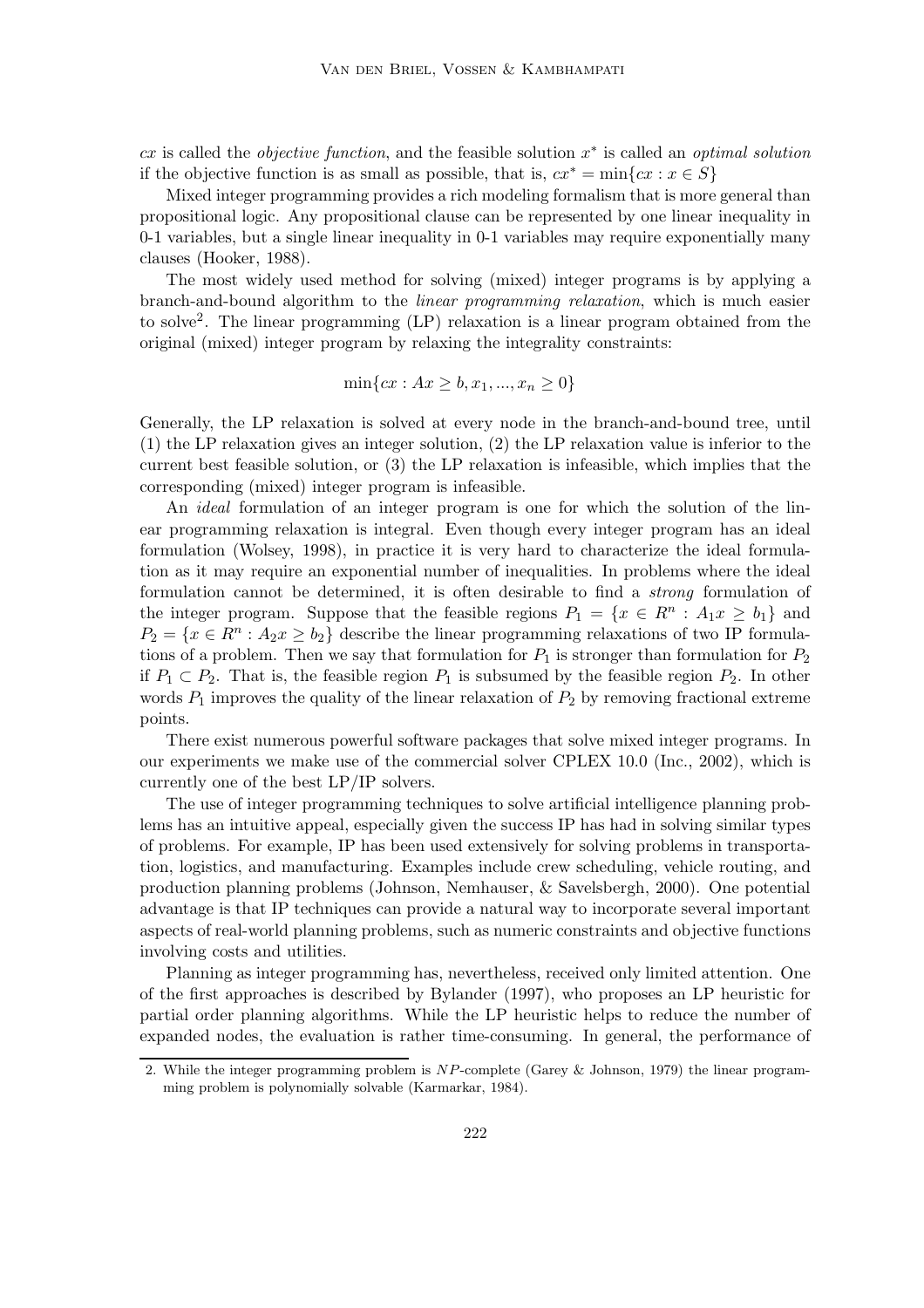IP often depends on the structure of the problem and on how the problem is formulated. The importance of developing strong IP formulations is discussed by Vossen et al. (1999), who compare two formulations for classical planning: (1) a straightforward formulation based on the conversion of the propositional representation by SATPLAN which yields only mediocre results, and (2) a less intuitive formulation based on the representation of state transitions which leads to considerable performance improvements. Several ideas that further improve formulation based on the representation of state transitions are described by Dimopoulos (2001). Some of these ideas are implemented in the IP-based planner Optiplan (van den Briel & Kambhampati, 2005). Approaches that rely on domain-specific knowledge are proposed by Bockmayr and Dimopoulos (1998, 1999). By exploiting the structure of the planning problem these IP formulations often provide encouraging results. The use of LP and IP has also been explored for non-classical planning. Dimopoulos and Gerevini (2002) describe an IP formulation for temporal planning and Wolfman and Weld (1999) use LP formulations in combination with a satisfiability-based planner to solve resource planning problems. Kautz and Walser (1999) also solve resource planning problems, but use domain-specific IP formulations.

# 3. Formulations

This section describes four IP formulations that model the planning problem as a collection of loosely coupled network flow problems. Each network represents a state variable, in which the nodes correspond to the state variable values, and the arcs correspond to the value transitions. The state variables are based on the  $SAS+$  planning formalism (Bäckström  $\&$ Nebel, 1995), which is a planning formalism that uses multi-valued state variables instead of binary-valued atoms. An action in SAS+ is modeled by its pre-, post- and prevailconditions. The pre- and post-conditions express which state variables are changed and what values they must have before and after the execution of the action, and the prevailconditions specify which of the unchanged variables must have some specific value before and during the execution of an action. A SAS+ planning problem is described by a tuple  $\Pi = \langle C, A, s_0, s_* \rangle$  where:

- $C = \{c_1, ..., c_n\}$  is a finite set of state variables, where each state variable  $c \in C$  has an associated domain  $V_c$  and an implicitly defined extended domain  $V_c^+ = V_c \cup \{u\}$ , where u denotes the *undefined value*. For each state variable  $c \in C$ ,  $s[c]$  denotes the value of c in state s. The value of c is said to be *defined* in state s if and only if  $s[c] \neq u$ . The total state space  $S = V_{c_1} \times ... \times V_{c_n}$  and the partial state space  $S^+ = V_{c_1}^+ \times ... \times V_{c_n}^+$ are implicitly defined.
- A is a finite set of actions of the form  $\langle pre, post, prev \rangle$ , where pre denotes the preconditions, post denotes the post-conditions, and prev denotes the prevail-conditions. For each action  $a \in A$ ,  $pre[c]$ ,  $post[c]$  and  $prev[c]$  denotes the respective conditions on state variable c. The following two restrictions are imposed on all actions: (1) Once the value of a state variable is defined, it can never become undefined. Hence, for all  $c \in C$ , if  $pre[c] \neq u$  then  $pre[c] \neq post[c] \neq u$ ; (2) A prevail- and post-condition of an action can never define a value on the same state variable. Hence, for all  $c \in C$ , either  $post[c] = u$  or  $prev[c] = u$  or both.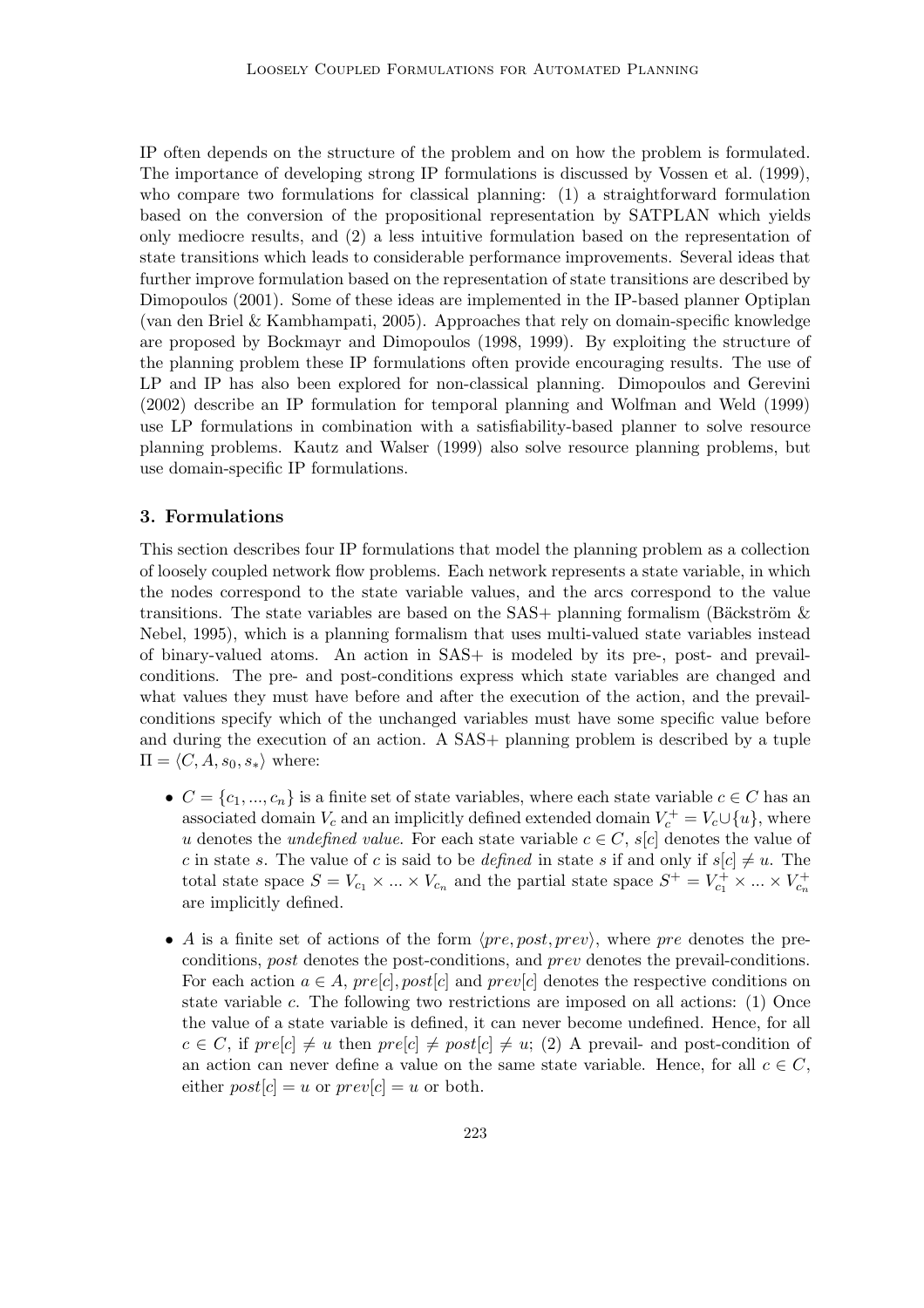•  $s_0 \in S$  denotes the initial state and  $s_* \in S^+$  denotes the goal state. While SAS+ planning allows the initial state and goal state to be both partial states, we assume that s<sub>0</sub> is a total state and  $s_*$  is a partial state. We say that state s is satisfied by state t if and only if for all  $c \in C$  we have  $s[c] = u$  or  $s[c] = t[c]$ . This implies that if  $s_*[c] = u$  for state variable c, then any defined value  $f \in V_c$  satisfies the goal for c.

To obtain a SAS+ description of the planning problem we use the translator component of the Fast Downward planner (Helmert, 2006). The translator is a stand-alone component that contains a general purpose algorithm which transforms a propositional description of the planning problem into a SAS+ description. The algorithm provides an efficient grounding that minimizes the state description length and is based on the preprocessing algorithm of the MIPS planner (Edelkamp & Helmert, 1999).

In the remainder of this section we introduce some notation and describe our IP formulations. The formulations are presented in such a way that they progressively generalize the Graphplan-style parallelism through the incorporation of more flexible network representations. For each formulation we will describe the underlying network, and define the variables and constraints. We will not concentrate on the objective function as much because the constraints will tolerate only feasible plans.

#### 3.1 Notation

For the formulations that are described in this paper we assume that the following information is given:

- $C:$  a set of state variables;
- $V_c$ : a set of possible values (i.e. domain) for each state variable  $c \in C$ ;
- $E_c$ : a set of possible value transitions for each state variable  $c \in C$ ;
- $G_c = (V_c, E_c)$ : a directed domain transition graph for every  $c \in C$ ;

State variables can be represented by a domain transition graph, where the nodes correspond to the possible values, and the arcs correspond to the possible value transitions. An example of the domain transition graph of a variable is given in Figure 3. While the example depicts a complete graph, a domain transition graph does not need to be a complete graph.

Furthermore, we assume as given:

- $E_c^a \subseteq E_c$  represents the effect of action a in c;
- $V_c^a \subseteq V_c$  represents the prevail condition of action a in c;
- $A_c^E := \{a \in A : |E_c^a| > 0\}$  represents the actions that have an effect in c, and  $A_c^E(e)$ represents the actions that have the effect  $e$  in  $c$ ;
- $A_c^V := \{a \in A : |V_c^a| > 0\}$  represents the actions that have a prevail condition in c, and  $A_c^V(f)$  represents the actions that have the prevail condition f in c;
- $C^a := \{c \in C : a \in A_c^E \cup A_c^V\}$  represents the state variables on which action a has an effect or a prevail condition.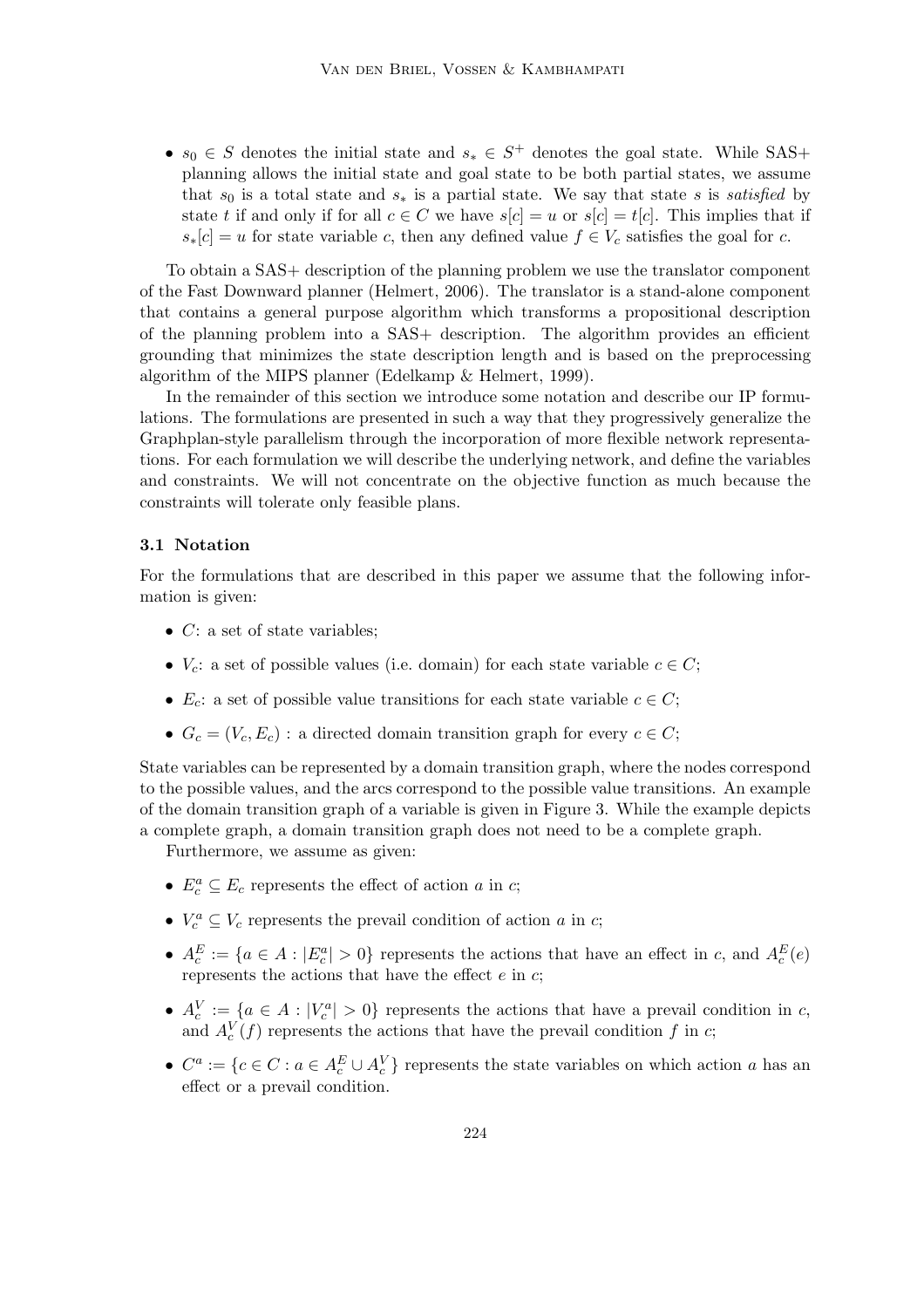

Figure 3: An example of a domain transition graph, where  $V_c = \{f, g, h\}$  are the possible values (states) of c and  $E_c = \{(f,g),(f,h),(g,f),(g,h),(h,f),(h,g)\}$  are the possible value transitions in c.

Hence, each action is defined by its effects (i.e. pre- and post-conditions) and its prevail conditions. In SAS+ planning, actions can have at most one effect or prevail condition in each state variable. In other words, for each  $a \in A$  and  $c \in C$ , we have that  $E_c^a$  and  $V_c^a$  are empty or  $|E_c^a| + |V_c^a| \leq 1$ . An example of how the effects and prevail conditions affect one or more domain transition graphs is given in Figure 4.



Figure 4: An example of how action effects and prevail conditions are represented in a domain transition graph. Action a has implications on three state variables  $C^a$  =  ${c_1, c_2, c_3}$ . The effects of a are represented by  $E_{c_1}^a = {(f, g)}$  and  $E_{c_2}^a = {(h, f)}$ , and the prevail condition of a is represented by  $\hat{V}_{c_3}^a = \{h\}.$ 

In addition, we use the following notation:

- $V_c^+(f)$ : to denote the in-arcs of node f in the domain transition graph  $G_c$ ;
- $V_c^-(f)$ : to denote the out-arcs of node f in the domain transition graph  $G_c$ ;
- $P_{c,k}^+(f)$ : to denote paths of length k in the domain transition graph  $G_c$  that end at node f. Note that  $P_{c,1}^{+}(f) = V_c^{+}(f)$ .
- $P_{c,k}^{-}(f)$ : to denote paths of length k in the domain transition graph  $G_c$  that start at node f. Note that  $P_{c,1}^{-}(f) = V_c^{-}(f)$ .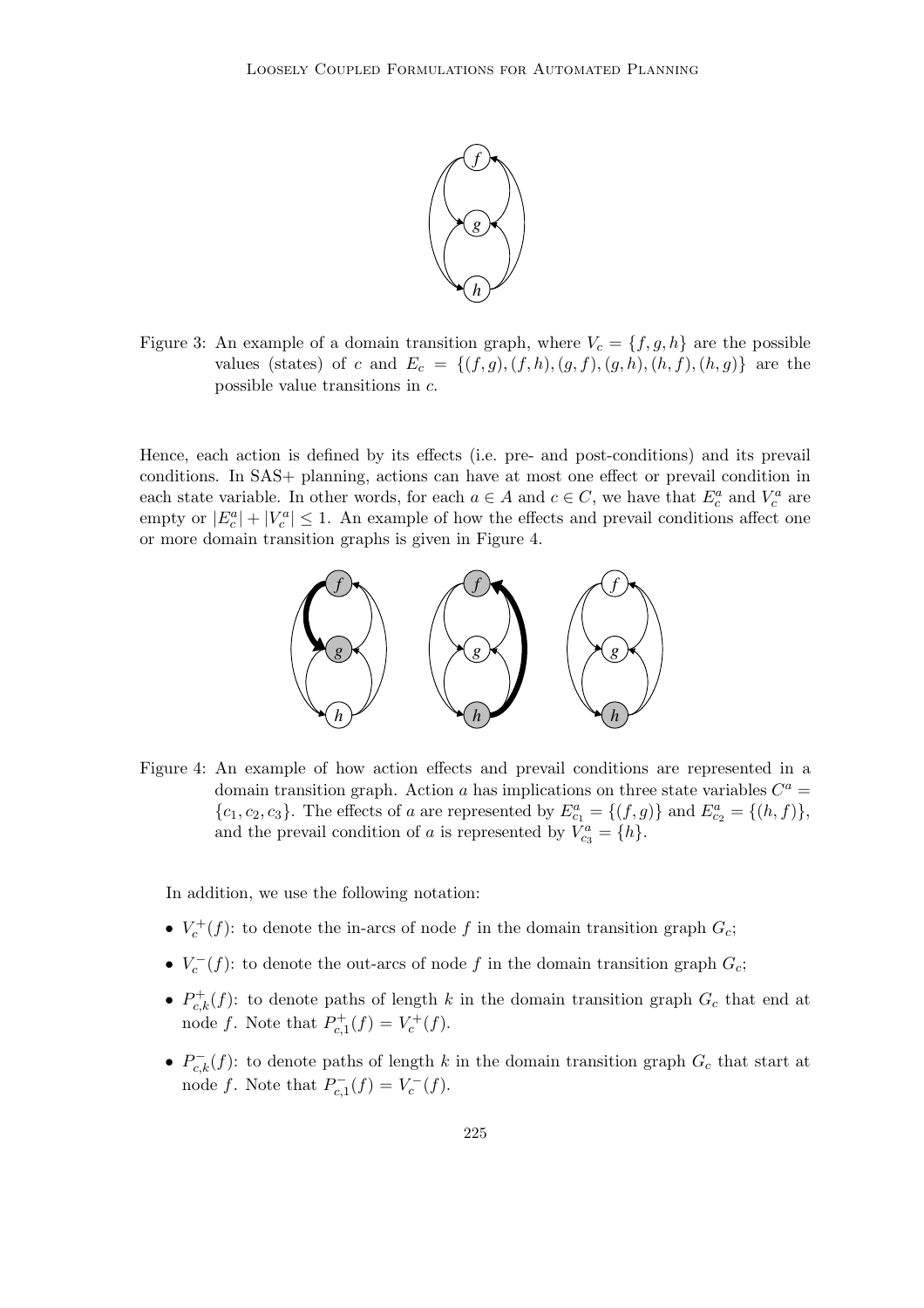•  $P_{c,k}^{\sim}(f)$ : to denote paths of length k in the domain transition graph  $G_c$  that visit node  $f$ , but that do not start or end at  $f$ .

# 3.2 One State Change (1SC) Formulation

Our first IP formulation incorporates the network representation that we have seen in Figures 1 and 2. The name one state change relates to the number of transitions that we allow in each state variable per plan period. The restriction of allowing only one value transition in each network also restricts which actions we can execute in the same plan period. It happens to be the case that the network representation of the 1SC formulation incorporates the standard notion of action parallelism which is used in Graphplan (Blum & Furst, 1995). The idea is that actions can be executed in the same plan period as long as they do not delete the precondition or add-effect of another action. In terms of value transitions in state variables, this is saying that actions can be executed in the same plan period as long as they do not change the same state variable (i.e. there is only one value change or value persistence in each state variable).

# 3.2.1 STATE CHANGE NETWORK

Figure 5 shows a single layer (i.e. period) of the network which underlies the 1SC formulation. If we set up the IP formulation with T plan periods, then there will be  $T + 1$  layers of nodes and T layers of arcs in the network (the zeroth layer of nodes is for the initial state and the remaining T layers of nodes and arcs are for the successive plan periods). For each possible state transition there is an arc in the state change network. The horizontal arcs correspond to the persistence of a value, and the diagonal arcs correspond to the value changes. A solution path to an individual network follows the arcs whose transitions are supported by the action effect and prevail conditions that appear in the solution plan.



Figure 5: One state change (1SC) network.

# 3.2.2 Variables

We have two types of variables in this formulation: action variables to represent the execution of an action, and arc flow variables to represent the state transitions in each network.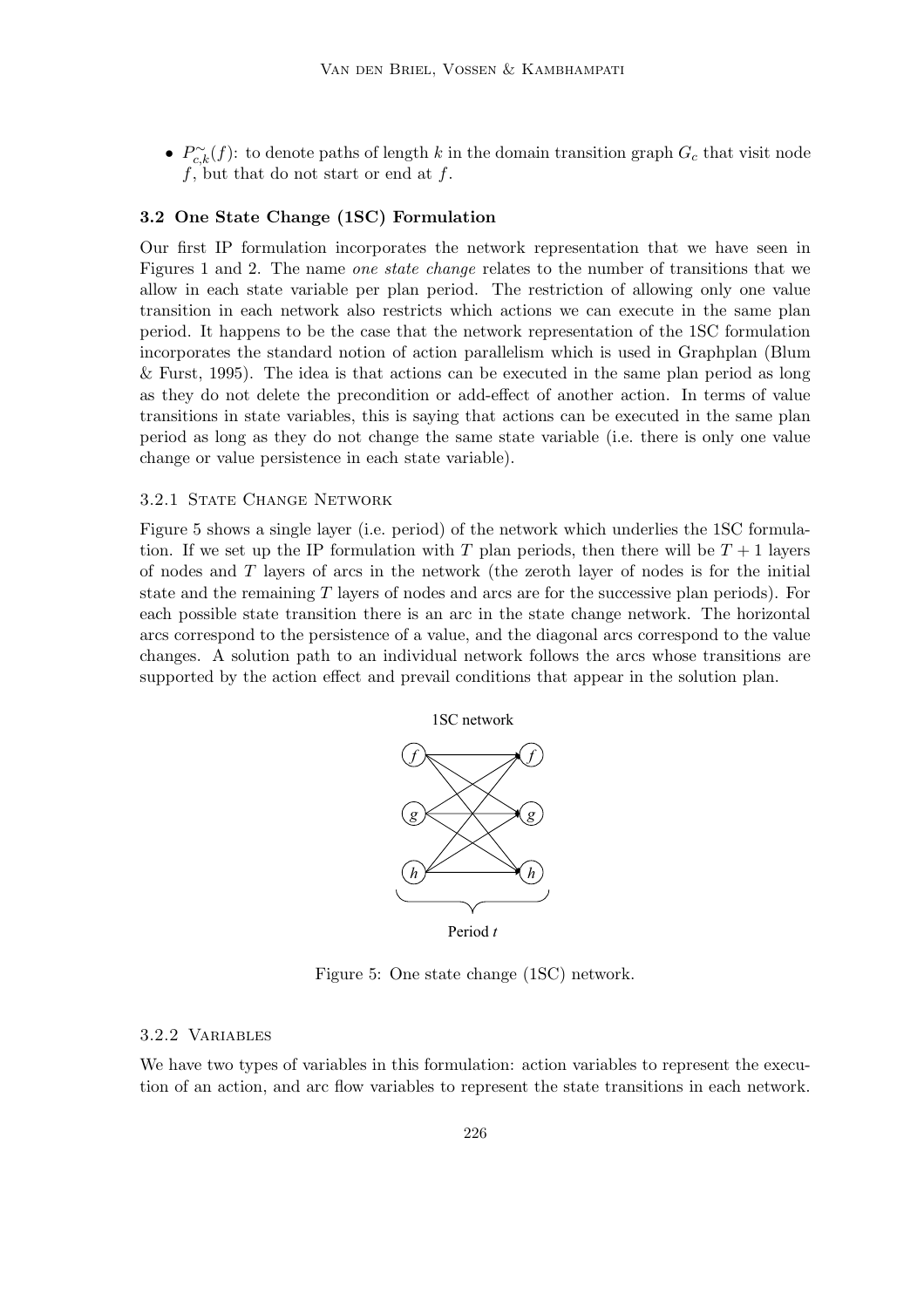We use separate variables for changes in a state variable (the diagonal arcs in the 1SC network) and for the persistence of a value in a state variable (the horizontal arcs in the 1SC network). The variables are defined as follows:

- $x_t^a \in \{0,1\}$ , for  $a \in A$ ,  $1 \le t \le T$ ;  $x_t^a$  is equal to 1 if action a is executed at plan period t, and 0 otherwise.
- $\bar{y}_{c,f,t} \in \{0,1\}$ , for  $c \in C$ ,  $f \in V_c$ ,  $1 \le t \le T$ ;  $\bar{y}_{c,f,t}$  is equal to 1 if the value f of state variable c persists at period  $t$ , and 0 otherwise.
- $y_{c,e,t} \in \{0,1\}$ , for  $c \in C, e \in E_c, 1 \le t \le T$ ;  $y_{c,e,t}$  is equal to 1 if the transition  $e \in E_c$ in state variable  $c$  is executed at period  $t$ , and 0 otherwise.

#### 3.2.3 Constraints

There are two classes of constraints. We have constraints for the network flows in each state variable network and constraints for the action effects that determine the interactions between these networks. The 1SC integer programming formulation is:

• State change flows for all  $c \in C, f \in V_c$ 

$$
\sum_{e \in V_c^-(f)} y_{c,e,1} + \bar{y}_{c,f,1} = \begin{cases} 1 & \text{if } f = s_0[c] \\ 0 & \text{otherwise.} \end{cases}
$$
 (1)

$$
\sum_{e \in V_c^-(f)} y_{c,e,t+1} + \bar{y}_{c,f,t+1} = \sum_{e \in V_c^+(f)} y_{c,e,t} + \bar{y}_{c,f,t} \quad \text{for } 1 \le t \le T - 1 \tag{2}
$$

$$
\sum_{e \in V_c^+(f)} y_{c,e,T} + \bar{y}_{c,f,T} = 1 \quad \text{if } f = s_*[c] \tag{3}
$$

• Action implications for all  $c \in C$ ,  $1 \le t \le T$ 

$$
\sum_{a \in A: e \in E_c^a} x_t^a = y_{c,e,t} \quad \text{for } e \in E_c \tag{4}
$$

$$
x_t^a \le \bar{y}_{c,f,t} \quad \text{for } a \in A, f \in V_c^a \tag{5}
$$

Constraints (1), (2), and (3) are the network flow constraints for state variable  $c \in C$ . Constraint (1) ensures that the path of state transitions begins in the initial state of the state variable and constraint (3) ensures that, if a goal exists, the path ends in the goal state of the state variable. Note that, if the goal value for state variable  $c$  is undefined (i.e.  $s_*[c] = u$ ) then the path of state transitions may end in any of the values  $f \in V_c$ . Hence, we do not need a goal constraint for the state variables whose goal states  $s_*[c]$  are undefined. Constraint (2) is the flow conservation equation and enforces the continuity of the constructed path.

Actions may introduce interactions between the state variables. For instance, the effects of the load action in our logistics example affect two different state variables. Actions link state variables to each other and these interactions are represented by the action implication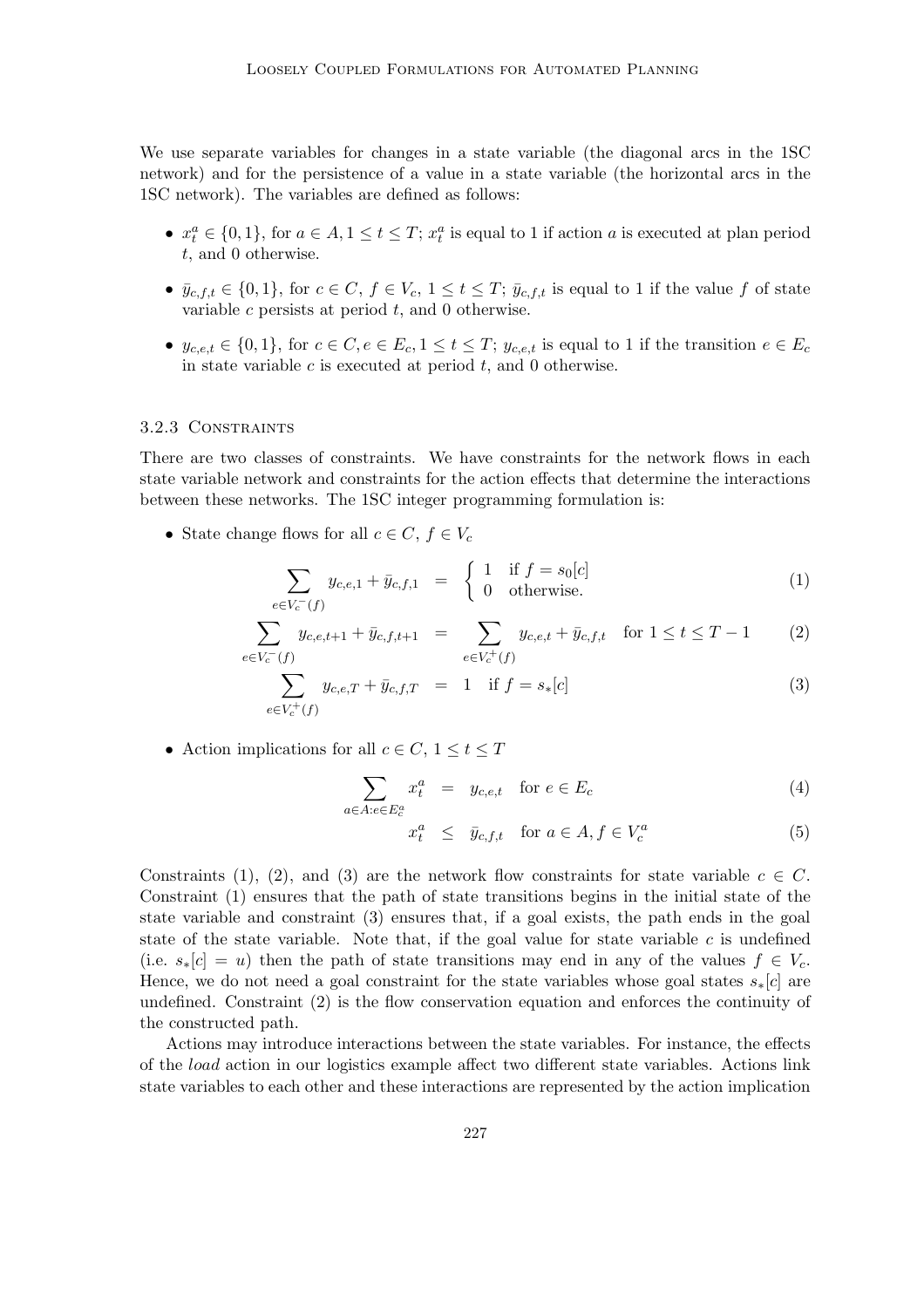constraints. For each transition  $e \in E_c$ , constraints (4) link the action execution variables that have e as an effect (i.e.  $e \in E_c^a$ ) to the arc flow variables. For example, if an action  $x_t^a$  with effect  $e \in E_c^a$  is executed, then the path in state variable c must follow the arc represented by  $y_{c,e,t}$ . Likewise, if we choose to follow the arc represented by  $y_{c,e,t}$ , then exactly one action  $x_t^a$  with  $e \in E_c^a$  must be executed. The summation on the left hand side prevents two or more actions from interfering with each other, hence only one action may cause the state change  $e$  in state variable  $c$  at period  $t$ .

Prevail conditions of an action link state variables in a similar way as the action effects do. Specifically, constraint (5) states that if action a is executed at period  $t$  ( $x_t^a = 1$ ), then the prevail condition  $f \in V_c^a$  is required in state variable c at period  $t$  ( $\bar{y}_{c,f,t} = 1$ ).

# 3.3 Generalized One State Change (G1SC) Formulation

In our second formulation we incorporate the same network representation as in the 1SC formulation, but adopt a more general interpretation of the value transitions, which leads to an unconventional notion of action parallelism. For the G1SC formulation we relax the condition that parallel actions can be arranged in any order by requiring a weaker condition. We allow actions to be executed in the same plan period as long as *there exists* some ordering that is feasible. More specifically, within a plan period a set of actions is feasible if (1) there exists an ordering of the actions such that all preconditions are satisfied, and (2) there is at most one state change in each of the state variables. This generalization of conditions is similar to what Rintanen, Heljanko and Niemel¨a (2006) refer to as the ∃-step semantics semantics.

To illustrate the basic concept, let us again examine our small logistics example introduced in Figure 1. The solution to this problem is to load the package at location 1, drive the truck from location 1 to location 2, and unload the package at location 2. Clearly, this plan would require three plan periods under Graphplan-style parallelism as these three actions interfere with each other. If, however, we allow the *load at loc*1 and the *drive loc*1  $\rightarrow$  *loc*2 action to be executed in the same plan period, then there exists some ordering between these two actions that is feasible, namely load the package at the location 1 before driving the truck to location 2. The key idea behind this example should be clear: while it may not be possible to find a set of actions that can be linearized in any order, there may nevertheless exist some ordering of the actions that is viable. The question is, of course, how to incorporate this idea into an IP formulation.



Figure 6: Logistics example represented by network flow problems with generalized arcs.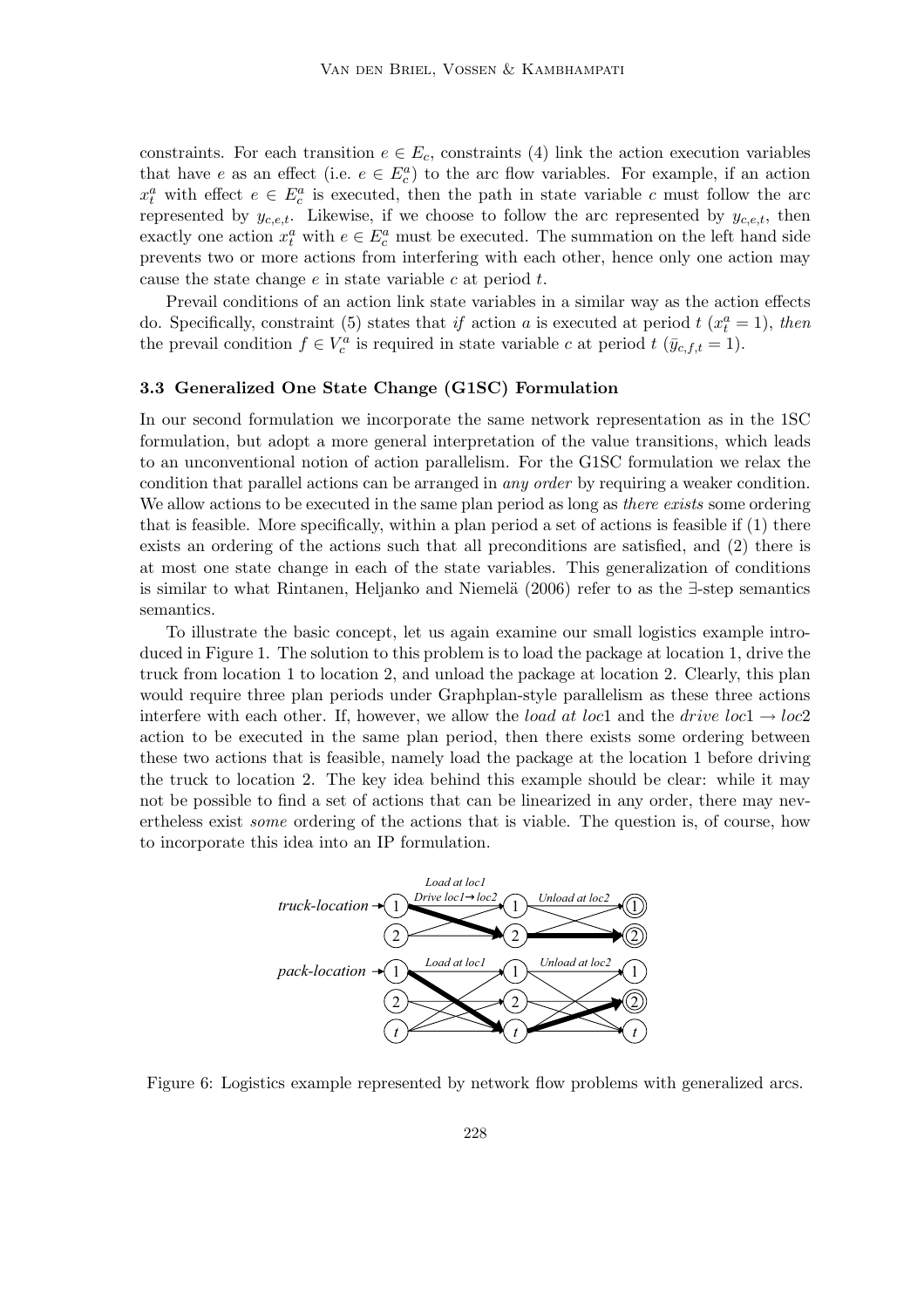This example illustrates that we are looking for a set of constraints that allow sets of actions for which: (1) all action preconditions are met, (2) there exists an ordering of the actions at each plan period that is feasible, and (3) within each state variable, the value is changed at most once. The incorporation of these ideas only requires minor modifications to the 1SC formulation. Specifically, we need to change the action implication constraints for the prevail conditions and add a new set of constraints which we call the ordering implication constraints.

#### 3.3.1 STATE CHANGE NETWORK

The minor modifications are revealed in the G1SC network. While the network itself is identical to the 1SC network, the interpretation of the transition arcs is somewhat different. To incorporate the new set of conditions, we implicitly allow values to persist (the dashed horizontal arcs in the G1SC network) at the tail and head of each transition arc. The interpretation of these implicit arcs is that in each plan period a value may be required as a prevail condition, then the value may change, and the new value may also be required as a prevail condition as shown in Figure 7.



Figure 7: Generalized one state change (G1SC) network.

#### 3.3.2 Variables

Since the G1SC network is similar to the 1SC network the same variables are used, thus, action variables to represent the execution of an action, and arc flow variables to represent the flow through each network. The difference in the interpretation of the state change arcs is dealt with in the constraints of the G1SC formulation, and therefore does not introduce any new variables. For the variable definitions, we refer to Section 3.2.2.

# 3.3.3 Constraints

We now have three classes of constraints, that is, constraints for the network flows in each state variable network, constraints for linking the flows with the action effects and prevail conditions, and ordering constraints to ensure that the actions in the plan can be linearized into a feasible ordering.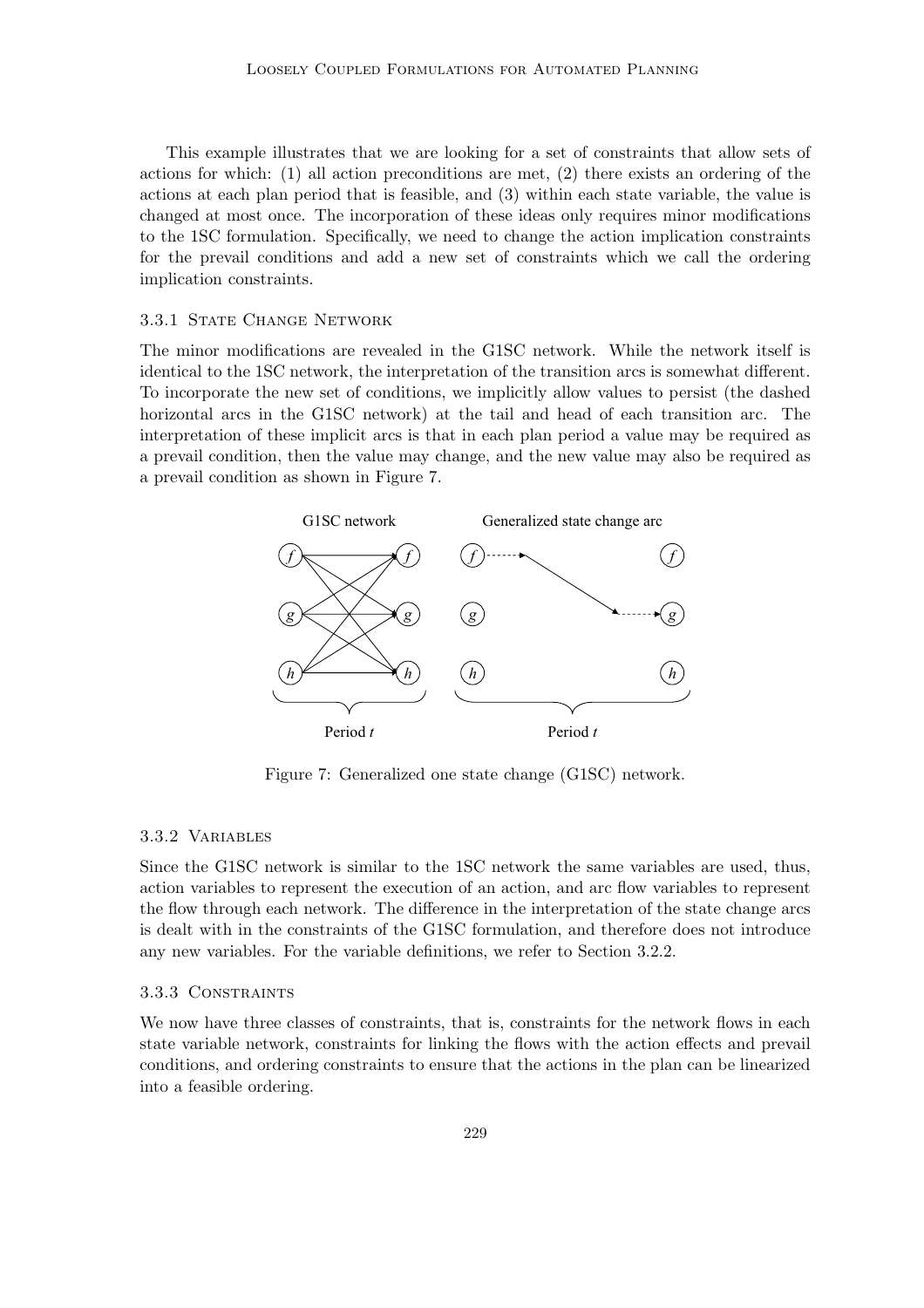The network flow constraints for the G1SC formulation are identical to those in the 1SC formulation given by  $(1)-(3)$ . Moreover, the constraints that link the flows with the action effects are equal to the action effect constraints in the 1SC formulation given by (4). The G1SC formulation differs from the 1SC formulation in that it relaxes the condition that parallel actions can be arranged in any order by requiring a weaker condition. This weaker condition affects the constraints that link the flows with the action prevail conditions, and introduces a new set of ordering constraints. These constraints of the G1SC formulation are given as follows:

• Action implications for all  $c \in C$ ,  $1 \le t \le T$ 

$$
x_t^a \le \bar{y}_{c,f,t} + \sum_{e \in V_c^+(f)} y_{c,e,t} + \sum_{e \in V_c^-(f)} y_{c,e,t} \quad \text{for } a \in A, f \in V_c^a \tag{6}
$$

• Ordering implications

$$
\sum_{a \in V(\Delta)} x_t^a \le |V(\Delta)| - 1 \text{ for all cycles } \Delta \in G^{prec} \tag{7}
$$

Constraint (6) incorporates this new set of conditions for which actions can be executed in the same plan period. In particular, we need to ensure that for each state variable  $c$ , the value  $f \in V_c$  holds if it is required by the prevail condition of action a at plan period t. There are three possibilities: (1) The value f holds for c throughout the period. (2) The value f holds initially for c, but the value is changed to a value other than  $f$  by another action. (3) The value f does not hold initially for c, but the value is changed to f by another action. In either of the three cases the value  $f$  holds at some point in period  $t$  so that the prevail condition for action a can be satisfied. In words, the value f may prevail implicitly as long as there is a state change that includes  $f$ . As before, the prevail implication constraints link the action prevail conditions to the corresponding network arcs.

The action implication constraints ensure that the preconditions of the actions in the plan are satisfied. This, however, does not guarantee that the actions can be linearized into a feasible order. Figure 7 indicates that there are implied orderings between actions. Actions that require the value  $f$  as a prevail condition must be executed before the action that changes f into g. Likewise, an action that changes f into g must be executed before actions that require the value  $q$  as a prevail condition. The state change flow and action implication constraints outlined above indicate that there is an ordering between the actions, but this ordering could be cyclic and therefore infeasible. To make sure that an ordering is acyclic we start by creating a directed *implied precedence graph*  $G^{prec} = (V^{prec}, E^{prec})$ . In this graph the nodes  $a \in V^{prec}$  correspond to the actions, that is,  $V^{prec} = A$ , and we create a directed arc (i.e. an ordering) between two nodes  $(a, b) \in E^{prec}$  if action a has to be executed before action b in time period t, or if b has to be executed after a. In particular, we have

$$
E^{prec} = \bigcup_{\substack{(a,b)\in A\times A,c\in C,f\in V_c^a,e\in E_c^b:\\ e\in V_{c,f}}} (a,b) \cup \bigcup_{\substack{(a,b)\in A\times A,c\in C,g\in V_c^b,e\in E_c^a:\\ e\in V_{c,g}^+}} (a,b)
$$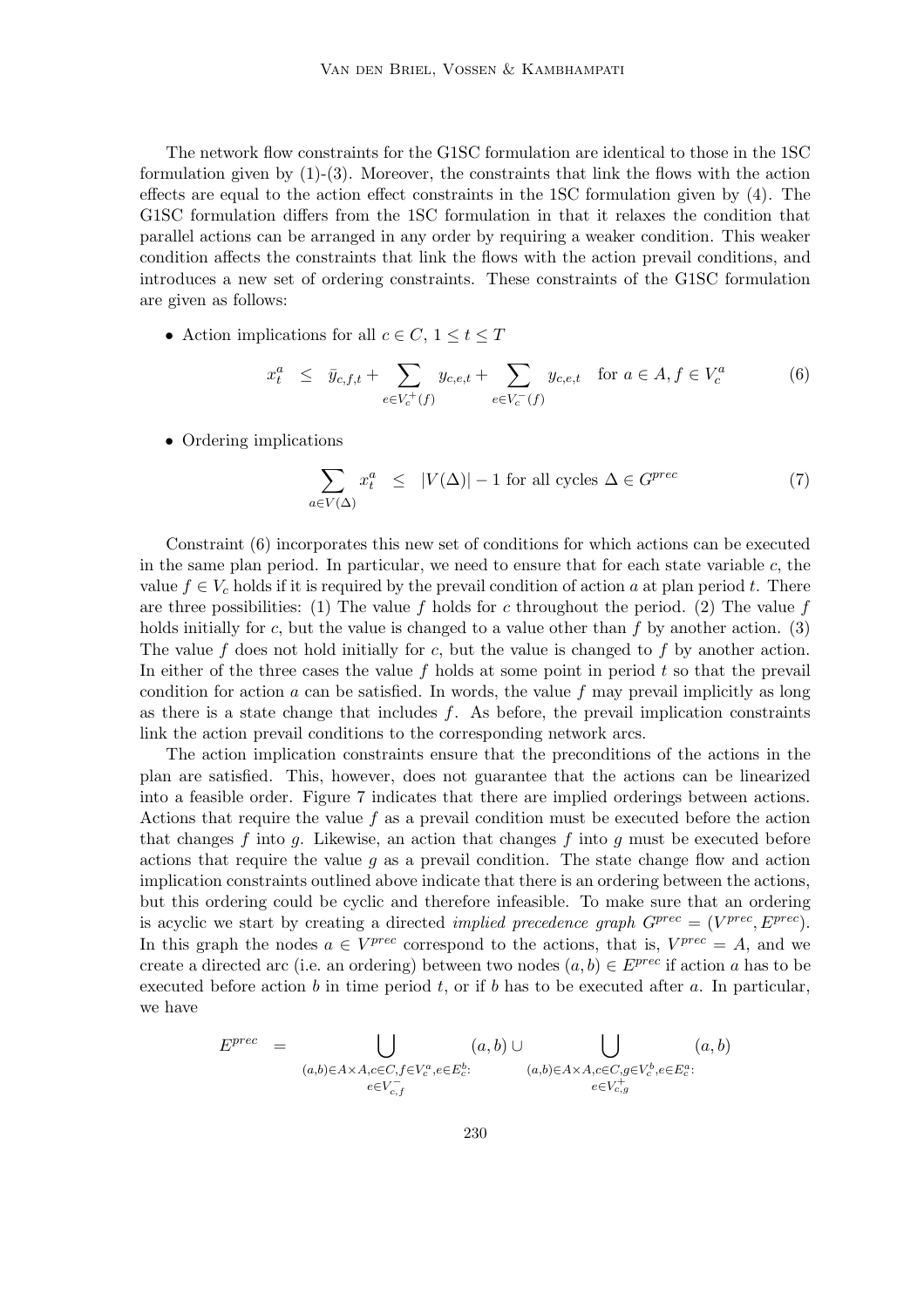The implied orderings become immediately clear from Figure 8. The figure on the left depicts the first set of orderings in the expression of  $E^{prec}$ . It says that the ordering between two actions  $a$  and  $b$  that are executed in the same plan period is implied if action  $a$  requires a value to prevail that action b deletes. Similarly, the figure on the right depicts second set of orderings in the expression of  $E^{prec}$ . That is, an ordering is implied if action a adds the prevail condition of b.



Figure 8: Implied orderings for the G1SC formulation.

The ordering implication constraints ensure that the actions in the final solution can be linearized. They basically involve putting an n-ary mutex relation between the actions that are involved in each cycle. Unfortunately, the number of ordering implication constraints grows exponentially in the number of actions. As a result, it will be impossible to solve the resulting formulation using standard approaches. We address this complication by implementing a branch-and-cut approach in which the ordering implication constraints are added dynamically to the formulation. This approach is discussed in Section 4.

#### 3.4 Generalized  $k$  State Change (G $k$ SC) Formulation

In the G1SC formulation actions can be executed in the same plan period if (1) there exists an ordering of the actions such that all preconditions are satisfied, and (2) there occurs at most one value change in each of the state variables. One obvious generalization of this would be to relax the second condition and allow at most  $k_c$  value changes in each state variable c, where  $k_c \leq |V_c| - 1$ . By allowing multiple value changes in a state variable per plan period we, in fact, permit a series of value changes. Specifically, the GkSC model allows series of value changes.

Obviously, there is a tradeoff between loosening the networks versus the amount of work it takes to merge the individual plans. While we have not implemented the GkSC formulation, we provide some insight in this tradeoff by describing and evaluating the GkSC formulation with  $k_c = 2$  for all  $c \in C$  We will refer to this special case as the generalized two state change (G2SC) formulation. One reason we restrict ourselves to this special case is that the general case of  $k$  state changes would introduce exponentially many variables in the formulation. There are IP techniques, however, that deal with exponentially many variables (Desaulniers, Desrosiers, & Solomon, 2005), but we will not discuss them here.

#### 3.4.1 STATE CHANGE NETWORK

The network that underlies the G2SC formulation is equivalent to G1SC, but spans an extra layer of nodes and arcs. This extra layer allows us to have a series of two transitions per plan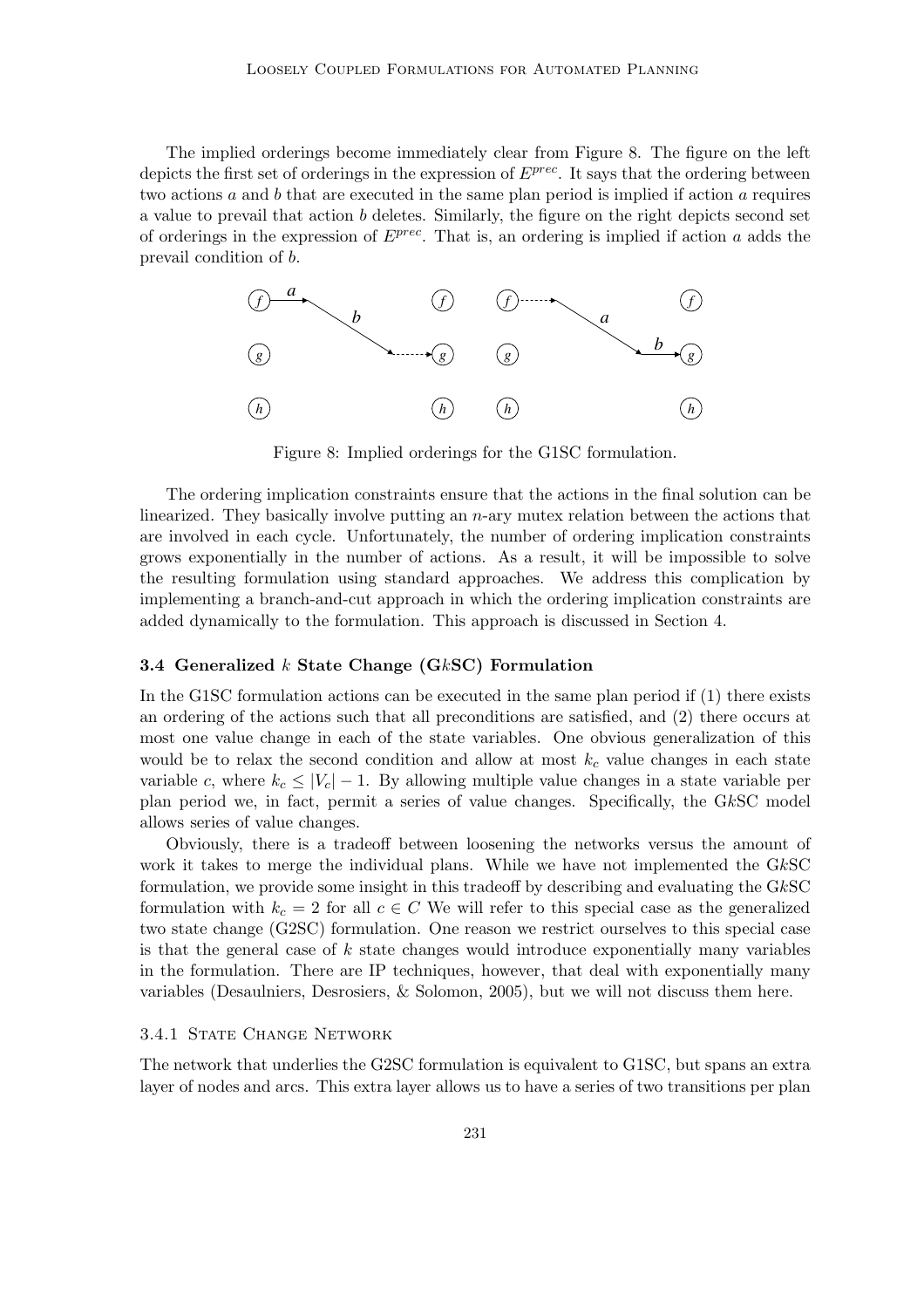period. All transitions are generalized and implicitly allow values to persist just as in the G1SC network. Figure 9 displays the network corresponding to the G2SC formulation. In the G2SC network there are generalized one and two state change arcs. For example, there is a generalized one state change arc for the transition  $(f, g)$ , and there is a generalized two state changes arc for the transitions  $\{(f,g),(g,h)\}.$  Since all arcs are generalized, each value that is visited can also be persisted. We also allow cyclic transitions, such as,  $\{(f,g),(g,f)\}\$ if  $f$  is not the prevail condition of some action. If we were to allow cyclic transitions in which  $f$  is a prevail condition of an action, then the action ordering in a plan period can not be implied anymore (i.e. the prevail condition on  $f$  would either have to occur before the value transitions to g, or after it transitions back to f). Thus if there is no prevail condition on f then we can safely allow the cyclic transition  $\{(f,g),(g,f)\}.$ 



Figure 9: Generalized two state change (G2SC) network. On the left the subnetwork that consists of generalized one state change arcs and no-op arcs, on the right the subnetwork that consists of the generalized two state change arcs. The subnetwork for the two state change arcs may include cyclic transitions, such as,  $\{(f,g),(g,f)\}$ as long as  $f$  is not the prevail condition of some action.

#### 3.4.2 Variables

As before we have variables representing the execution of an action, and variables representing the flows over one state change (diagonal arcs) or persistence (horizontal arcs). In addition, we have variables representing paths over two consecutive state changes. Hence, we have variables for each pair of state changes  $(f,g,h)$  such that  $(f,g) \in E_c$  and  $(g,h) \in E_c$ . We will restrict these paths to visit unique values only, that is,  $f \neq g$ ,  $g \neq h$ , and  $h \neq f$ , or if f is not a prevail condition of any action then we also allow paths where  $f = h$ . The variables from the G1SC formulation are also used in G2SC formulation. There is, however, an additional variable to represent the arcs that allow for two state changes:

•  $y_{c,e_1,e_2,t} \in \{0,1\}$ , for  $c \in C$ ,  $(e_1,e_2) \in P_{c,2}$ ,  $1 \le t \le T$ ;  $y_{c,e_1,e_2,t}$  is equal to 1 if there exists a value  $f \in V_c$  and transitions  $e_1, e_2 \in E_c$ , such that  $e_1 \in V_c^+(f)$  and  $e_2 \in V_c^-(f)$ , in state variable c are executed at period t, and 0 otherwise.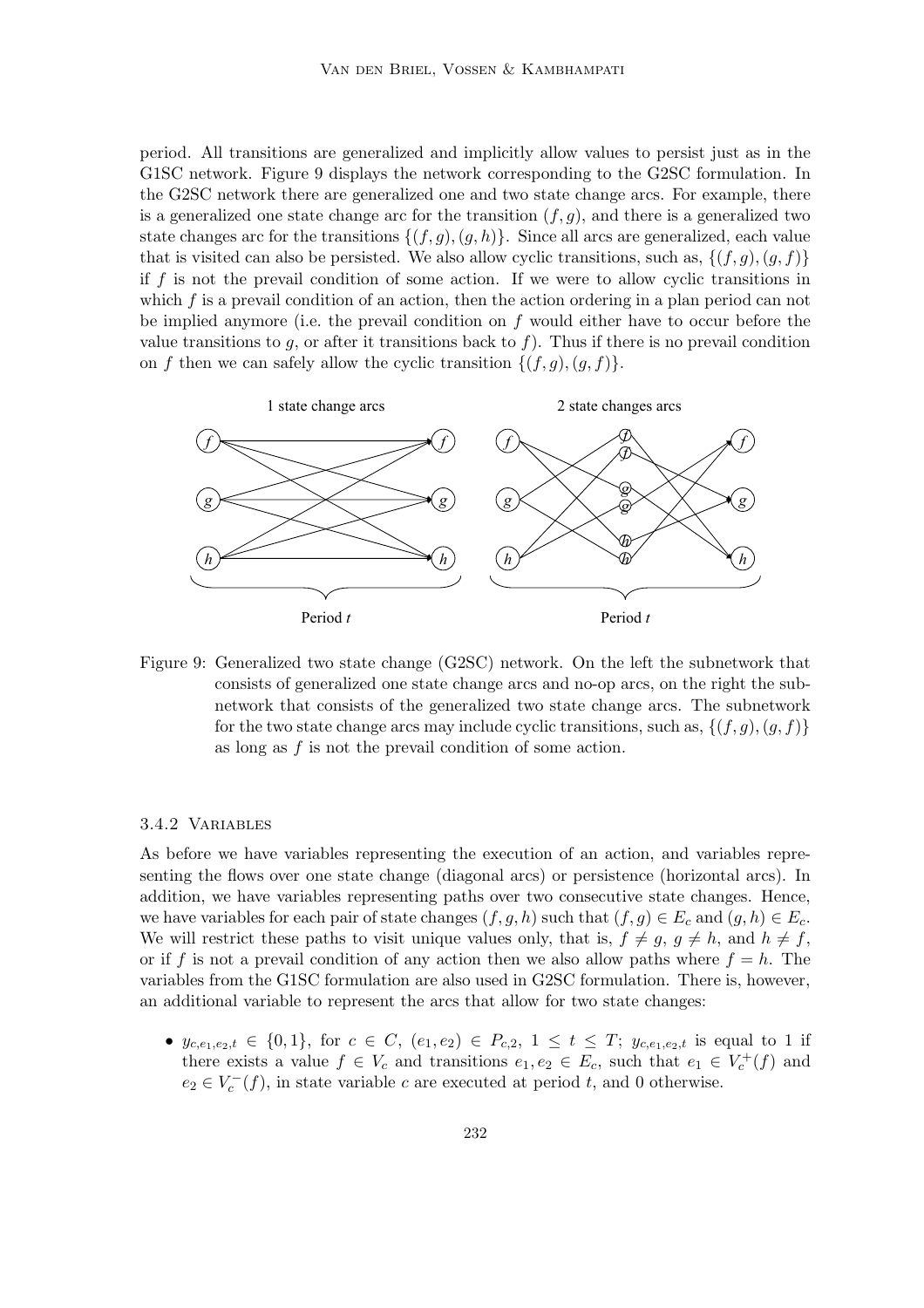# 3.4.3 Constraints

We again have our three classes of constraints, which are given as follows:

• State change flows for all  $c \in C, f \in V_c$ 

$$
\sum_{(e_1, e_2) \in P_{c,2}^-(f)} y_{c,e_1,e_2,1} + \sum_{e \in V_c^-(f)} y_{c,e,1} + \bar{y}_{c,f,1} = \begin{cases} 1 & \text{if } f = s_0[c] \\ 0 & \text{otherwise.} \end{cases} \tag{8}
$$

$$
\sum_{(e_1,e_2)\in P_{c,2}^-(f)} y_{c,e_1,e_2,t+1} + \sum_{e\in V_c^-(f)} y_{c,e,t+1} + \bar{y}_{c,f,t+1} =
$$
\n
$$
\sum_{e_1,e_2,e_1,e_2,e_2,e_1,e_2,e_2,e_2,e_1,e_2,e_2,e_2,e_1,e_2,e_2,e_1,e_2,e_1,e_2,e_1,e_2,e_1,e_2,e_1,e_2,e_1,e_2,e_1,e_2,e_1,e_2,e_1,e_2,e_1,e_2,e_1,e_2,e_1,e_2,e_1,e_2,e_1,e_2,e_1,e_2,e_1,e_2,e_1,e_2,e_1,e_2,e_1,e_2,e_1,e_2,e_1,e_2,e_1,e_2,e_1,e_2,e_1,e_2,e_1,e_2,e_1,e_2,e_1,e_2,e_1,e_2,e_1,e_2,e_1,e_2,e_1,e_2,e_1,e_2,e_1,e_2,e_1,e_2,e_1,e_2,e_1,e_2,e_1,e_2,e_1,e_2,e_1,e_2,e_1,e_2,e_1,e_2,e_1,e_2,e_1,e_2,e_1,e_2,e_1,e_2,e_1,e_2,e_1,e_2,e_1,e_2,e_1,e_2,e_1,e_2,e_1,e_2,e_1,e_2,e_1,e_2,e_1,e_2,e_1,e_2,e_1,e_2,e_1,e_2,e_1,e_2,e_1,e_2,e_1,e_2,e_1,e_2,e_1,e_2,e_1,e_2,e_1,e_2,e_1,e_2,e_1,e_2,e_1,e_2,e_1,e_2,e_1,e_2,e_1,e_2,e_1,e_2,e_1,e_2,e_1,e_2,e_1,e_2,e_1,e_2,e_1,e_2,e_1,e_2,e_1,e_2,e_1,e_2,e_1,e_2,e_1,e_2,e_1,e_2,e_1,e_2,e_1,e_2,e_1,e_2,e_1,e_2,e_1,e_2,e_1,e_2,e_1,e_2,e_1,e_2,e_1,e_2,e_1,e_2,e_1,e_2,e_1,e_2,e_1,e_2,e_1,e_2,e_1,e_2,e_1,e_2,e_1,e_2,e_1,e_2,e_1,e_2,e_1,e_2,e_1,e_1,e_2,e_1,e_2,e_1,e
$$

$$
(e_1, e_2) \in P_{c,2}^+(f)
$$
\n
$$
\sum_{(e_1, e_2) \in P_{c,2}^+(f)} y_{c,e_1,e_2,T} + \sum_{e \in V_c^+(f)} y_{c,e,T} + \bar{y}_{c,f,T} = 1 \quad \text{if } \{f \in s_*[c]\} \tag{10}
$$
\n
$$
(e_1, e_2) \in P_{c,2}^+(f)
$$

• Action implications for all  $c \in C$ ,  $1 \le t \le T$ 

$$
\sum_{a \in A: e \in E_c^a} x_t^a = y_{c,e,t} + \sum_{(e_1,e_2) \in P_{c,2}: e_1 = e \vee e_2 = e} y_{c,e_1,e_2,t} \quad \text{for } e \in E_c \tag{11}
$$

$$
x_t^a \leq \bar{y}_{c,f,t} + \sum_{e \in V_c^+(f)} y_{c,e,t} + \sum_{e \in V_c^-(f)} y_{c,e,t} + \sum_{(e_1,e_2) \in P_{c,2}^-(f)} y_{c,e_1,e_2,t} + \sum_{(e_1,e_2) \in P_{c,2}^+(f)} y_{c,e_1,e_2,t} \quad \text{for } a \in A, f \in V_c^a \tag{12}
$$
\n
$$
y_{c,e_1,e_2} + \sum_{(e_1,e_2) \in P_{c,2}^-(f)} y_{c,e_1,e_2,t} \quad \text{for } a \in A, f \in V_c^a
$$

• Ordering implications

$$
\sum_{a \in V(\Delta)} x_t^a \le |V(\Delta)| - 1 \text{ for all cycles } \Delta \in G^{prec} \tag{13}
$$

Constraints (8), (9), and (10) represent the flow constraints for the G2SC network. Constraints (11) and (12) link the action effects and prevail conditions with the corresponding flows, and constraint 13 ensures that the actions can be linearized into some feasible ordering.

#### 3.5 State Change Path (PathSC) Formulation

There are several ways to generalize the network representation of the G1SC formulation and loosen the interaction between the networks. The GkSC formulation presented one generalization that allows up to  $k$  transitions in each state variable per plan period. Since it uses exponentially many variables another way to generalize the network representation of the G1SC formulation is by requiring that each value can be true at most once per plan period. To illustrate this idea we consider our logistics example again, but we now use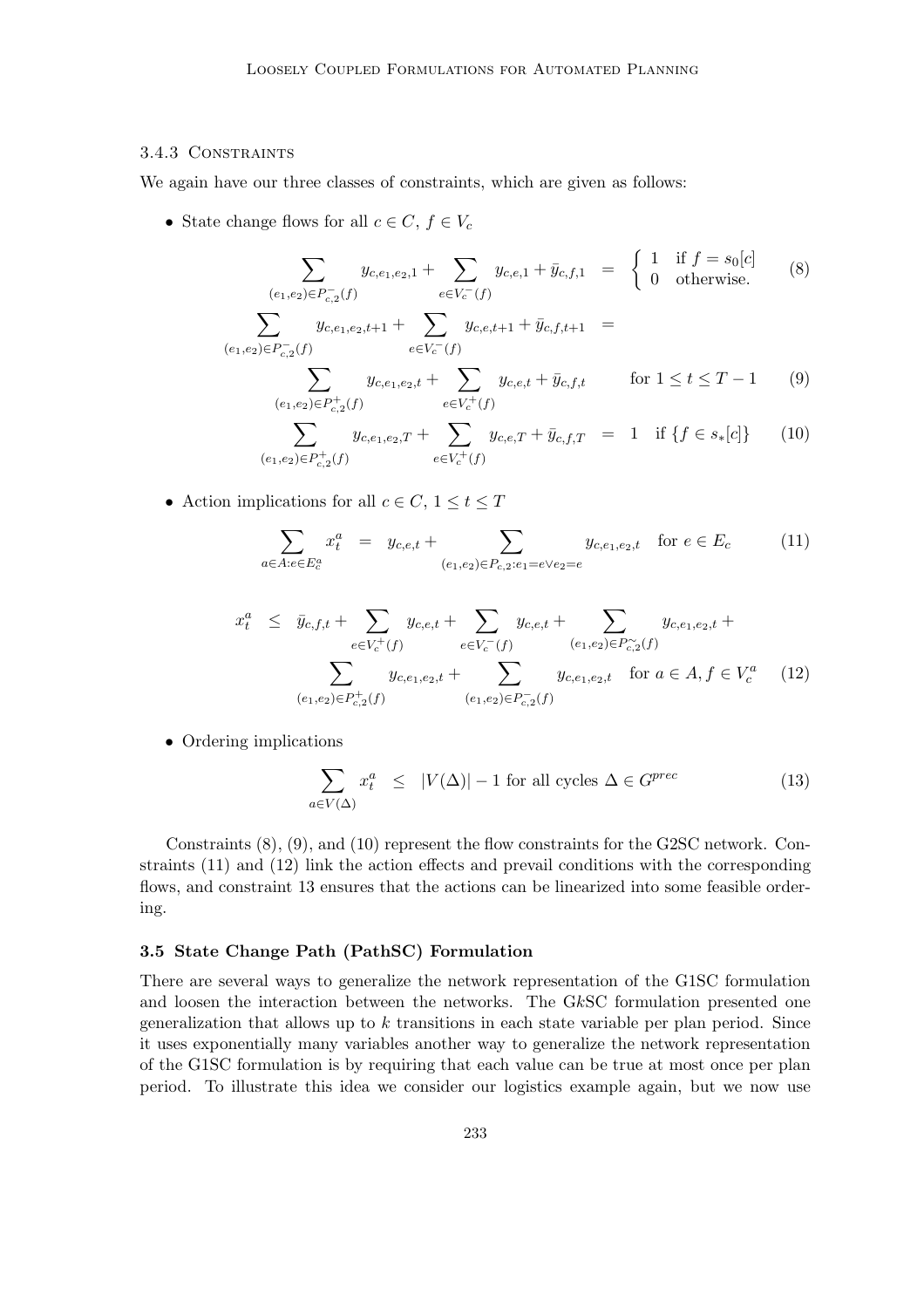

Figure 10: Logistics example represented by network flow problems that allow a path of value transitions per plan period such that each value can be true at most once.

a network representation that allows a path of transitions per plan period as depicted in Figure 10.

Recall that the solution to the logistics example consists of three actions: first load the package at location 1, then drive the truck from location 1 to location 2, and last unload the package at location 2. Clearly, this solution would not be allowed within a single plan period under Graphplan-style parallelism. Moreover, it would also not be allowed within a single period in the G1SC formulation. The reason for this is that the number of value changes in the package-location state variable is two. First, it changes from pack-at-loc1 to pack-in-truck, and then it changes from pack-in-truck to pack-at-loc2. As before, however, there does exists an ordering of the three actions that is feasible. The key idea behind this example is to show that we can allow multiple value changes in a single period. If we limit the value changes in a state variable to simple paths, that is, in one period each value is visited at most once, then we can still use implied precedences to determine the ordering restrictions.

#### 3.5.1 STATE CHANGE NETWORK

In this formulation each value can be true at most once in each plan period, hence the number of value transitions for each plan period is limited to  $k_c$  where  $k_c = |V_c| - 1$  for each  $c \in C$ . In the PathSC network, nodes appear in layers and correspond to the values of the state variable. However, each layer now consists of twice as many nodes. If we set up an IP encoding with a maximum number of plan periods  $T$  then there will be  $T$  layers. Arcs within a layer correspond to transitions or to value persistence, and arcs between layers ensure that all plan periods are connected to each other.

Figure 11 displays a network corresponding to the state variable c with domain  $V_c$  ${f, g, h}$  that allows multiple transitions per plan period. The arcs pointing rightwards correspond to the persistence of a value, while the arcs pointing leftwards correspond to the value changes. If more than one plan period is needed the curved arcs pointing rightwards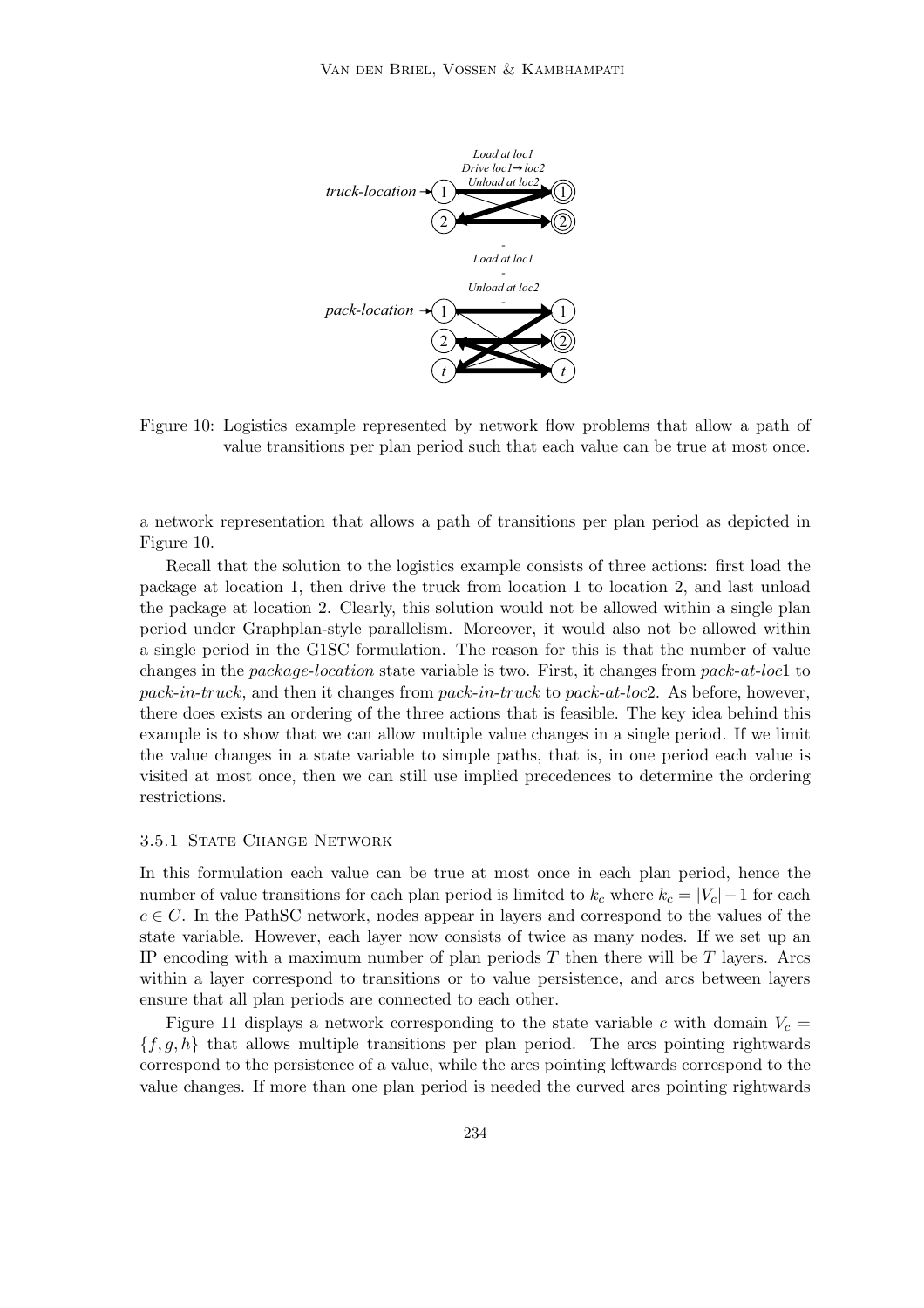link the layers between two consecutive plan periods. Note that with unit capacity on the arcs, any path in the network can visit each node at most once.



Figure 11: Path state change (PathSC) network.

# 3.5.2 Variables

We now have action execution variables and arc flow variables (as defined in the previous formulations), and linking variables that connect the networks between two consecutive time periods. These variables are defined as follows:

•  $z_{c,f,t} \in \{0,1\}$ , for  $c \in C, f \in V_c, 0 \le t \le T$ ;  $z_{c,f,t}$  is equal to 1 if the value f of state variable  $c$  is the end value at period  $t$ , and 0 otherwise.

# 3.5.3 CONSTRAINTS

As in the previous formulations, we have state change flow constraints, action implication constraints, and ordering implication constraints. The main difference is the underlying network. The PathSC integer programming formulation is given as follows:

• State change flows for all  $c \in C, f \in V_c$ 

$$
z_{c,f,0} = \begin{cases} 1 & \text{if } f = s_0[c] \\ 0 & \text{otherwise.} \end{cases}
$$
 (14)

$$
\sum_{e \in V_c^+(f)} y_{c,e,t} + z_{c,f,t-1} = \bar{y}_{c,f,t} \tag{15}
$$

$$
\bar{y}_{c,f,t} = \sum_{e \in V_c^-(f)} y_{c,e,t} + z_{c,f,t} \quad \text{for } 1 \le t \le T - 1 \tag{16}
$$

$$
z_{c,f,T} = 1 \quad \text{if } f \in s_*[c] \tag{17}
$$

• Action implications for all  $c \in C$ ,  $1 \le t \le T$ 

$$
\sum_{a \in A: e \in E_c^a} x_t^a = y_{c,e,t} \quad \text{for } e \in E_c \tag{18}
$$

$$
x_t^a \le \bar{y}_{c,f,t} \quad \text{for } f \in V_c^a \tag{19}
$$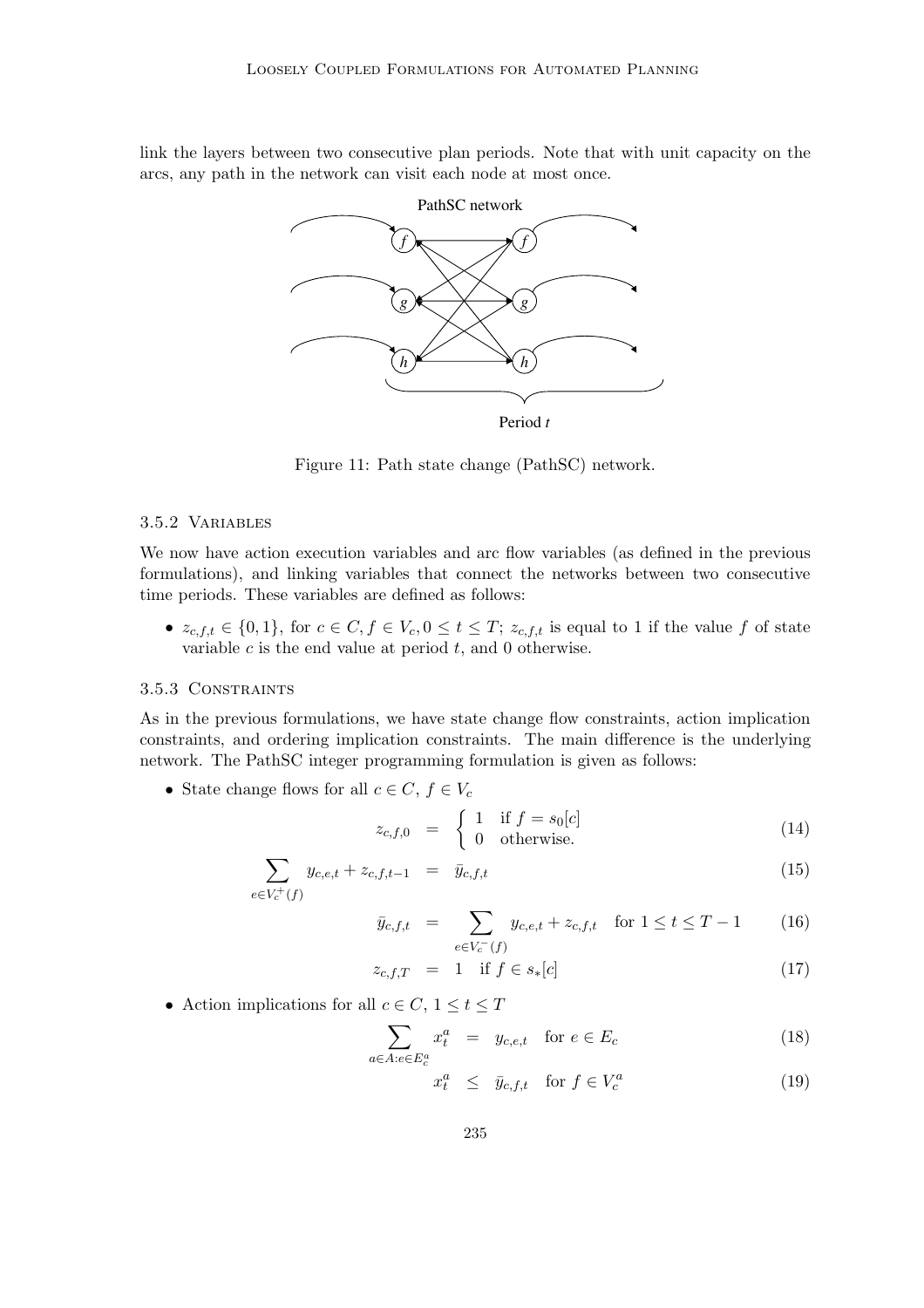• Ordering implications

$$
\sum_{a \in V(\Delta)} x_t^a \le |V(\Delta)| - 1 \text{ for all cycles } \Delta \in G^{prec'} \tag{20}
$$

Constraints  $(14)-(17)$  are the network flow constraints. For each node, except for the initial and goal state nodes, they ensure a balance of flow (i.e. flow-in must equal flow-out). The initial state node has a supply of one unit of flow and the goal state node has a demand of one unit of flow, which are given by constraints (14) and (17) respectively. The interactions that actions impose upon different state variables are represented by the action implication constraints (18) and (19), which have been discussed earlier.

The implied precedence graph for this formulation is given by  $G^{prec'} = (V^{prec'}, E^{prec'}).$ It has an extra set of arcs to incorporate the implied precedences that are introduced when two actions imply a state change in the same class  $c \in C$ . The nodes  $a \in V^{prec'}$  again correspond to actions, and there is an arc  $(a, b) \in E^{prec'}$  if action a has to be executed before action b in the same time period, or if b has to be executed after a. More specifically, we have

$$
E^{prec'} = E^{prec} \cup \bigcup_{\substack{(a,b)\in A\times A, c\in C, f\in V_c, e\in E_c^a, e'\in E_c^b:\\ e\in V_c^+(f)\wedge e'\in V_c^-(f)}} (a,b)
$$

As before, the ordering implication constraints (20) ensure that the actions in the solution plan can be linearized into a feasible ordering.

# 4. Branch-and-Cut Algorithm

IP problems are usually solved with an LP-based branch-and-bound algorithm. The basic structure of this technique involves a binary enumeration tree in which branches are pruned according to bounds provided by the LP relaxation. The root node in the enumeration tree represents the LP relaxation of the original IP problem and each other node represents a subproblem that has the same objective function and constraints as the root node except for some additional bound constraints. Most IP solvers use an LP-based branch-and-bound algorithm in combination with various preprocessing and probing techniques. In the last few years there has been significant improvement in the performance of these solvers (Bixby, 2002).

In an LP-based branch-and-bound algorithm, the LP relaxation of the original IP problem (the solution to the root node) will rarely be integer. When some integer variable  $x$ has a fractional solution v we branch to create two new subproblems, such that the bound constraint  $x \le |v|$  is added to the left-child node, and  $x \ge |v|$  is added to the right-child node. This branching process is carried out recursively to expand those subproblems whose solution remains fractional. Eventually, after enough bounds are placed on the variables, an integer solution is found. The value of the best integer solution found so far,  $Z^*$ , is referred to as the incumbent and is used for pruning.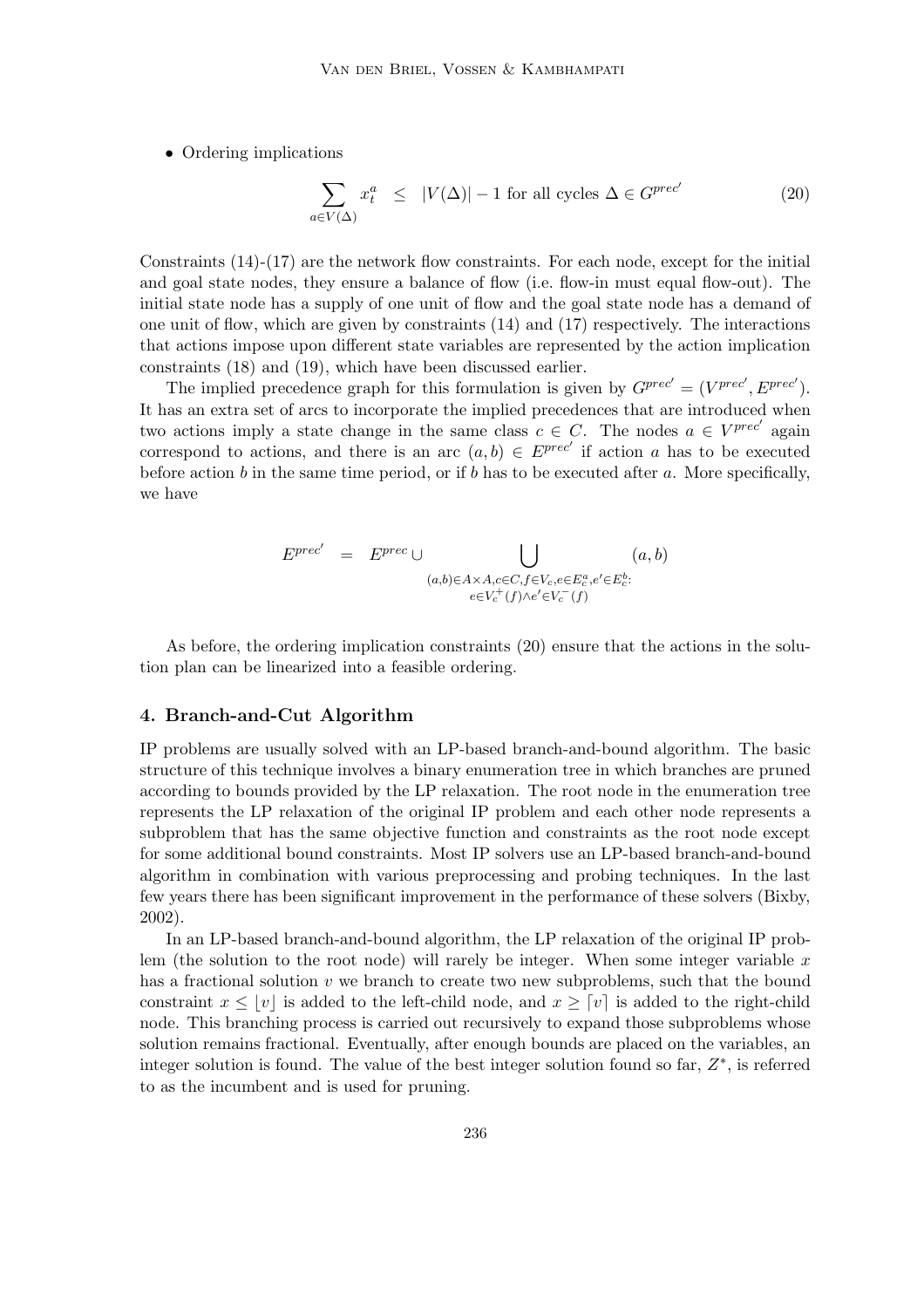In a minimization problem, branches emanating from nodes whose solution value  $Z_{\text{LP}}$  is greater than the current incumbent,  $Z^*$ , can never give rise to a better integer solution as each child node has a smaller feasible region than its parent. Hence, we can safely eliminate such nodes from further consideration and prune them. Nodes whose feasible region have been reduced to the empty set, because too many bounds are placed on the variables, can be pruned as well.

When solving an IP problem with an LP-based branch-and-bound algorithm we must consider the following two decisions. If several integer variables have a fractional solution, which variable should we branch on next, and if the branch we are currently working on is pruned, which subproblem should we solve next? Basic rules include use the "most fractional variable" rule for branching variable selection and the "best objective value" rule for node selection.

For our formulations a standard LP-based branch-and-bound algorithm approach is very ineffective due to the large number (potentially exponentially many) ordering implication constraints in the G1SC, G2SC, and PathSC formulations. While it is possible to reduce the number of constraints by introducing additional variables (Martin, 1991), the resulting formulations would still be intractable for all but the smallest problem instances. Therefore, we solve the IP formulations with a so-called *branch-and-cut* algorithm, which considers the ordering implication constraints implicitly. A branch-and-cut algorithm is a branch-andbound algorithm in which certain constraints are generated dynamically throughout the branch-and-bound tree. A flowchart of our branch-and-cut algorithm is given in Figure 12.

If, after solving the LP relaxation, we are unable to prune the node on the basis of the LP solution, the branch-and-cut algorithm tries to find a violated cut, that is, a constraint that is valid but not satisfied by the current solution. This is also known as the separation problem. If one or more violated cuts are found, the constraints are added to the formulation and the LP is solved again. If none are found, the algorithm creates a branch in the enumeration tree (if the solution to the current subproblem is fractional) or generates a feasible solution (if the solution to the current subproblem is integral).

The basic idea of branch-and-cut is to leave out constraints from the LP relaxation of which there are too many to handle efficiently, and add them to the formulation only when they become binding at the solution to the current LP. Branch-and-cut algorithms have successfully been applied in solving hard large-scale optimization problems in a wide variety of applications including scheduling, routing, graph partitioning, network design, and facility location problems (Caprara & Fischetti, 1997).

In our branch-and-cut algorithm we can stop as soon as we find the first feasible solution, or we can implicitly enumerate all nodes (through pruning) and find the optimal solution for a given objective function. Note that our formulations can only be used to find bounded length optimal plans. That is, find the optimal plan given a plan period (i.e. a bounded length). In our experimental results, however, we focus on finding feasible solutions.

# 4.1 Constraint Generation

At any point during runtime that the cut generator is called we have a solution to the current LP problem, which consists of the LP relaxation of the original IP problem plus any added bound constraints and added cuts. In our implementation of the branch-and-cut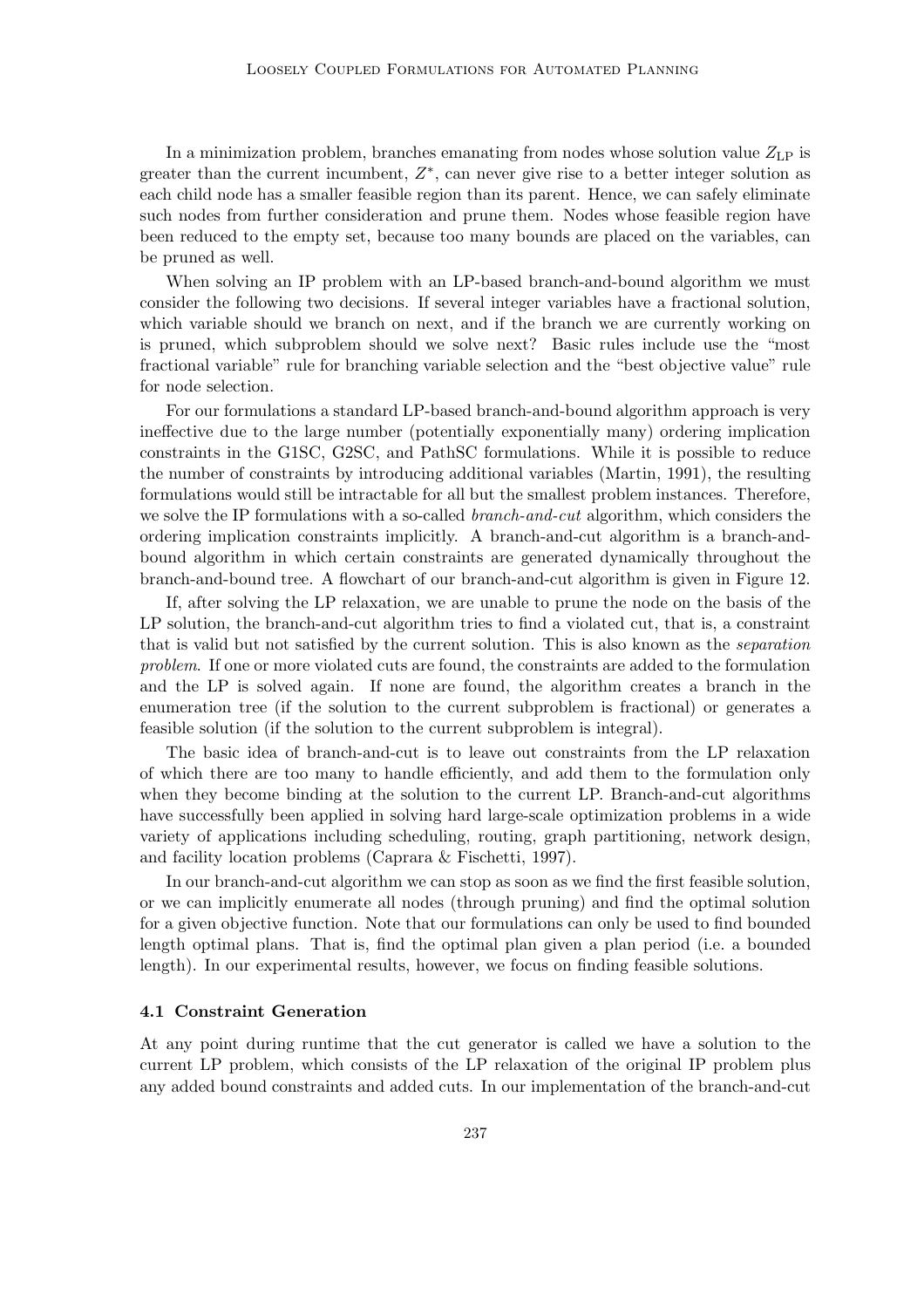

Figure 12: Flowchart of our branch-and-cut algorithm. For finding any feasible solution (i.e.  $\text{optimize} = \text{no}$  the algorithm stops as soon as the first feasible integer solution is found. When searching for the optimal solution (i.e. optimize  $=$  yes) for the given formulation we continue until no open nodes are left.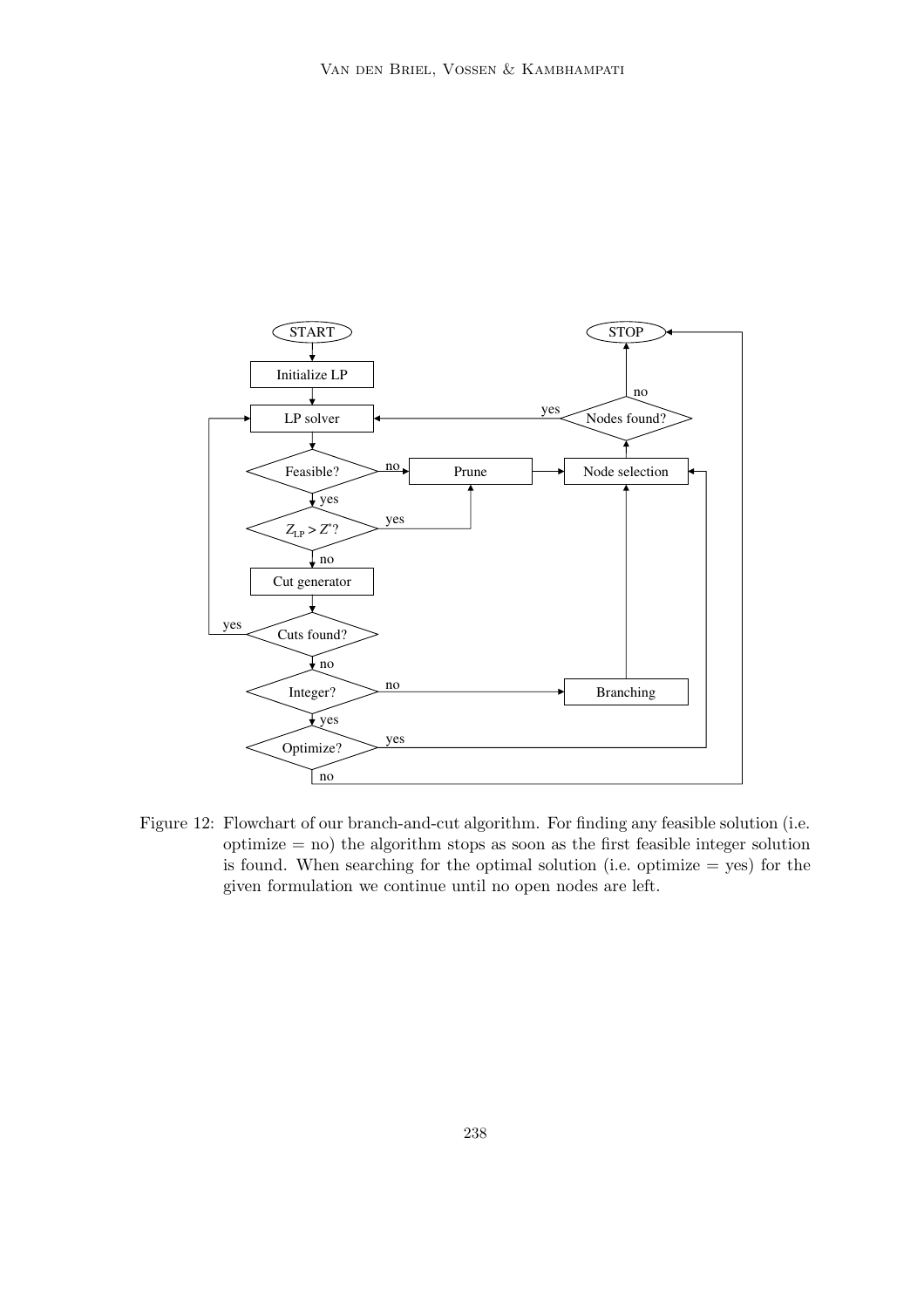algorithm, we start with an LP relaxation in which the ordering implication constraints are omitted. So given a solution to the current LP relaxation, which could be fractional, the separation problem is to determine whether the solution violates one of the omitted ordering implication constraints. If so, we identify the violated ordering implication constraints, add them to the formulation, and resolve the new problem.

# 4.1.1 CYCLE IDENTIFICATION

In the G1SC, G2SC, and PathSC formulations an ordering implication constraint is violated if there is a cycle in the implied precedence graph. Separation problems involving cycles occur in numerous applications. Probably the best known of its kind is the traveling salesman problem in which subtours (i.e. cycles) are identified and subtour elimination constraints are added to the current LP. Our algorithm for separating cycles is based on the one described by Padberg and Rinaldi (1991). We are interested in finding the shortest cycle in the implied precedence graph, as the shortest cycle cuts off more fractional extreme points. The general idea behind this approach is as follows:

- 1. Given a solution to the LP relaxation, determine the subgraph  $G_t$  for plan period t consisting of all the nodes a for which  $x_t^a > 0$ .
- 2. For all the arcs  $(a, b) \in G_t$ , define the weights  $w_{a,b} := x_t^a + x_t^b 1$ .
- 3. Determine the shortest path distance  $d_{a,b}$  for all pairs  $((a,b) \in G_t)$  based on arc weights  $\bar{w}_{a,b} := 1-w_{a,b}$  (for example, using the Floyd-Warshall all-pairs shortest path algorithm).
- 4. If  $d_{a,b} w_{b,a} < 0$  for some arc  $(a,b) \in G_t$ , there exists a violated cycle constraint.

While the general principles behind branch-and-cut algorithms are rather straightforward, there are a number of algorithmic and implementation issues that may have a significant impact on overall performance. At the heart of these issues is the trade-off between computation time spent at each node in the enumeration tree and the number of nodes that are explored. One issue, for example, is to decide when to generate violated cuts. Another issue is which of the generated cuts (if any) should be added to the LP relaxation, and whether and when to delete constraints that were added to the LP before. In our implementation, we have only addressed these issues in a straightforward manner: cuts are generated at every node in the enumeration tree, the first cut found by the algorithm is added, and constraints are never deleted from the LP relaxation. However, given the potential of more advanced strategies that has been observed in other applications, we believe there still may be considerable room for improvement.

#### 4.1.2 Example

In this section we will show the workings of our branch-and-cut algorithm on the G1SC formulation using a small hypothetical example involving two state variables  $c_1$  and  $c_2$ , five actions A1, A2, A3, A4, and A5, and one plan period. In particular we will show how the cycle detection procedure works and how an ordering implication constraint is generated.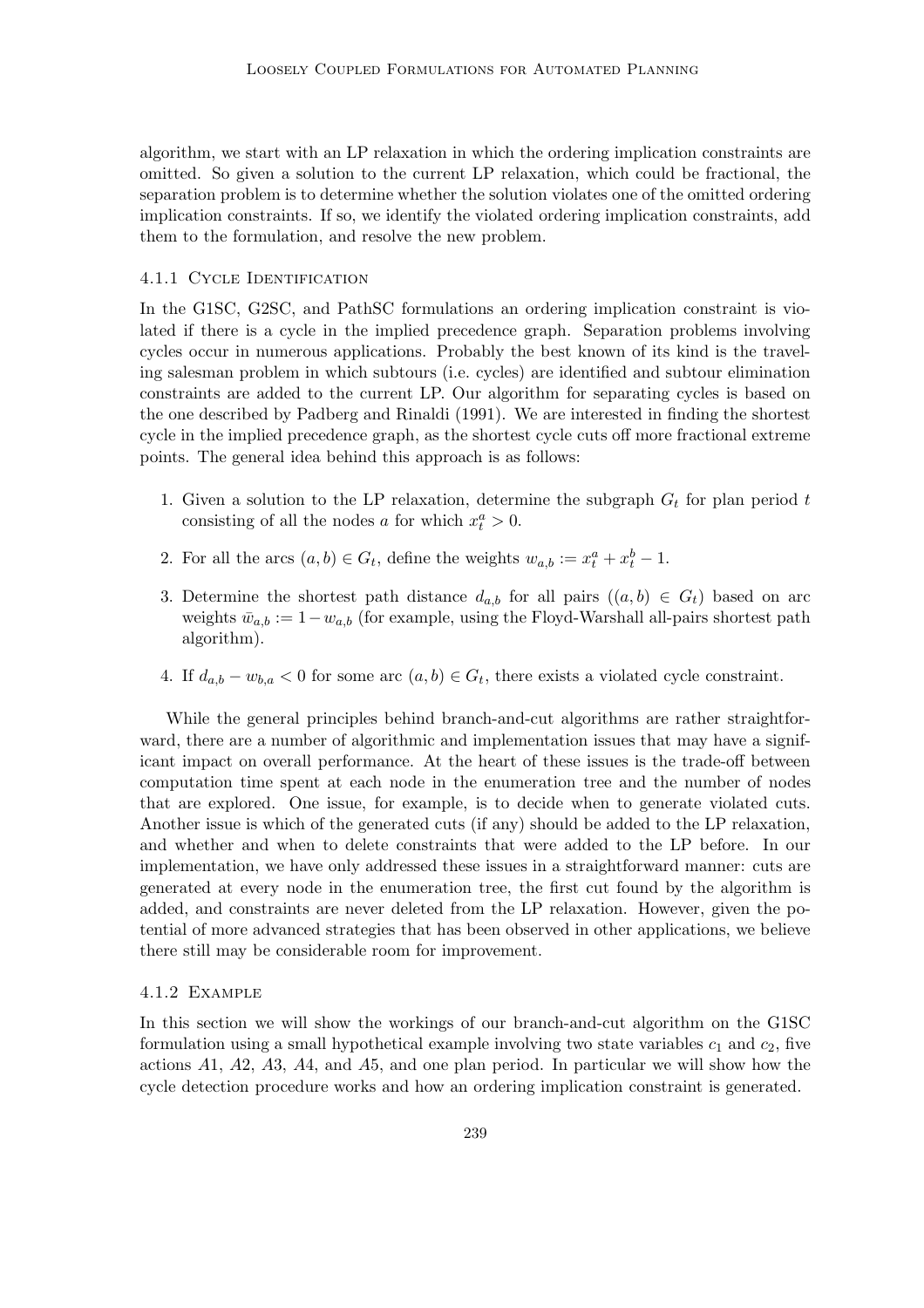Figure 13 depicts a solution to the current LP of the planning problem. For state variable  $c_1$  we have that actions A1 and A2 have a prevail condition on g, A4 has a prevail condition on h, and action A3 has an effect that changes g into h. Likewise, for state variable  $c_2$  we have that action A4 has an effect that changes q into f, action A5 changes q into h, and action A1 has a prevail condition on  $f$ . Note that the given solution is fractional. Therefore some of the action variables have fractional values. In particular, we have  $x^{A1} = x^{A4} = 0.8$ ,  $x^{A5} = 0.2$ , and  $x^{A2} = x^{A3} = 1$ . In other words, actions A2 and A3 are fully executed while actions A1, A4 and A5 are only fractionally executed. Clearly, in automated planning the fractional execution of an action has no meaning whatsoever, but it is very common that the LP relaxation of an IP formulation gives a fractional solution. We simply try to show that we can find a violated cut even when we have a fractional solution. Also, note that the actions  $A4$  and  $A5$  have interfering effects in  $c_2$ . While this would generally be infeasible, the actions are executed only fractionally, so this is actually a feasible solution to the LP relaxation of the IP formulation.



Figure 13: Solution to a small hypothetical planning example. The solution to the current LP has flows over the indicated paths and executes actions  $A1$ ,  $A2$ ,  $A3$ ,  $A4$ , and A5.

In order to determine whether the actions can be linearized into a feasible ordering we first create the implied precedence graph  $G^{prec} = (V^{prec}, E^{prec})$ , where we have  $V^{prec} = \{A1, A2, A3, A4, A5\}$  and  $E^{prec} = \{(A1, A3), (A2, A3), (A3, A4), (A4, A1)\}.$  The ordering  $(A1, A3)$ , for example, is established by the effects of these actions in state variable  $c_1$ . A1 has a prevail condition g in  $c_1$  while A3 changes g to h in  $c_1$ , which implies that A1 must be executed before A3. The other orderings are established in a similar way. The complete implied precedence graph for this example is given in Figure 14.

The cycle detection algorithm gets the implied precedence graph and the solution to the current LP as input. Weights for each arc  $(a, b) \in E^{prec}$  are determined by the values of the action variables in the current solution. We have the LP solution that is given in Figure 13, so in this example we have  $w_{A1,A3} = w_{A3,A4} = 0.8$ ,  $w_{A2,A3} = 1$ , and  $w_{A4,A1} = 0.6$ . The length of the shortest path from A1 to A4 using weights  $\bar{w}_{a,b}$  is equal to 0.4 (0.2+0.2). Hence, we have  $d_{A1,A4} = 0.4$  and  $w_{A4,A1} = 0.6$ . Since  $d_{A1,A4} - w_{A4,A1} < 0$ , we have a violated cycle (i.e. violated ordering implication) that includes all actions that are on the shortest path from A1 to A4 (i.e. A1, A3, and A4, which can be retrieved by the shortest path algorithm).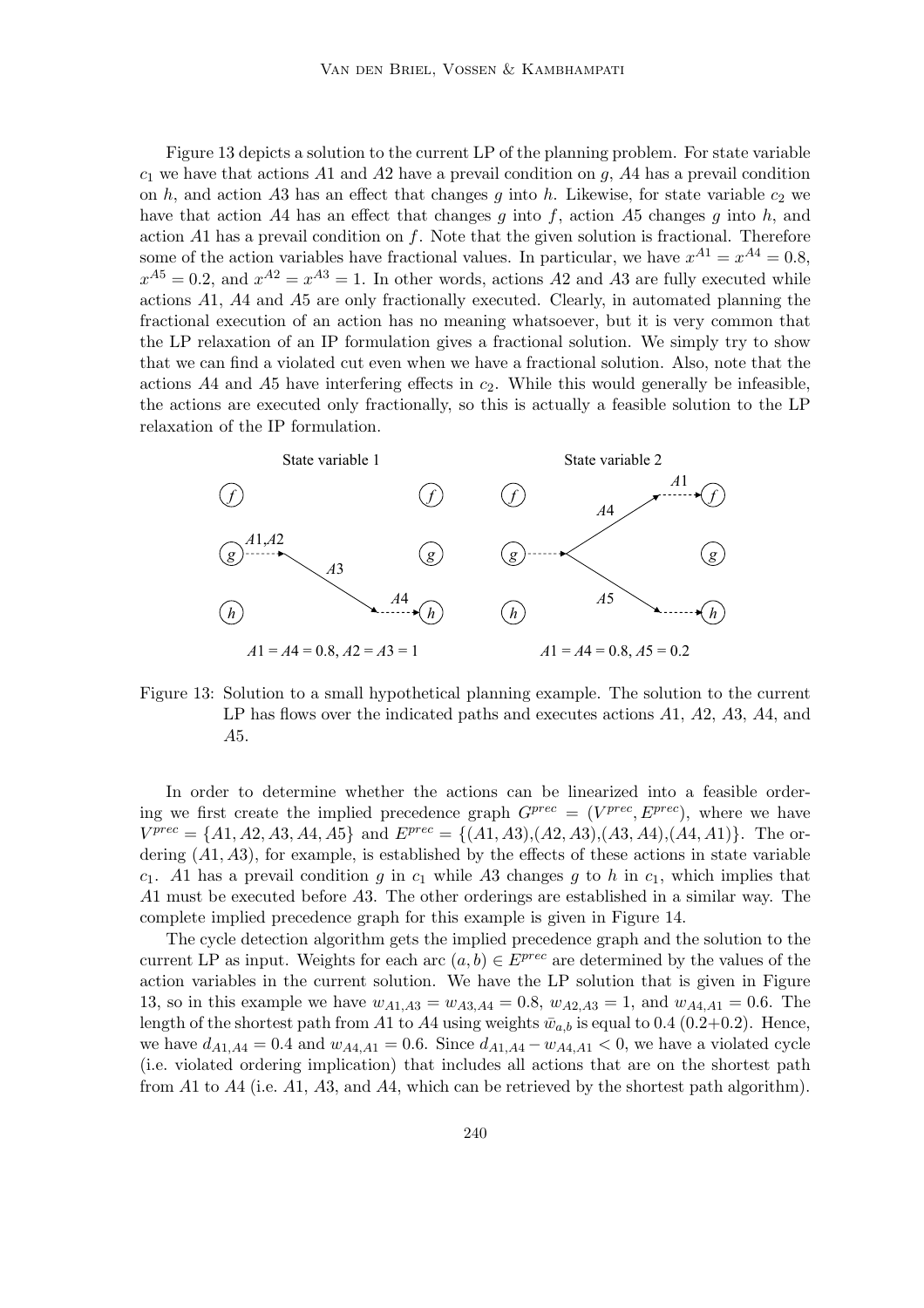This generates the following ordering implication constraint  $x_1^{A1} + x_1^{A3} + x_1^{A4} \le 2$ , which will be added to the current LP. Note that this ordering constraint is violated by the current LP solution, as  $x_1^{A1} + x_1^{A3} + x_1^{A4} = 0.8 + 1 + 0.8 = 2.6$ . Once the constraint is added to the LP, the next solution will select a set of actions that does not violate the newly added cut. This procedure continues until no cuts are violated and the solution is integer.



Figure 14: Implied precedence graph for this example, where the labels show  $(w_{a,b}, \bar{w}_{a,b})$ .

# 5. Experimental Results

The described formulations are based on two key ideas. The first idea is to decompose the planning problem into several loosely coupled components and represent these components by an appropriately defined network. The second idea is to reduce the number of plan periods by adopting different notions of parallelism and use a branch-and-cut algorithm to dynamically add constraints to the formulation in order to deal with the exponentially many action ordering constraints in an efficient manner.

To evaluate the tradeoffs of allowing more flexible network representations we compare the performance of the one state change (1SC) formulation, the generalized one state change formulation (G1SC), the generalized two state change (G2SC) formulation, and the state change path (PathSC) formulation. For easy reference, an overview of these formulations is given in Figure 15.

In our experiments we focus on finding feasible solutions. Note, however, that our formulations can be used to do bounded length optimal planning. That is, given a plan period (i.e. a bounded length), find the optimal solution.

# 5.1 Experimental Setup

To compare and analyze our formulations we use the STRIPS domains from the second and third international planning competitions (IPC2 and IPC3 respectively). That is, Blocksworld, Logistics, Miconic, Freecell from IPC2 and Depots, Driverlog, Zenotravel, Rovers, Satellite, and Freecell from IPC3. We do not compare our formulations on the STRIPS domains from IPC4 and IPC5 mainly because of a peripheral limitation of the current implementation of the G2SC and PathSC formulations. In particular, the G2SC formulation cannot handle operators that change a state variable from an undefined value to a defined value, and the PathSC formulation cannot handle such operators if the domain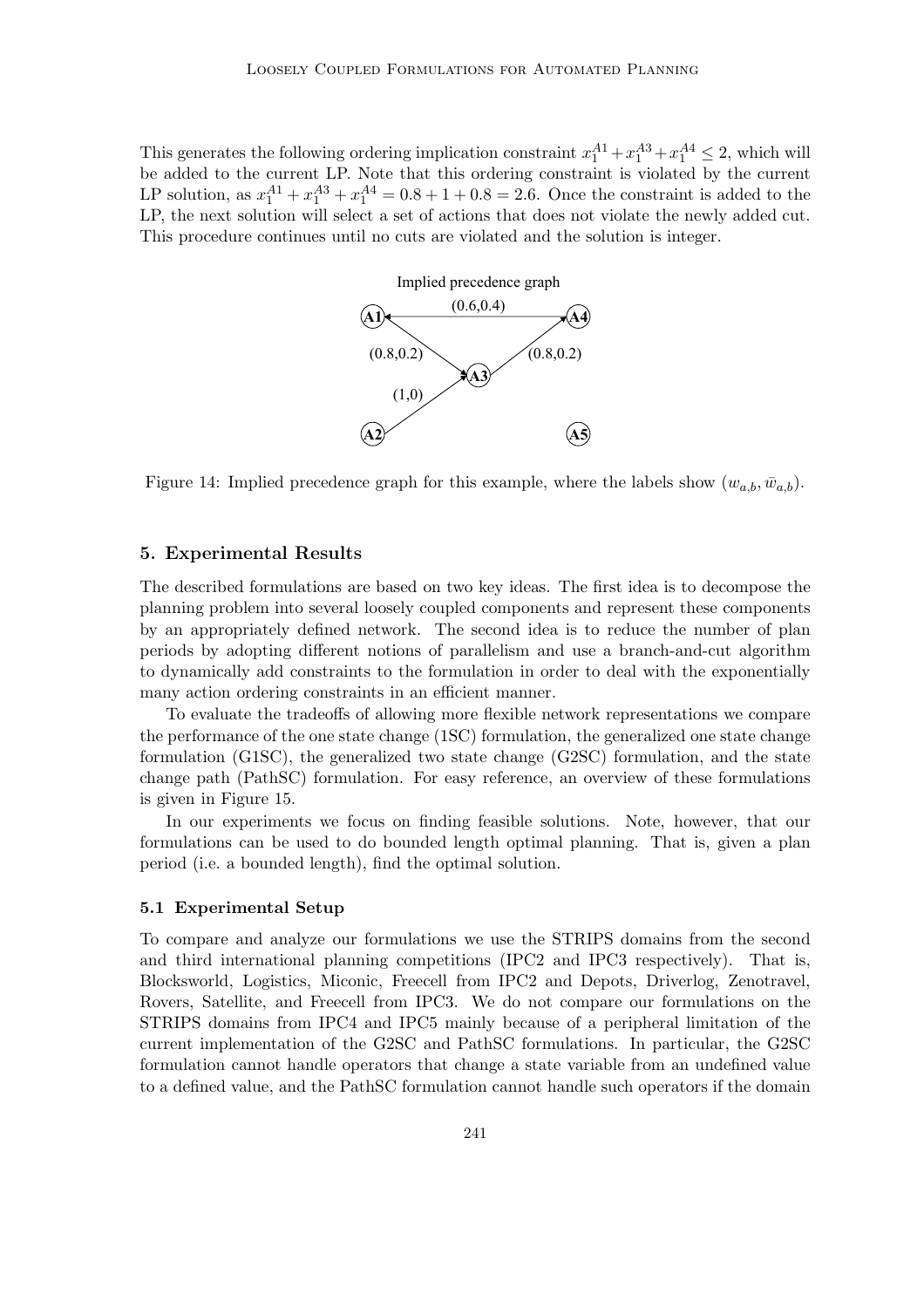

Figure 15: Overview of the 1SC, G1SC, G2SC, and PathSC formulations.

size of the state variable is larger than two. Because of these limitations we could not test the G2SC formulation on the Miconic, Satellite and Rovers domains, and we could not test the PathSC formulation on the Satellite domain.

In order to setup our formulations we translate a STRIPS planning problem into a multi-valued state description using the translator of the Fast Downward planner (Helmert, 2006). Each formulation uses its own network representation and starts by setting the number of plan periods  $T$  equal to one. We try to solve this initial formulation and if no plan is found,  $T$  is increased by one, and then try to solve this new formulation. Hence, the IP formulation is solved repeatedly until the first feasible plan is found or a 30 minute time limit (the same time limit that is used in the international planning competitions) is reached. We use CPLEX 10.0 (ILOG Inc., 2002), a commercial LP/IP solver, for solving the IP formulations on a 2.67GHz Linux machine with 1GB of memory.

We set up our experiments as follows. First, in Section 5.2 we provide a brief overview of our main results by looking at aggregated results from IPC2 and IPC3. Second, in Section 5.3, we give a more detailed analysis on our loosely coupled encodings for planning and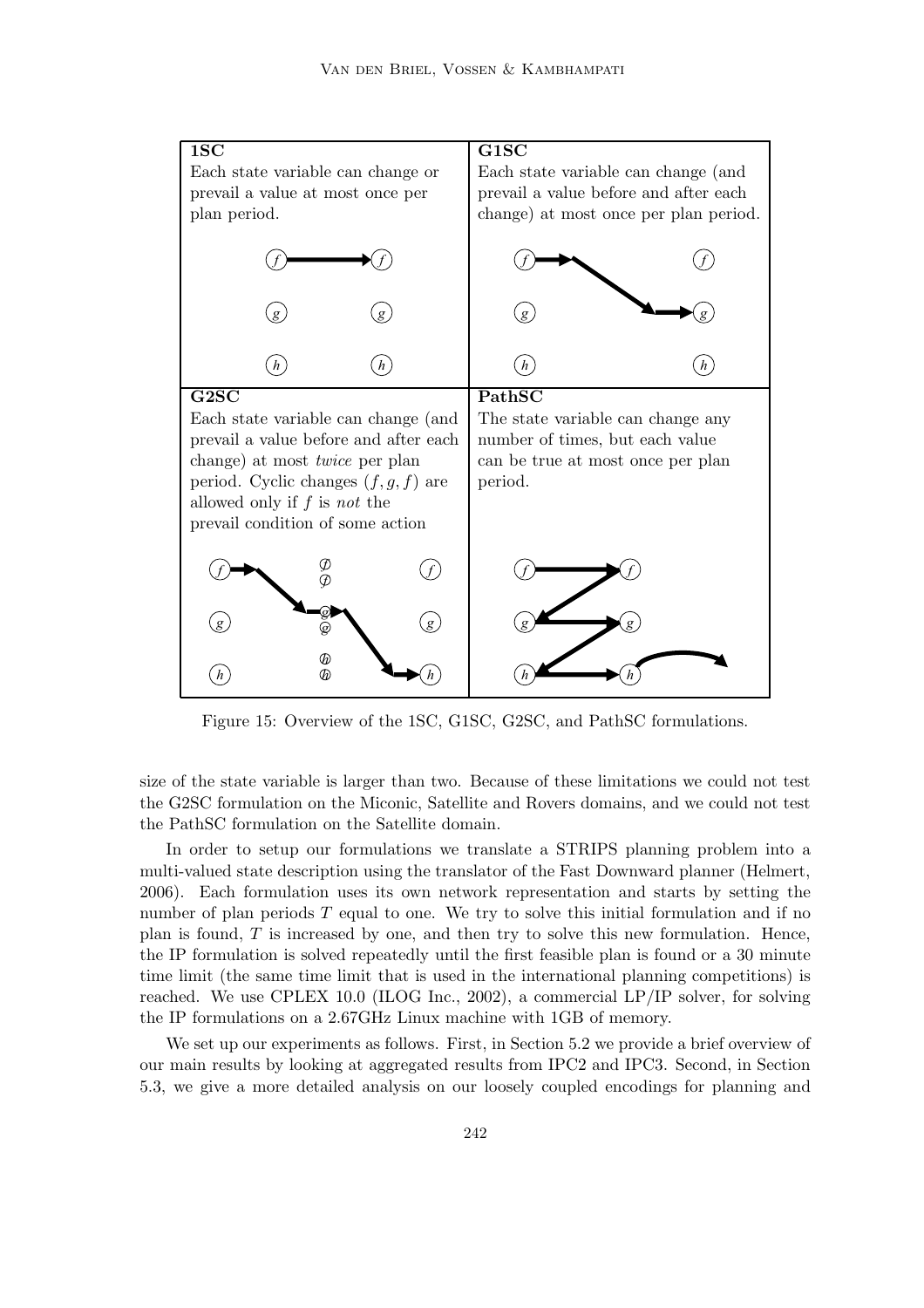focus on the tradeoffs of reducing the number of plan periods to solve a planning problem versus the increased difficulty in merging the solutions to the different components. Third, in Section 5.4 we briefly touch upon how different state variable representations of the same planning problem can influence performance.

#### 5.2 Results Overview

In this general overview we compare our formulations to the following planning systems: Optiplan (van den Briel & Kambhampati, 2005), SATPLAN04 (Kautz, 2004), SATPLAN06 (Kautz & Selman, 2006), and Satplanner (Rintanen et al., 2006)<sup>3</sup> .

Optiplan is an integer programming based planner that participated in the optimal track of the fourth international planning competition<sup>4</sup>. Like our formulations, Optiplan models state transitions but it does not use a factored representation of the planning domain. In particular, Optiplan represents state transitions in the atoms of the planning domain, whereas our formulations use multi-valued state variables. Apart from this, Optiplan is very similar to the 1SC formulation as they both adopt the Graphplan-style parallelism.

SATPLAN04, SATPLAN06, and Satplanner are satisfiability based planners. SAT-PLAN04 and SATPLAN06 are versions of the well known system SATPLAN (Kautz & Selman, 1992), which has a long track record in the international planning competitions. Satplanner has not received that much attention, but is among the state-of-the-art in planning as satisfiability. Like our formulations Satplanner generalizes the Graphplan-style parallelism to improve planning efficiency.

The main results are summarized by Figure 16. It displays aggregate results from IPC2 and IPC3, where the number of instances solved (y-axis) is drawn as a function of log time (x-axis). We must note that the graph with the IPC2 results favors the PathSC formulation over all other planners. However, as we will see in Section 5.3, this is mainly a reflection of its exceptional performance in the Miconic domain rather than its overall performance in IPC2. Morever, the graph with the IPC3 results does not include the Satellite domain. We decided to remove this domain, because we could not run it on the public versions of SATPLAN04 and SATPLAN06 nor the G2SC and PathSC formulations. While the results in Figure 16 provide a rather coarse overview, they sum up the following main findings.

• Factored planning using loosely coupled formulations helps improve performance. Note that all integer programming formulations that use factored representations, that is 1SC, G1SC, G2SC, and PathSC (except the G2SC formulation which could not be

<sup>3.</sup> We note that that SATPLAN04, SATPLAN06, Optiplan, and the 1SC formulation are "step-optimal" while the G1SC, G2SC, and PathSC formulations are not. There is, however, considerable controversy in the planning community as to whether the step-optimality guaranteed by Graphplan-style planners has any connection to plan quality metrics that users would be interested in. We refer the reader to Kambhampati (2006) for a longer discussion of this issue both by us and several prominent researchers in the planning community. Given this background, we believe it is quite reasonable to compare our formulations to step-optimal approaches, especially since our main aim here is to show that IP formulations have come a long way and that they can be made competitive with respect to SAT-based encodings. This in turn makes it worthwhile to consider exploiting other features of IP formulations, such as their amenability to a variety of optimization objectives as we have done in our recent work (van den Briel et al., 2007).

<sup>4.</sup> A list of participating planners and their results is available at http://ipc04.icaps-conference.org/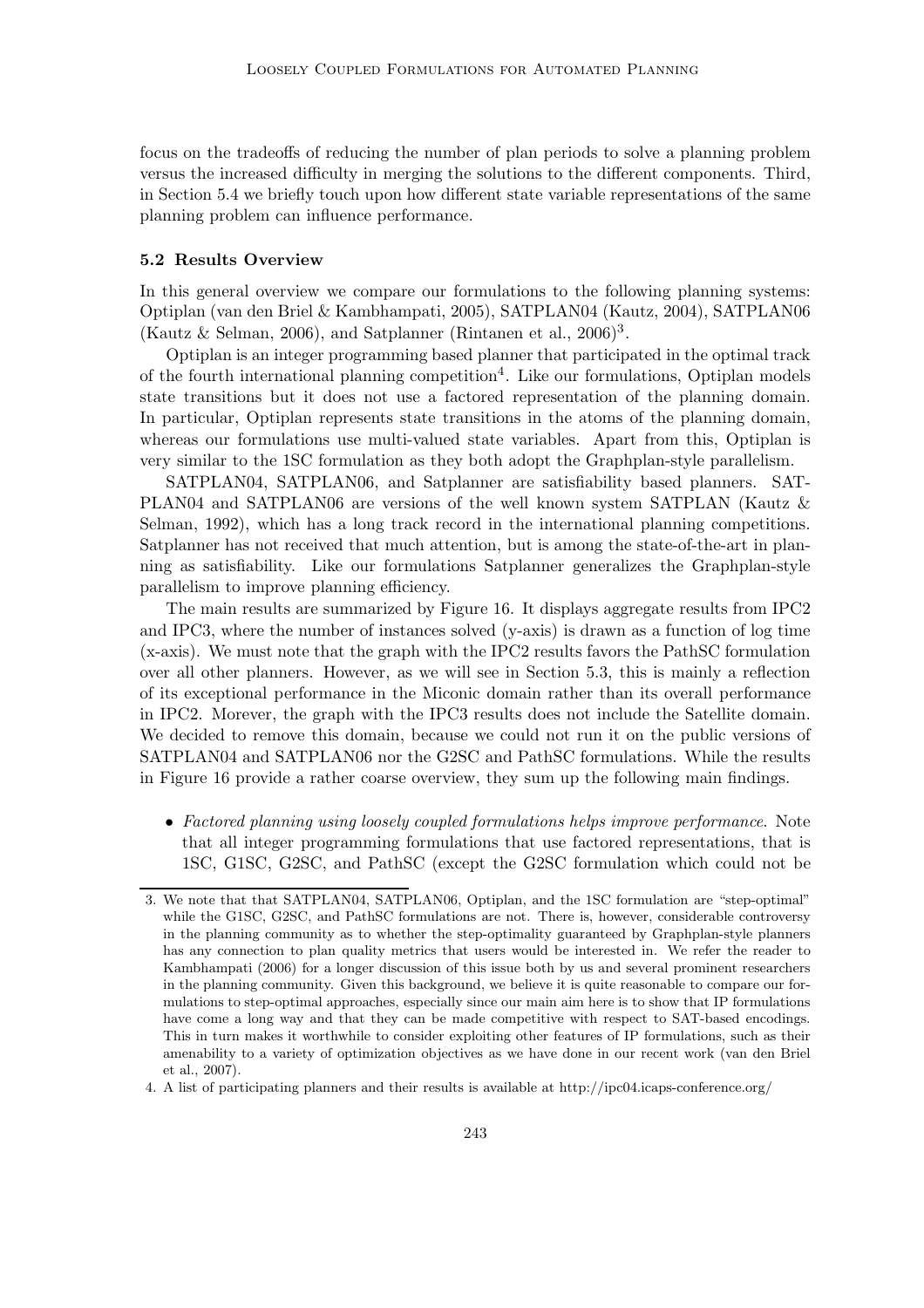tested on all domains), are able to solve more problem instances in a given amount of time than Optiplan, which does not use a factored representation. Especially, the difference between 1SC and Optiplan is remarkable as they both adopt the Graphplanstyle parallelism. In Section 5.3, however, we will see that Optiplan does perform well in domains that are either serial by design or have a significant serial component.

- Decreasing the encoding size by relaxing the Graphplan-style parallelism helps improve performance. This is not too surprising, Dimopoulos et al. (1997) already note that a reduction in the number of plan periods helps improve planning performance. However, this does not always hold because of the tradeoff between reducing the number plan periods versus the increased difficulty in merging the solutions to the different components. In Section 5.3 we will see that different relaxations of Graphplan-style parallelism lead to different results. For example, the PathSC formulation shows superior performance in Miconic and Driverlog, but does poorly in Blocksworld, Freecell, and Zenotravel. Likewise, the G2SC formulation does well in Freecell, but it does not seem to excel in any other domain.
- Planning as integer programming shows new potential. The conventional wisdom in the planning community has been that planning as integer programming cannot compete with planning as satisfiability or constraint satisfaction. In Figure 16, however, we see that the 1SC, G1SC and PathSC formulation can compete quite well with SATPLAN04. While SATPLAN04 is not state-of-the-art in planning as satisfiability anymore, it does show that planning as integer programming has come a long way. The fact that IP is competitive allows us to exploit its other virtues such as optimization (Do et al., 2007; Benton et al., 2007; van den Briel et al., 2007).



Figure 16: Aggregate results of the second and third international planning competitions.

# 5.3 Comparing Loosely Coupled Formulations for Planning

In this section we compare our IP formulations and try to evaluate the benefits of allowing more flexible network representations. Specifically, we are interested in the effects of reducing the number of plan periods required to solve the planning problem versus dealing with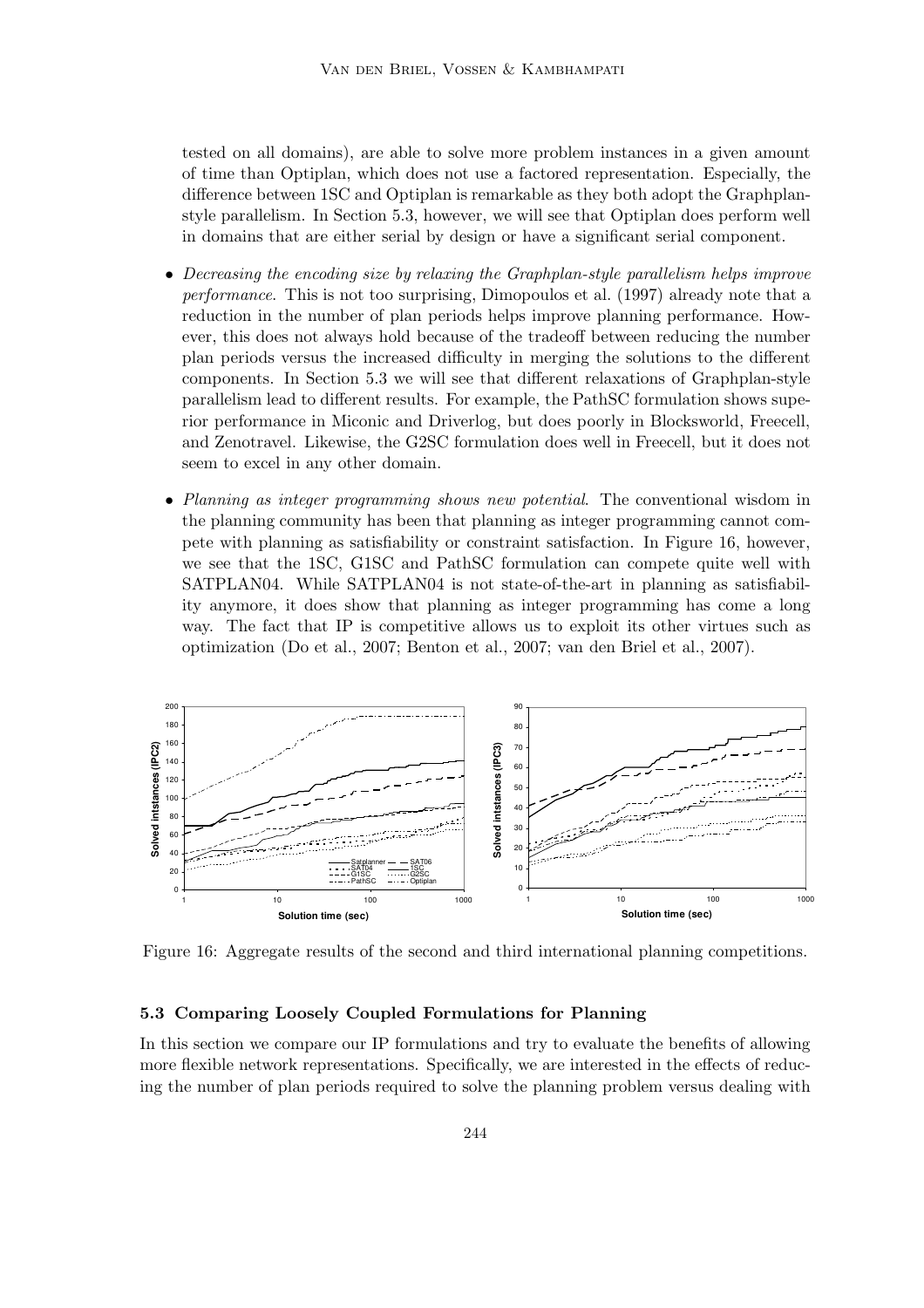merging solutions to the different components. Reducing the number of plan periods can lead to smaller encodings, which can lead to improved performance. However, it also makes the merging of the loosely coupled components harder, which could worsen performance.

In order to compare our formulations we will analyze the following two things. First, we examine the performance of our formulations by comparing their solution times on problem instances from IPC2 and IPC3. In this comparison we will include results from Optiplan as it gives us an idea of the differences between a formulation based on Graphplan and formulations based on loosely coupled components. Moreover, it will also show us the improvements in IP based approaches for planning. Second, we examine the number of plan periods that each formulation needs to solve each problem instance. Also, we will look at the tradeoffs between reducing the number of plan periods and the increased difficulty in merging the solutions of the loosely coupled components. In this comparison we will include results from Satplanner because, just like our formulations, it adopts a generalized notion of the Graphplan-style parallelism.

We use the following figures and table. Figure 17 shows the total solution time (y-axis) needed to solve the problem instances (x-axis), Figure 18 shows the number of plan periods (y-axis) to solve the problem instances (x-axis), and Table 1 shows the number of ordering constraints that were added during the solution process, which can be seen as an indicator of the merging effort. The selected problem instances in Table 1 represent the five largest instances that could be solved by all of our formulations (in some domains, however, not all formulations could solve at least five problem instances).

The label *GPsteps* in Figure 18 represents the number of plan steps that SATPLAN06, a state-of-the-art Graphplan-based planner, would use. In the Satellite domain, however, we use the results from the 1SC formulation as we were unable to run the public version of SATPLAN06 in this domain. We like to point out that Figure 18 is not intended to favor one formulation over the other, it simply shows that it is possible to generate encodings for automated planning that use drastically fewer plan periods than Graphplan-based encodings.

#### 5.3.1 Results: Planning Performance

Blocksworld is the only domain in which Optiplan solves more problems than our formulations. In Zenotravel and Satellite, Optiplan is generally outperformed with respect to solution time, and in Rovers and Freecell, Optiplan is generally outperformed with respect to the number of problems solved. As for the other IP formulations, the G1SC provides the overall best performance and the performance of the PathSC formulation is somewhat irregular. For example, in Miconic, Driverlog and Rovers the PathSC formulation does very well, but in Depots and Freecell it does rather poorly.

In the Logistics domain all formulations that generalize the Graphplan-style parallelism (i.e. G1SC, G2SC, and PathSC) scale better than the 1SC formulation and Optiplan, which adopt the Graphplan-style parallelism. Among G1SC, G2SC, and PathSC formulations there is no clear best performer, but in the larger Logistics problems the G1SC formulation seems to do slightly better. The Logistics domain provides a great example of the tradeoff between flexibility and merging. By allowing more actions to be executed in each plan period, generally shorter plans (in terms of number of plan periods) are needed to solve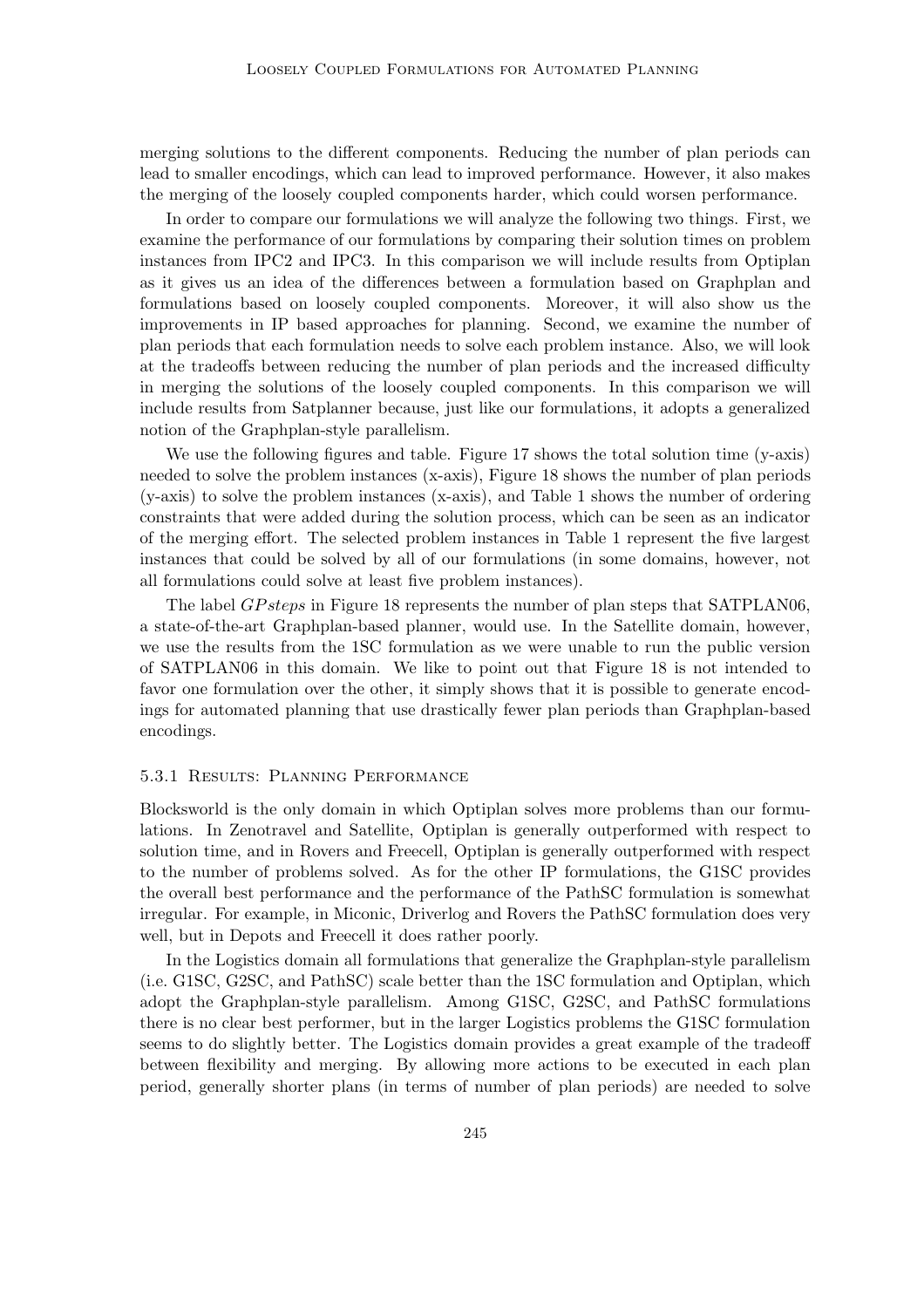the planning problem (see Figure 18), but at the same time merging the solutions to the individual components will be harder as one has to respect more ordering constraints (see Table 1).

Optiplan versus 1SC. If we compare the 1SC formulation with Optiplan, we note that Optiplan fares well in domains that are either serial by design (Blocksworld) or in domains that have a significant serial aspect (Depots). We think that Optiplan's advantage over the 1SC formulation in these domains is due to the following two possibilities. First, our intuition is that in serial domains the reachability and relevance analysis in Graphplan is stronger in detecting infeasible action choices (due to mutex propagation) than the network flow restrictions in the 1SC formulation. Second, it appears that the state variables in these domains are more tightly coupled (i.e. the actions have more effects, thus transitions in one state variable are coupled with several transitions in other state variables) than in most other domains, which may negatively affect the performance of the 1SC formulation.

1SC versus G1SC. When comparing the 1SC formulation with the G1SC formulation we can see that in all domains, except in Blocksworld and Miconic, the G1SC formulation solves at least as many problems as the 1SC formulation. The results in Blocksworld are not too surprising and can be attributed to semantics of this domain. Each operator in Blocksworld requires one state change in the state variable of the arm (stack and putdown change the status of the arm to  $arm - empty$ , and unstack and pickup change the status of the arm to *holding – x* where x is the block being lifted). Since, the 1SC and the G1SC formulations both allow at most one state change in each state variable, there is no possibility for the G1SC formulation to allow more than one action to be executed in the same plan period. Given this, one may think that the 1SC and G1SC formulations should solve at least the same number of problems, but in this case the prevail constraints (5) of the 1SC formulation are stronger than the prevail constraints (6) of the G1SC formulation. That is, the right-hand side of (6) subsumes (i.e. allows for a larger feasible region in the LP relaxation) than the right-hand side of (5). In Figure 17 we can see this slight advantage of 1SC over G1SC in the Blocksworld domain.

The results in the Miconic domain are, on the other hand, not very intuitive. We would have expected the G1SC formulation to solve at least as many problems as the 1SC formulation, but this did not turn out to be the case. One thing we noticed is that in this domain the G1SC formulation required a lot more time to determine that there is no plan for a given number of plan periods.

G1SC versus G2SC and PathSC. Table 1 only shows the five largest problems in each domain that were solved by the formulations, yet it is representative for the whole set of problems. The table indicates that when Graphplan-style parallelism is generalized, more ordering constraints are needed to ensure a feasible plan. On average, the G2SC formulation includes more ordering constraints than the G1SC formulation, and the PathSC formulation in its turn includes more ordering constraints than the G2SC formulation. The performance of these formulations as shown by Figure 17 varies per planning domain. The PathSC formulation does well in Miconic and Driverlog, the G2SC formulation does well in Freecell, and the G1SC does well in Zenotravel. Because of these performance differences, we believe that the ideal amount of flexibility in the generalization of Graphplan-style parallelism is different for each planning domain.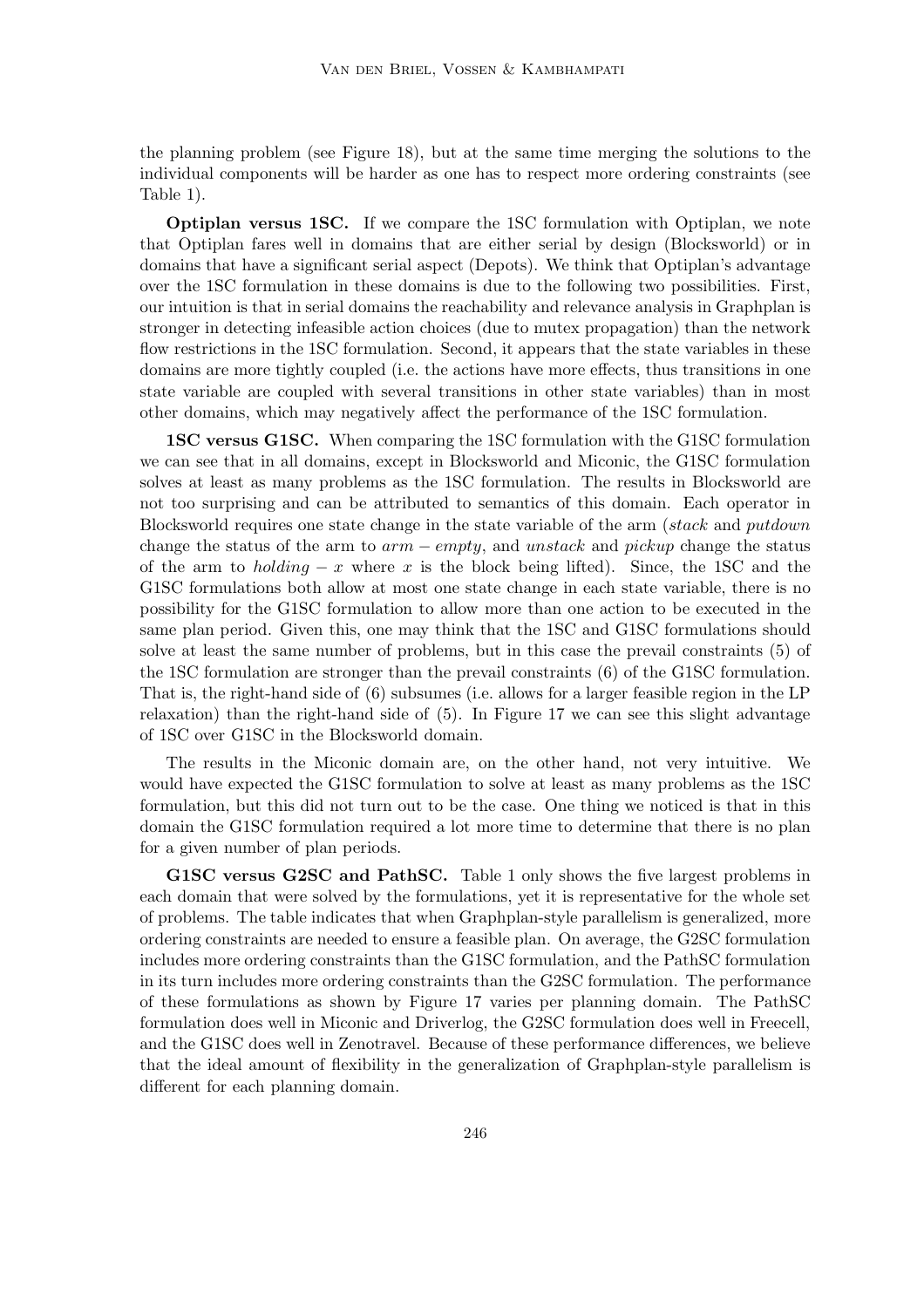

Figure 17: Solution times in the planning domains of the second and third international planning competition.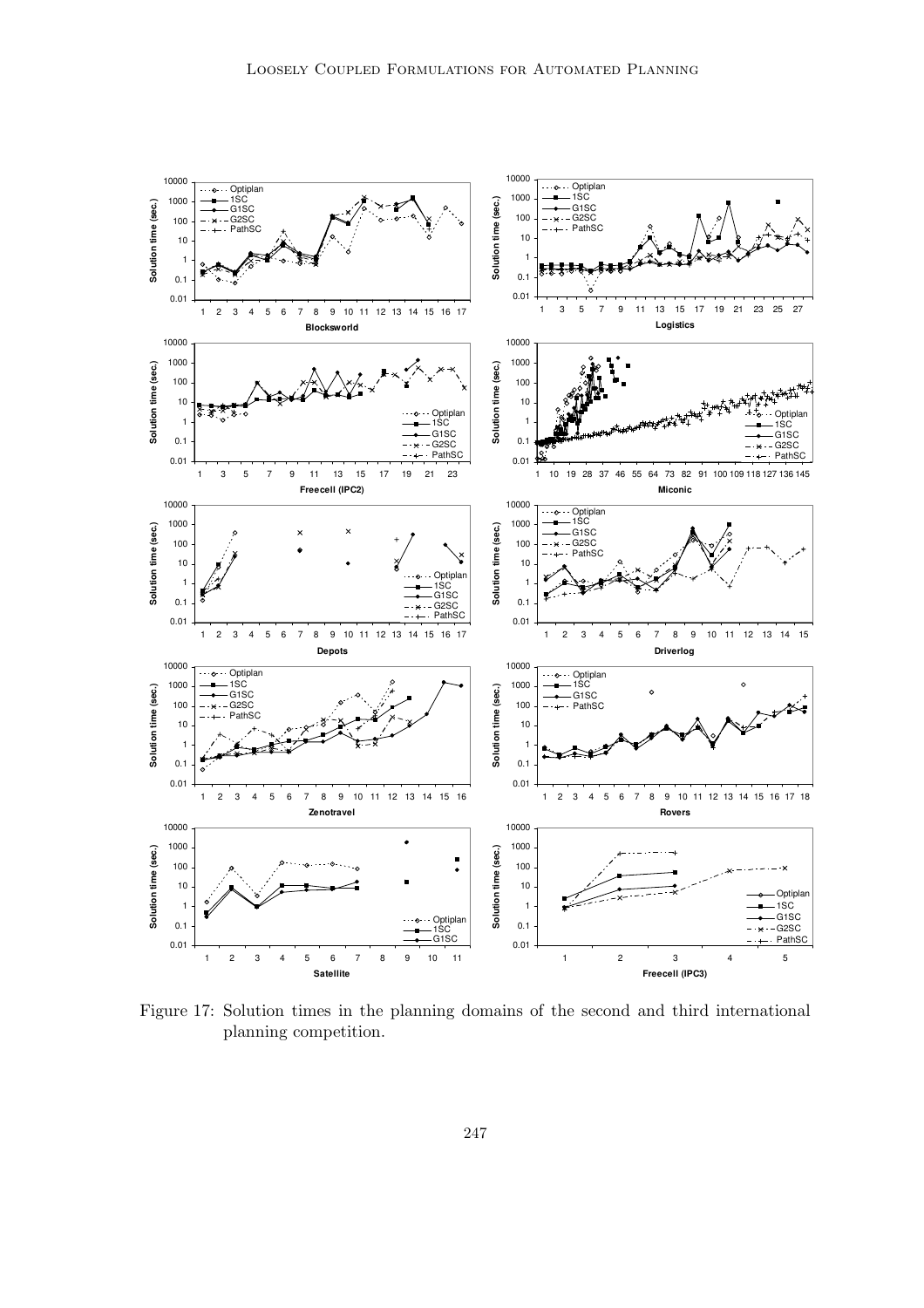

Figure 18: Number of plan periods required for each formulation to solve the planning problems in the second and third international planning competition.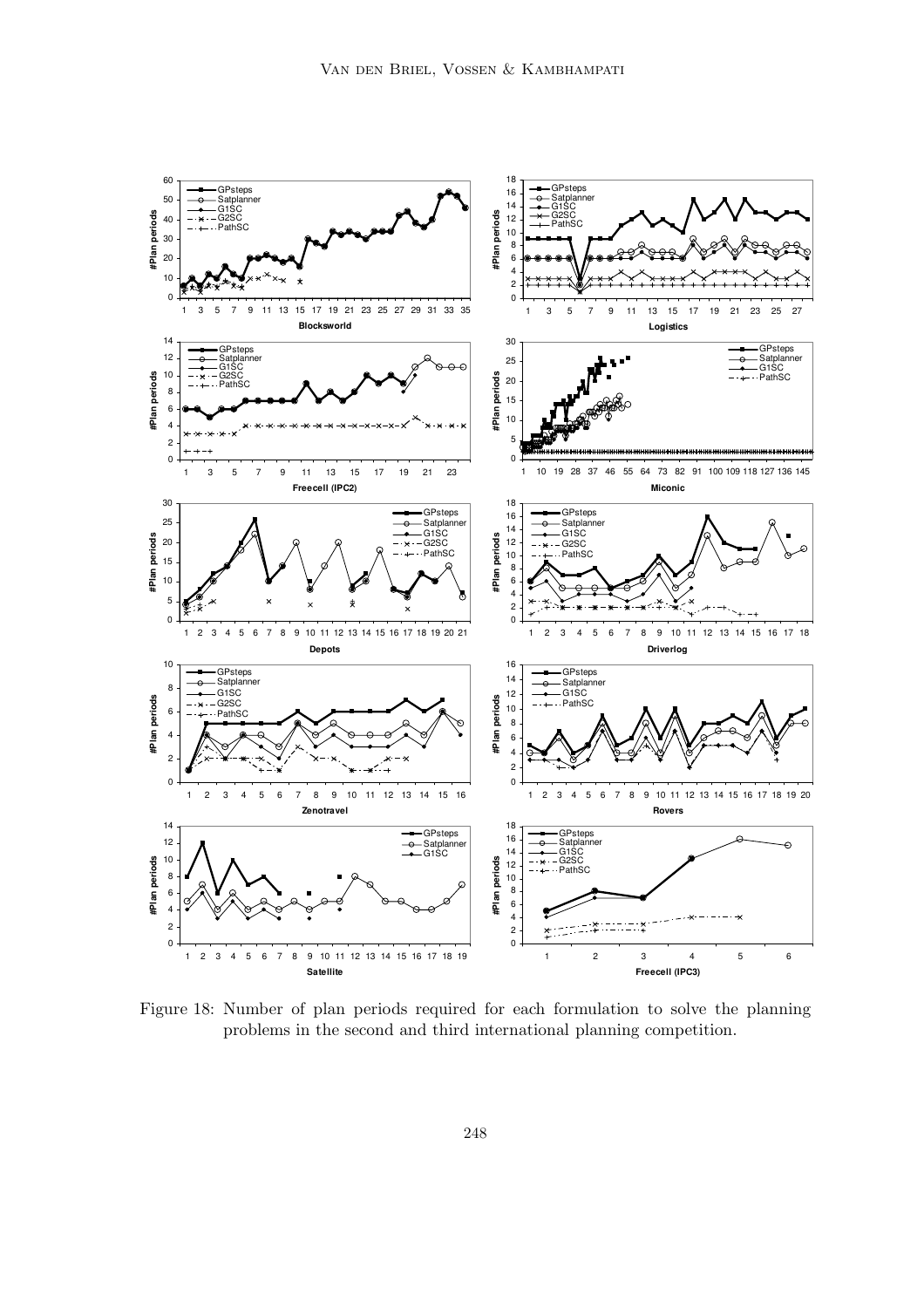| Problem     | G1SC             | G2SC                     | PathSC           | Problem        | G1SC             | G2SC             | PathSC            |
|-------------|------------------|--------------------------|------------------|----------------|------------------|------------------|-------------------|
| Blocksworld |                  |                          |                  | Depots         |                  |                  |                   |
| $5-1$       | $\boldsymbol{0}$ | $\boldsymbol{0}$         | $16\,$           | $\,1$          | $\boldsymbol{0}$ | $\boldsymbol{0}$ | 7                 |
| $5-2\,$     | $\boldsymbol{0}$ | $\boldsymbol{0}$         | 62               | $\overline{2}$ | $\boldsymbol{0}$ | $\boldsymbol{0}$ | $\,2$             |
| $6-0$       | $\boldsymbol{0}$ | $\overline{0}$           | $\bf 5$          | 10             | $\boldsymbol{0}$ | $\overline{2}$   | $\ast$            |
| $6-1$       | $\boldsymbol{0}$ | $\overline{0}$           | $\bf 5$          | 13             | $\boldsymbol{0}$ | $\boldsymbol{0}$ | $30\,$            |
| $8 - 2$     | $\boldsymbol{0}$ | $\boldsymbol{0}$         | 62               | 17             | $\boldsymbol{0}$ | $\boldsymbol{0}$ | $\ast$            |
| Logistics   |                  |                          |                  | Driverlog      |                  |                  |                   |
| $10 - 1$    | $\boldsymbol{0}$ | $\bf 7$                  | 11               | $\overline{7}$ | $\,1\,$          | $16\,$           | $\overline{2}$    |
| $11-0$      | $\overline{0}$   | $\boldsymbol{0}$         | 10               | 8              | 32               | 62               | 108               |
| $11 - 1$    | $\overline{0}$   | $\overline{0}$           | 49               | $\overline{9}$ | $58\,$           | $80\,$           | $32\,$            |
| $12 - 0$    | $\boldsymbol{0}$ | 16                       | $\boldsymbol{9}$ | 10             | $\bf 5$          | $\bf 5$          | $69\,$            |
| $14 - 0$    | $\boldsymbol{0}$ | $\overline{7}$           | $110\,$          | 11             | $\,6\,$          | $30\,$           | $11\,$            |
| Freecell    |                  |                          |                  | Zenotravel     |                  |                  |                   |
| $2 - 1$     | $\boldsymbol{0}$ | $\boldsymbol{0}$         | $\boldsymbol{0}$ | $\overline{5}$ | $\boldsymbol{0}$ | $\,4\,$          | $\!485$           |
| $2 - 2$     | $\boldsymbol{0}$ | $\boldsymbol{0}$         | $\overline{0}$   | $\sqrt{6}$     | $\boldsymbol{0}$ | $\bf 5$          | $\,6\,$           |
| $2-3$       | $\boldsymbol{0}$ | $\boldsymbol{0}$         | 84               | $10\,$         | $\overline{0}$   | $\overline{0}$   | 214               |
| $2 - 4$     | $\boldsymbol{0}$ | $\overline{2}$           | $\boldsymbol{0}$ | 11             | $\overline{0}$   | $\boldsymbol{0}$ | 586               |
| $5-5$       | $\boldsymbol{0}$ | 3                        | $\ast$           | 12             | $\overline{0}$   | $60\,$           | 6259              |
| Miconic     |                  |                          |                  | Rovers         |                  |                  |                   |
| $6-4$       | $\boldsymbol{0}$ | $\overline{\phantom{0}}$ | $\boldsymbol{0}$ | $14\,$         | $\boldsymbol{0}$ |                  | $13\,$            |
| $7-0$       | $\boldsymbol{0}$ | $\overline{a}$           | $\boldsymbol{0}$ | $15\,$         | $12\,$           |                  | 11                |
| $7 - 2$     | $\boldsymbol{0}$ |                          | $\sqrt{2}$       | $16\,$         | $\,1\,$          |                  | $\boldsymbol{92}$ |
| $7 - 3$     | $\boldsymbol{0}$ |                          | $\overline{4}$   | $17\,$         | $\,1\,$          |                  | $\overline{4}$    |
| $9 - 4$     | $\overline{0}$   | $\overline{a}$           | $\overline{5}$   | 18             | $\mathbf 1$      |                  | $192\,$           |
|             |                  |                          |                  | Satellite      |                  |                  |                   |
|             |                  |                          |                  | $\overline{5}$ | $\,2$            |                  |                   |
|             |                  |                          |                  | $\,$ 6 $\,$    | $\overline{6}$   |                  |                   |
|             |                  |                          |                  | $\overline{7}$ | 8                |                  |                   |
|             |                  |                          |                  | $\overline{9}$ | $14\,$           |                  |                   |
|             |                  |                          |                  | 11             | $\boldsymbol{0}$ |                  |                   |
|             |                  |                          |                  | Freecell       |                  |                  |                   |
|             |                  |                          |                  | $\,1$          | $\boldsymbol{0}$ | $\boldsymbol{0}$ | 3                 |
|             |                  |                          |                  | $\overline{2}$ | $\boldsymbol{0}$ | $\boldsymbol{0}$ | 2480              |
|             |                  |                          |                  | 3              | $\boldsymbol{0}$ | $\,1\,$          | $1989\,$          |
|             |                  |                          |                  | $\overline{4}$ | $\ast$           | $\,1\,$          | $\ast$            |
|             |                  |                          |                  | $\overline{5}$ | $\ast$           | $\overline{0}$   | $\ast$            |

Table 1: Number of ordering constraints, or cuts, that were added dynamically through the solution process to problems in IPC2 (left) and IPC3 (right). A dash '-' indicates that the IP formulation could not be tested on the domain and a star '\*' indicates that the formulation could not solve the problem instance within 30 minutes.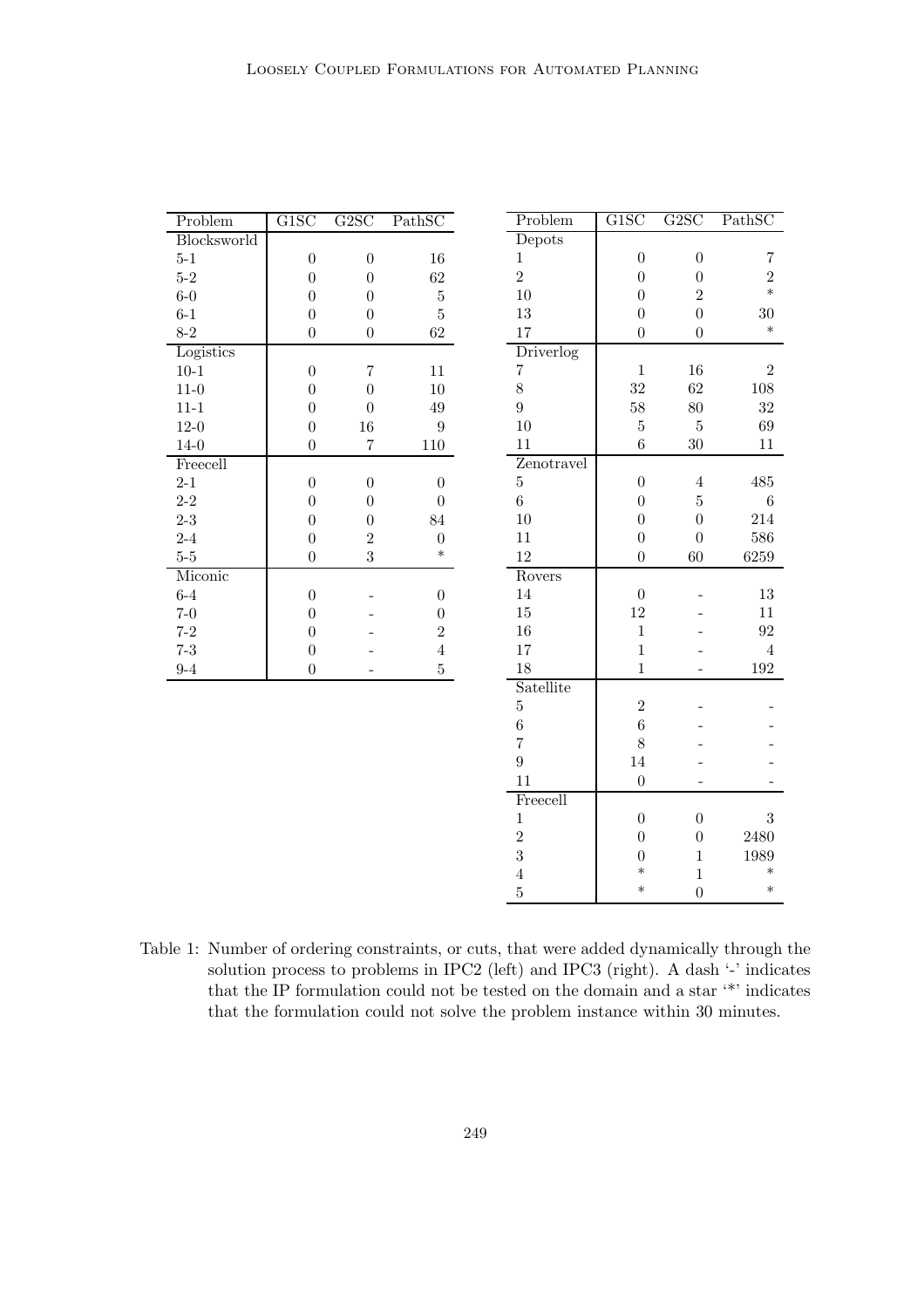# 5.3.2 Results: Number of Plan Periods

In Figure 18, we see that in all domains the flexible network representation of the G1SC formulation is slightly more general than the 1-linearization semantics that is used by Satplanner. That is, the number of plan periods required by the G1SC formulation is always less than or equal to the number of plan periods used by Satplanner. Moreover, the flexible network representation of the G2SC and PathSC formulations are both more general than the one used by the G1SC formulation. One may think that the network representation of the PathSC formulation should provide the most general interpretation of action parallelism, but since the G2SC network representations allows some values to change back to their original value in the same plan period this is not always the case.

In the domains of Logistics, Freecell, Miconic, and Driverlog, the PathSC never required more than two plan periods to solve the problem instances. For the Miconic domain this is very easy to understand. In Miconic there is an elevator that needs to bring travelers from one floor to another. The state variables representation of this domain has one state variable for the elevator and two for each traveler (one to represent whether the traveler has boarded the elevator and one to represent whether the traveler has been serviced). Clearly, one can devise a plan such that each value of the state variable is visited at most twice. The elevator simply could visit all floors and pickup all the travelers, and then visit all floors again to bring them to their destination floor.

# 5.4 Comparing Different State Variable Representations

An interesting question is to find out whether different state variable representations lead to different performance benefits. In our loosely coupled formulations we have components that represent multi-valued state variables. However, the idea of modeling value transitions as flows in an appropriately defined network can be applied to any binary or multi-valued state variable representation. In this section we concentrate on the efficiency tradeoffs between binary and multi-valued state descriptions. As there are generally fewer multi-valued state variables than binary atoms needed to describe a planning problem, we can expect our formulations to be more compact when they use a multi-valued state description. For this comparison we only concentrate on the G1SC formulation as it showed the overall best performance among our formulations. In our recent work (van den Briel, Kambhampati, & Vossen, 2007) we analyze different state variable representations in more detail.

Table 2 compares the encoding size for the G1SC formulation on a set of problems using either a binary or multi-valued state description. The table clearly shows that the encoding size becomes significantly smaller (both before and after CPLEX presolve) when a multi-valued state description is used. The encoding size before presolve gives an idea of the impact of using a more compact multi-valued state description, whereas the encoding size after presolve shows how much preprocessing can be done by removing redundancies and substituting out variables.

Figure 19 shows the total solution time (y-axis) needed to solve the problem instances (x-axis). Since we did not make any changes to the G1SC formulation, the performance differences are the result of using different state descriptions. In several domains the multivalued state description shows a clear advantage over the binary state description when using the G1SC formulation, but there are also domains in which the multi-valued state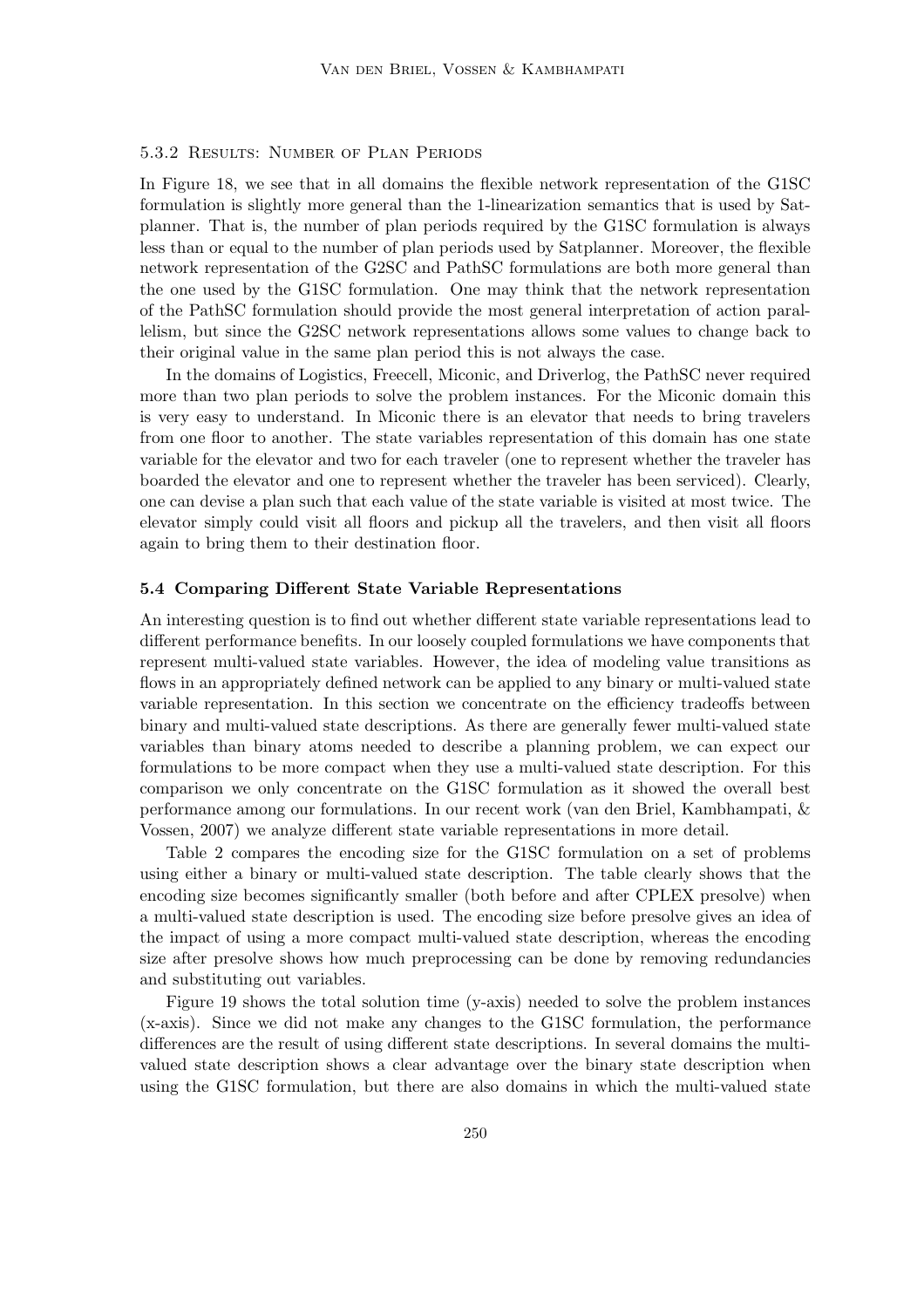description does not provide too much of an advantage. In general, however, the G1SC formulation using a multi-valued state description leads to the same or better performance than using a binary state description. In all our tests, we encountered only one problem instance (Rovers pfile10) in which the binary state description notably outperformed the multi-valued state description.

# 6. Related Work

There are only few integer programming-based planning systems. Bylander (1997) considers an IP formulation based on converting the propositional representation given by Satplan (Kautz & Selman, 1992) to an IP formulation with variables that take the value 1 if a certain proposition is true, and 0 otherwise. The LP relaxation of this formulation is used as a heuristic for partial order planning, but tends to be rather time-consuming. A different IP formulation is given by Vossen et al. (1999). They consider an IP formulation in which the original propositional variables are replaced by state change variables. State change variables take the value 1 if a certain proposition is added, deleted, or persisted, and 0 otherwise. Vossen et al. show that the formulation based on state change variables outperforms a formulation based on converting the propositional representation. Van den Briel and Kambhampati (2005) extend the work by Vossen et al. by incorporating some of the improvements described by Dimopoulos (2001). Other integer programming approaches for planning rely on domain-specific knowledge (Bockmayr & Dimopoulos, 1998, 1999) or explore non-classical planning problems (Dimopoulos & Gerevini, 2002; Kautz & Walser, 1999).

In our formulations we model the transitions of each state variable as a separate flow problem, with the individual problems being connected through action constraints. The Graphplan planner introduced the idea of viewing planning as a network flow problem, but it did not decompose the domain into several loosely coupled components. The encodings that we described are related to the loosely-coupled modular planning architecture by Srivastava, Kambhampati, and Do (2001), as well as factored planning approaches by Amir and Engelhardt (2003), and Brafman and Domshlak (2006). The work by Brafman and Domshlak, for example, proposes setting up a separate CSP problem for handling each factor. These individual factor plans are then combined through a global CSP. In this way, it has some similarities to our work (with our individual state variable flows corresponding to encodings for the factor plans). Although Brafman and Domshlak do not provide empirical evaluation of their factored planning framework, they do provide some analysis on when factored planning is expected to do best. It would be interesting to adapt their minimal tree-width based analysis to our scenario.

The branch-and-cut concept was introduced by Grötschel, Rünger, and Reinelt (1984) and Padberg and Rinaldi (1991), and has been successfully applied in the solution of many hard large-scale optimization problems (Caprara & Fischetti, 1997). In planning, approaches that use dynamic constraint generation during search include RealPlan (Srivastava et al., 2001) and LPSAT (Wolfman & Weld, 1999).

Relaxed definitions for Graphplan-style parallelism have been investigated by several other researchers. Dimopoulos et al. (1997) were the first to point out that it is not necessary to require two actions to be independent in order to execute them in the same plan period.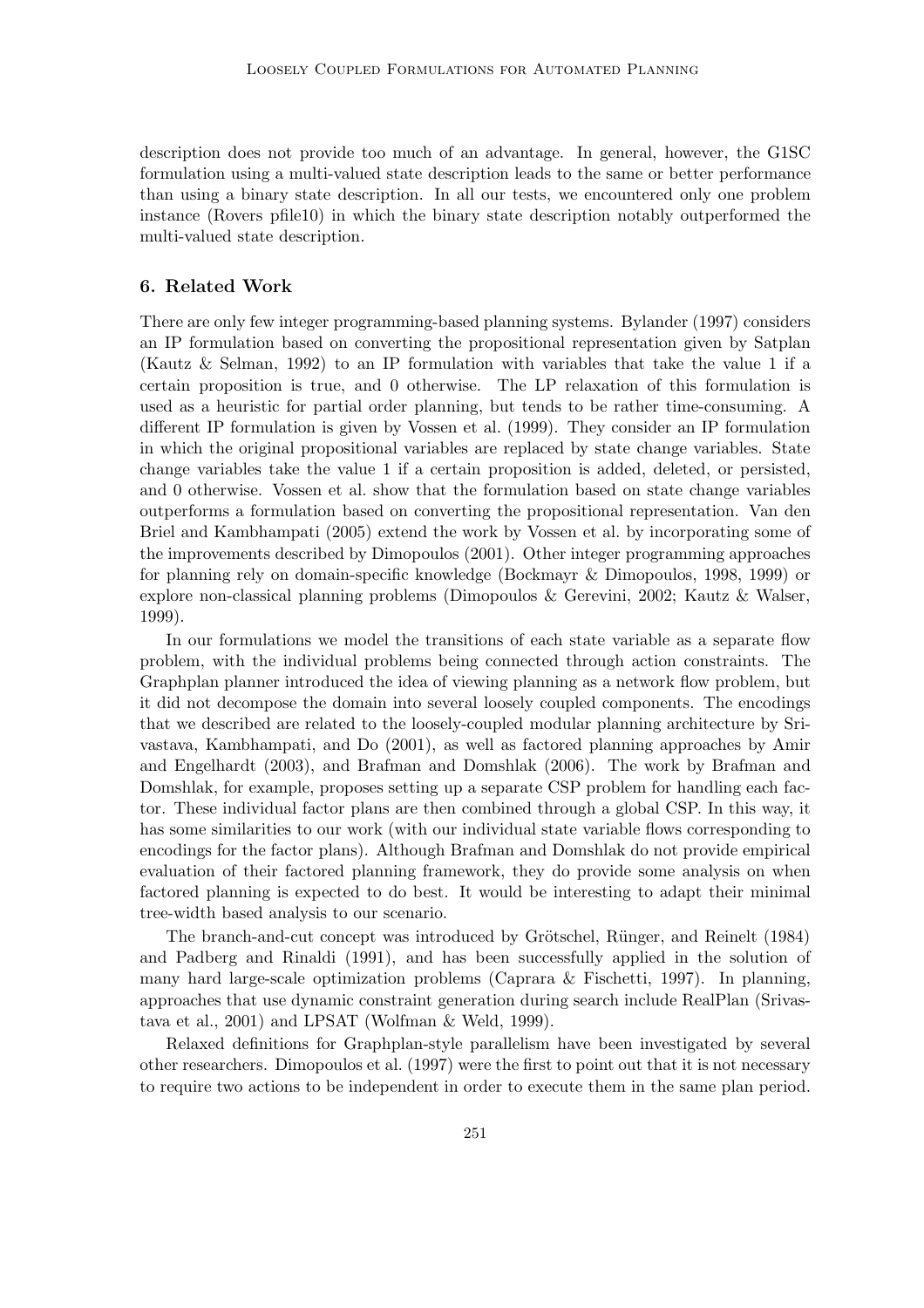|                |                 | Binary    |                |        | Multi           |        |                |        |
|----------------|-----------------|-----------|----------------|--------|-----------------|--------|----------------|--------|
|                | Before presolve |           | After presolve |        | Before presolve |        | After presolve |        |
| Problem        | $\#\text{va}$   | $#$ co    | #va            | $#$ co | $\#\text{va}$   | $#$ co | #va            | $#$ co |
| Blocksworld    |                 |           |                |        |                 |        |                |        |
| $6 - 2$        | 7645            | 12561     | 5784           | 9564   | 5125            | 7281   | 3716           | 5409   |
| $7 - 0$        | 10166           | 16881     | 7384           | 12318  | 6806            | 9741   | 4761           | 6967   |
| $8 - 0$        | 11743           | 19657     | 9947           | 16773  | 7855            | 11305  | 6438           | 9479   |
| Logistics      |                 |           |                |        |                 |        |                |        |
| $14 - 1$       | 16464           | 16801     | 7052           | 7386   | 10843           | 11180  | 2693           | 3007   |
| $15 - 0$       | 16465           | 16801     | 7044           | 7385   | 10844           | 11180  | 2696           | 3009   |
| $15 - 1$       | 14115           | 14401     | 4625           | 4935   | 9297            | 9583   | 1771           | 2133   |
| Miconic        |                 |           |                |        |                 |        |                |        |
| $6 - 4$        | 2220            | 3403      | $1776\,$       | 2843   | 1905            | 3088   | $428\,$        | 1495   |
| $7 - 0$        | 2842            | 4474      | 2295           | 3764   | 2473            | 4105   | $503\,$        | 1972   |
| $7 - 2$        | 2527            | 3977      | 1999           | 3287   | 2199            | 3649   | 431            | 1719   |
| Freeell(IPC2)  |                 |           |                |        |                 |        |                |        |
| $3-3$          | 128636          | 399869    | 27928          | 79369  | 25267           | 62588  | 7123           | 15588  |
| $3-4$          | 129392          | 401486    | 28234          | 79577  | 23734           | 61601  | 6346           | 15101  |
| $3-5$          | 128636          | 399869    | 27947          | 79444  | 23342           | 61083  | 6237           | 14931  |
| Depots         |                 |           |                |        |                 |        |                |        |
| $\overline{7}$ | 21845           | 36181     | 11572          | 23233  | 17250           | 15381  | 4122           | 5592   |
| 10             | 30436           | 50785     | 13727          | 27570  | 24120           | 21713  | 4643           | 6731   |
| 13             | 36006           | 59425     | 14729          | 29712  | 27900           | 25297  | 4372           | 6806   |
| Driverlog      |                 |           |                |        |                 |        |                |        |
| 8              | 3431            | 3673      | $2245\,$       | 2506   | 2595            | 2513   | 1146           | 1102   |
| 10             | 4328            | 4645      | 2159           | 2333   | 3551            | 3292   | 1409           | 1171   |
| 11             | 8457            | 9101      | 5907           | 6404   | 6997            | 6471   | 3558           | 3073   |
| Zenotravel     |                 |           |                |        |                 |        |                |        |
| 12             | 9656            | 15589     | 4294           | 7046   | 2858            | 5821   | 1051           | 2398   |
| 13             | 13738           | 21649     | 7779           | 12449  | 4466            | 8417   | 1882           | 4174   |
| 14             | 40332           | $70021\,$ | $17815\,$      | 32959  | 9282            | 24121  | 3367           | 10619  |
| Rovers         |                 |           |                |        |                 |        |                |        |
| 16             | 8631            | 8093      | 5424           | 5297   | 7367            | 6637   | 4394           | 4155   |
| 17             | 25794           | 23906     | 19549          | 18384  | 22889           | 20700  | 16652          | 15257  |
| 18             | 20895           | 20241     | 12056          | 12144  | 18351           | 17377  | 10081          | 9988   |
| Satellite      |                 |           |                |        |                 |        |                |        |
| $\,6$          | 4471            | 4945      | 3584           | 3774   | 4087            | 4561   | 2288           | 2478   |
| $\overline{7}$ | 5433            | 5833      | 4294           | 4267   | 5013            | 5413   | 2974           | 2925   |
| 11             | 16758           | 21537     | 13643          | 16713  | 15578           | 20357  | 7108           | 10118  |
| Freecell(IPC3) |                 |           |                |        |                 |        |                |        |
| $\,1$          | 7332            | 19185     | 2965           | 7339   | 1624            | 3265   | 624            | 1339   |
| $\overline{2}$ | 28214           | 76343     | 16218          | 43427  | 4873            | 11383  | 2604           | 6416   |
| 3              | 39638           | 105995    | 19603          | 50819  | 7029            | 16003  | 3394           | 8055   |

Table 2: Formulation size for binary and multi-valued state description of problem instances from the IPC2 and IPC3 in number of variables  $(\text{\#va})$ , number of constraints  $(\text{\#co})$ , and number of ordering constraints, or cuts,  $(\text{\#cu})$  that were added dynamically through the solution process.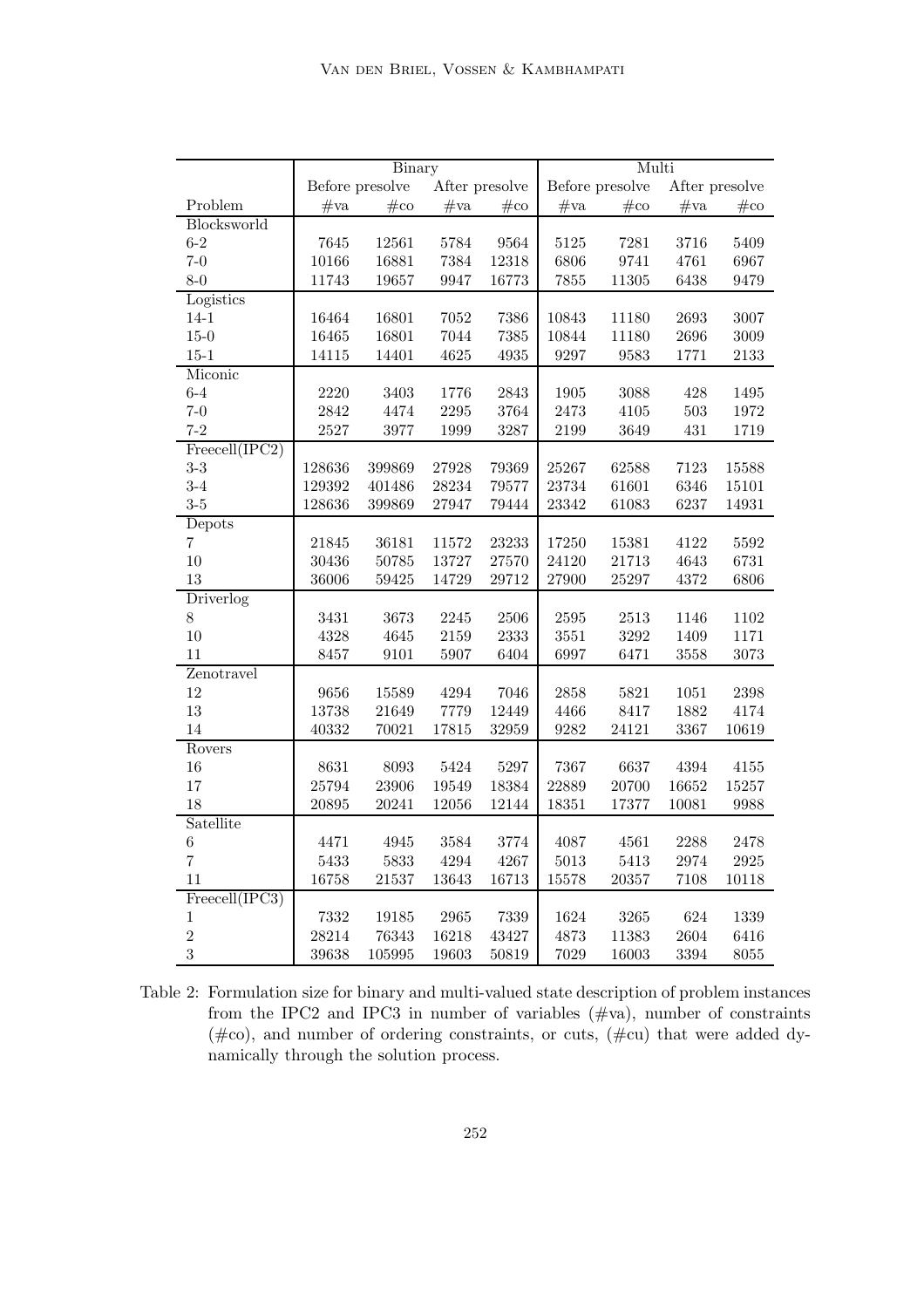

Figure 19: Comparing binary state descriptions with multi-valued state descriptions using the G1SC formulation.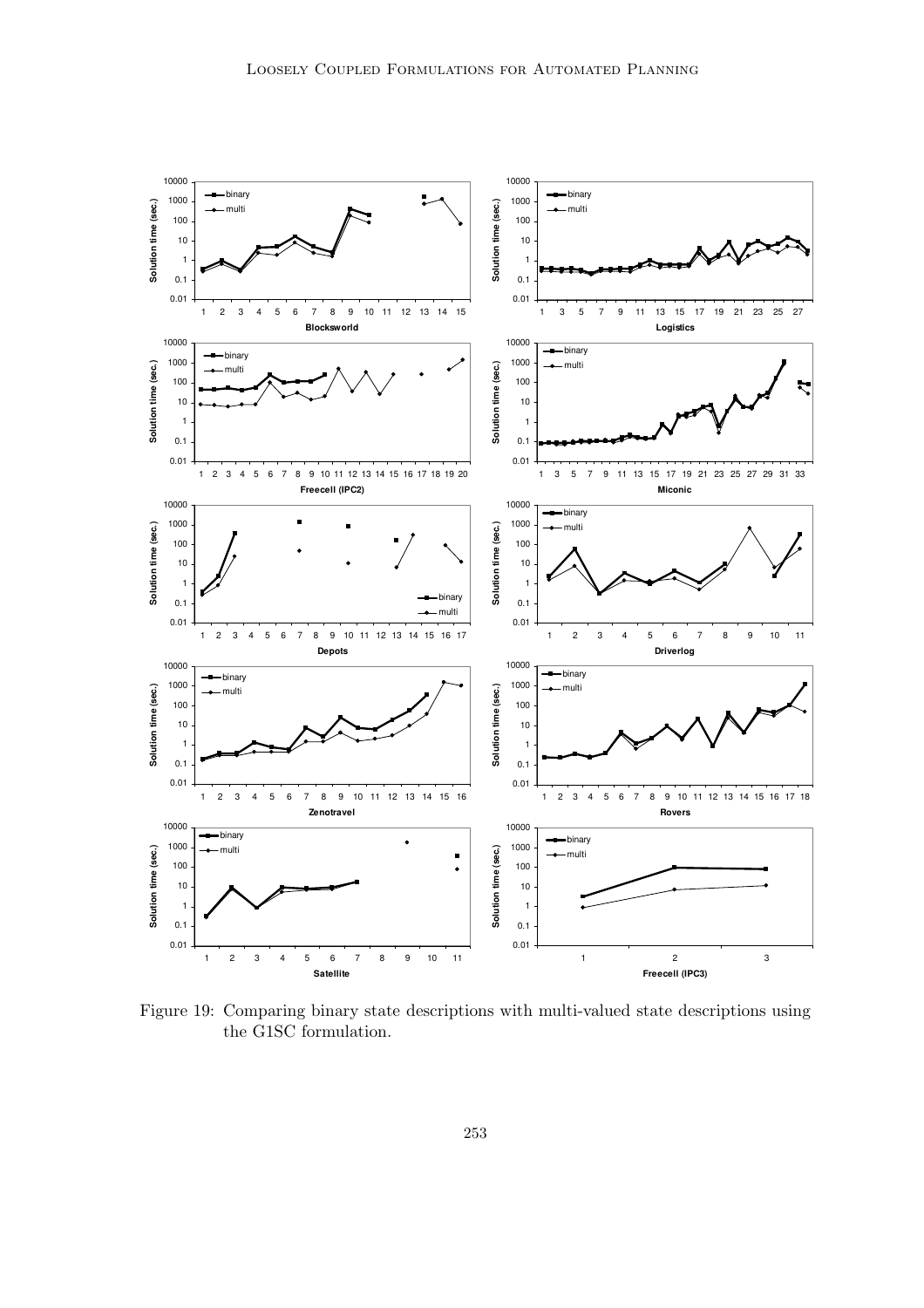In their work they introduce the property of post-serializability of a set of actions. A set of actions  $A' \subseteq A$  is said to be post-serializable if (1) the union of their preconditions is consistent, (2) the union of their effects is consistent, and (3) the preconditions-effects graph is acyclic. Where the preconditions-effects graph is a directed graph that contains a node for each action in A', and an arc  $(a, b)$  for  $a, b \in A'$  if the preconditions of a are inconsistent with the effects of a. For certain planning problems Dimopoulos et al. (1997) show that their modifications reduce the number of plan periods and improve performance. Rintanen (1998) provides a constraint-based implementation of their idea and shows that the improvements hold over a broad range of planning domains.

Cayrol et al. (2001) introduce the notion of authorized linearizations, which implies an order for the execution of two actions. In particular, an action  $a \in A$  authorizes an action  $b \in A$  implies that if a is executed before b, then the preconditions of b will not be deleted by a and the effects of a will not be deleted by  $b$ . The notion of authorized linearizations is very similar to the property of post-serializability. If we were to adopt these ideas in our network-based representations it would compare to the G1SC network in which the generalized state change arcs (see Figure 7) only allows values to prevail after, but not before, each of the transition arcs.

A more recent discussion on the definitions of parallel plans is given by Rintanen, Heljanko and Niemelä (2006). Their work introduces the idea of ∃-step semantics, which says that it is not necessary that all parallel actions are non-interfering as long as they can be executed in at least one order. ∃-step semantics provide a more general interpretation of parallel plans than the notion of authorized linearizations used by LCGP (Cayrol et al., 2001). The current implementation of ∃-step semantics in Satplanner is, however, somewhat restricted. While the semantics allow actions to have conflicting effects, the current implementation of Satplanner does not.

# 7. Conclusions

This work makes two contributions: (1) it improves state of the art in modeling planning as integer programming, and (2) it develops novel decomposition methods for solving bounded length (in terms of number of plan periods) planning problems.

We presented a series of IP formulations that represent the planning problem as a set of loosely coupled network flow problems, where each network flow problem corresponds to one of the state variables in the planning domain. We incorporated different notions of action parallelism in order to reduce the number of plan periods needed to find a plan and to improve planning efficiency. The IP formulations described in this paper have led to their successful use in solving partial satisfaction planning problems (Do et al., 2007). Moreover, they have initiated a new line of work in which integer and linear programming are used in heuristic state-space search for automated planning (Benton et al., 2007; van den Briel et al., 2007). It would be interesting to see how our approach in the context of IP formulations applies to formulations based on satisfiability and constraint satisfaction.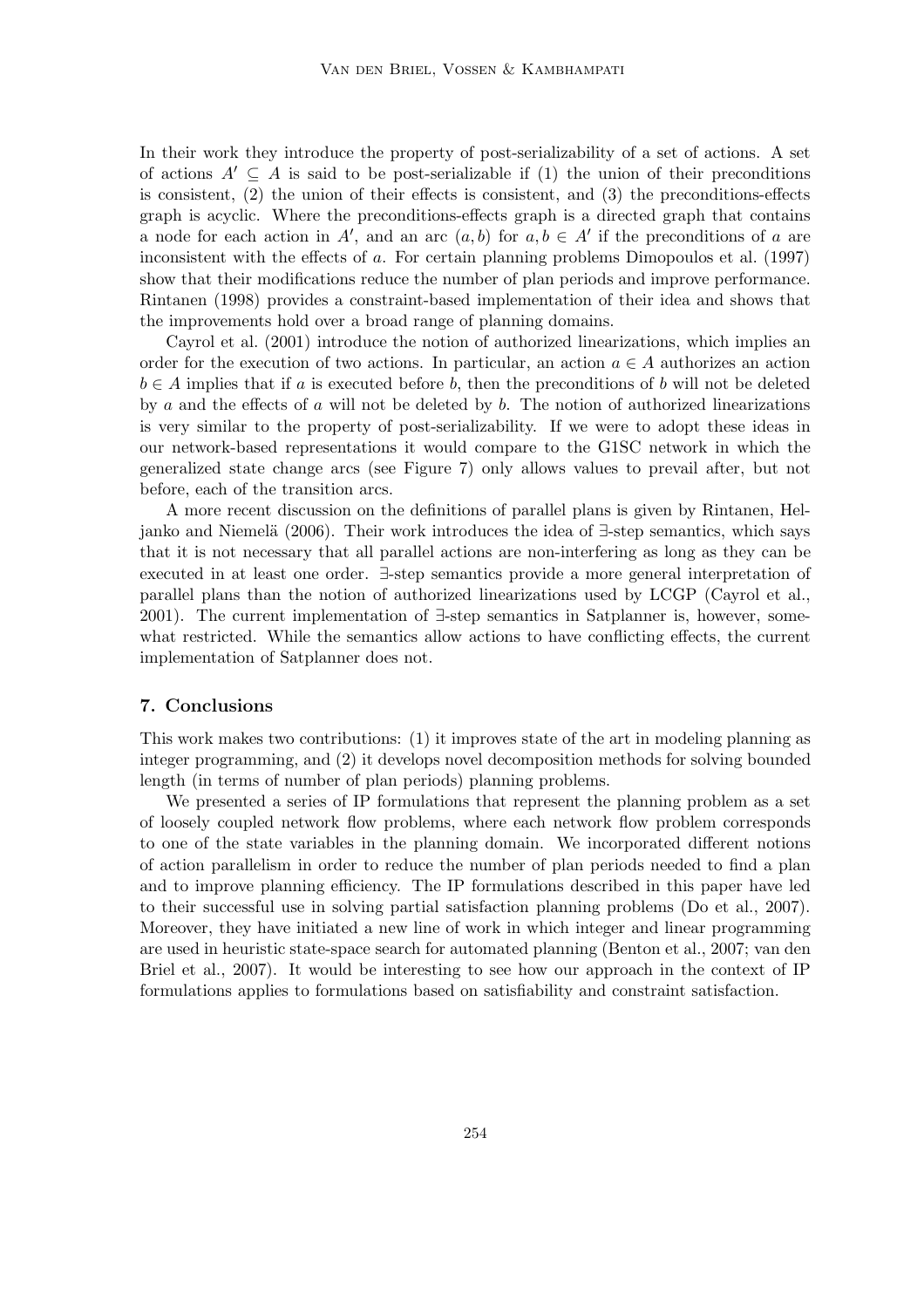# Acknowledgments

This research is supported in part by the NSF grant IIS308139, the ONR grant N000140610058, and by the Lockheed Martin subcontract TT0687680 to Arizona State University as part of the DARPA integrated learning program. We thank Derek Long for his valuable input, and we especially thank the anonymous reviewers whose attentive comments and helpful suggestions have greatly improved this paper.

# References

- Amir, E., & Engelhardt, B. (2003). Factored planning. In Proceedings of the 18th International Joint Conference on Artificial Intelligence (IJCAI-2003), pp. 929–935.
- Bäckström, C., & Nebel, B. (1995). Complexity results for SAS<sup>+</sup> planning. Computational Intelligence, 11(4), 625–655.
- Benton, J., van den Briel, M., & Kambhampati, S. (2007). A hybrid linear programming and relaxed plan heuristic for partial satisfaction planning problems. In Proceedings of the International Conference on Automated Planning and Scheduling (ICAPS-2007), pp. 34–41.
- Bixby, R. E. (2002). Solving real-world linear programs: a decade and more of progress. Operations Research, 50(1), 3–15.
- Blum, A., & Furst, M. (1995). Fast planning through planning graph analysis. In *Proceedings* of the 14th International Joint Conference on Artificial Intelligence (IJCAI-1995), pp. 1636–1642.
- Bockmayr, A., & Dimopoulos, Y. (1998). Mixed integer programming models for planning problems. In Working notes of the CP-98 Constraint Problem Reformulation Workshop.
- Bockmayr, A., & Dimopoulos, Y. (1999). Integer programs and valid inequalities for planning problems. In Proceedings of the European Conference on Planning (ECP-1999), pp. 239–251.
- Brafman, R., & Domshlak, C. (2006). Factored planning: How, when, and when not. In Proceedings of the 21st National Conference on Artificial Intelligence (AAAI-2006), pp. 809–814.
- Bylander, T. (1997). A linear programming heuristic for optimal planning. In *Proceedings* of the 14th National Conference on Artificial Intelligence (AAAI-1997), pp. 694–699.
- Caprara, A., & Fischetti, M. (1997). Annotated Bibliographies in Combinatorial Optimization, chap. Branch and Cut Algorithms, pp. 45–63. John Wiley and Sons.
- Cayrol, M., Régnier, P., & Vidal, V. (2001). Least commitment in graphplan. Artificial Intelligence, 130(1), 85–118.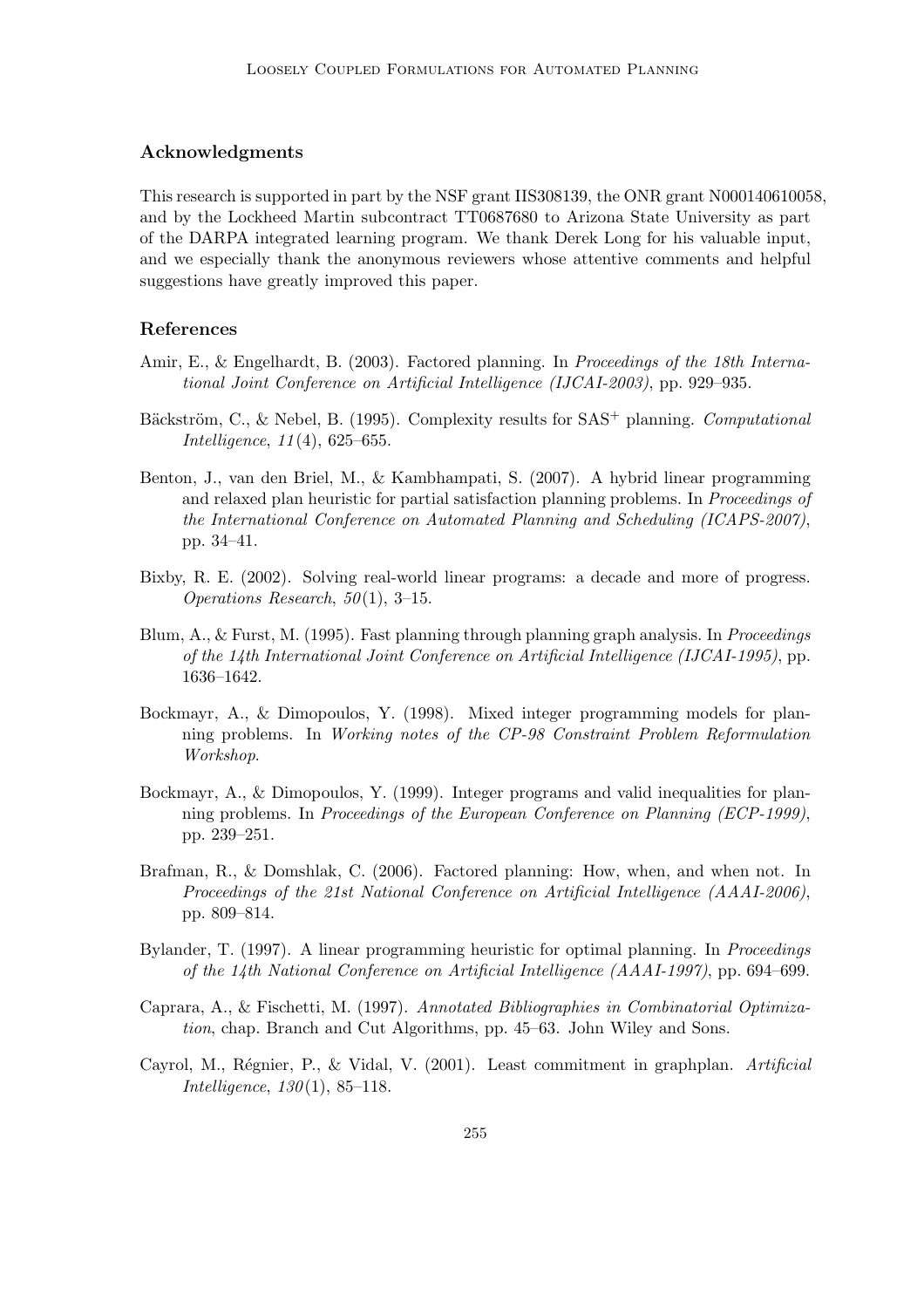Desaulniers, G., Desrosiers, J., & Solomon, M. (Eds.). (2005). Column Generation. Springer.

- Dimopoulos, Y. (2001). Improved integer programming models and heuristic search for AI planning. In Proceedings of the European Conference on Planning (ECP-2001), pp. 301–313.
- Dimopoulos, Y., & Gerevini, A. (2002). Temporal planning through mixed integer programming. In Proceedings of the Workshop on Planning for Temporal Domains (AIPS-2002), pp. 2–8.
- Dimopoulos, Y., Nebel, B., & Koehler, J. (1997). Encoding planning problems in nonmonotic logic programs. In Proceedings of the 4th European Conference on Planning  $(ECP-1997)$ , pp. 167–181.
- Do, M., Benton, J., van den Briel, M., & Kambhampati, S. (2007). Planning with goal utility dependencies. In Proceedings of the 20th International Joint Conference on Artificial Intelligence (IJCAI-2007), pp. 1872–1878.
- Edelkamp, S., & Helmert, M. (1999). Exhibiting knowledge in planning problems to minimize state encoding length. In Proceedings of the European Conference on Planning  $(ECP-1999)$ , pp. 135–147.
- Garey, M., & Johnson, D. (1979). Computers and Intractability: a Guide to the Theory of NP-Completeness. Freeman and Company, N.Y.
- Grötschel, M., Jünger, M., & Reinelt, G. (1984). A cutting plane algorithm for the linear ordering problem. Operations Research, 32, 1195–1220.
- Helmert, M. (2006). The Fast Downward planning system. Journal of Artifical Intelligence Research, 26, 191–246.
- Hooker, J. (1988). A quantitative approach to logical inference. Decision Support Systems, 4, 45–69.
- ILOG Inc., Mountain View, CA (2002). ILOG CPLEX 8.0 user's manual.
- Johnson, E., Nemhauser, G., & Savelsbergh, M. (2000). Progress in linear programming based branch-and-bound algorithms: An exposition. INFORMS Journal on Computing, 12, 2–23.
- Kambhampati, S., & commentary from other planning researchers (2006). On the suboptimality of optimal planning track at ipc 2006. http://raosruminations.blogspot.com/2006/07/on-suboptimality-of-optimal-planning.html.
- Karmarkar, N. (1984). A new polynomial time algorithm for linear programming. Combinatorica, 4(4), 373–395.
- Kautz, H. (2004). SATPLAN04: Planning as satisfiability. In Working Notes on the Fourth International Planning Competition (IPC-2004), pp. 44–45.